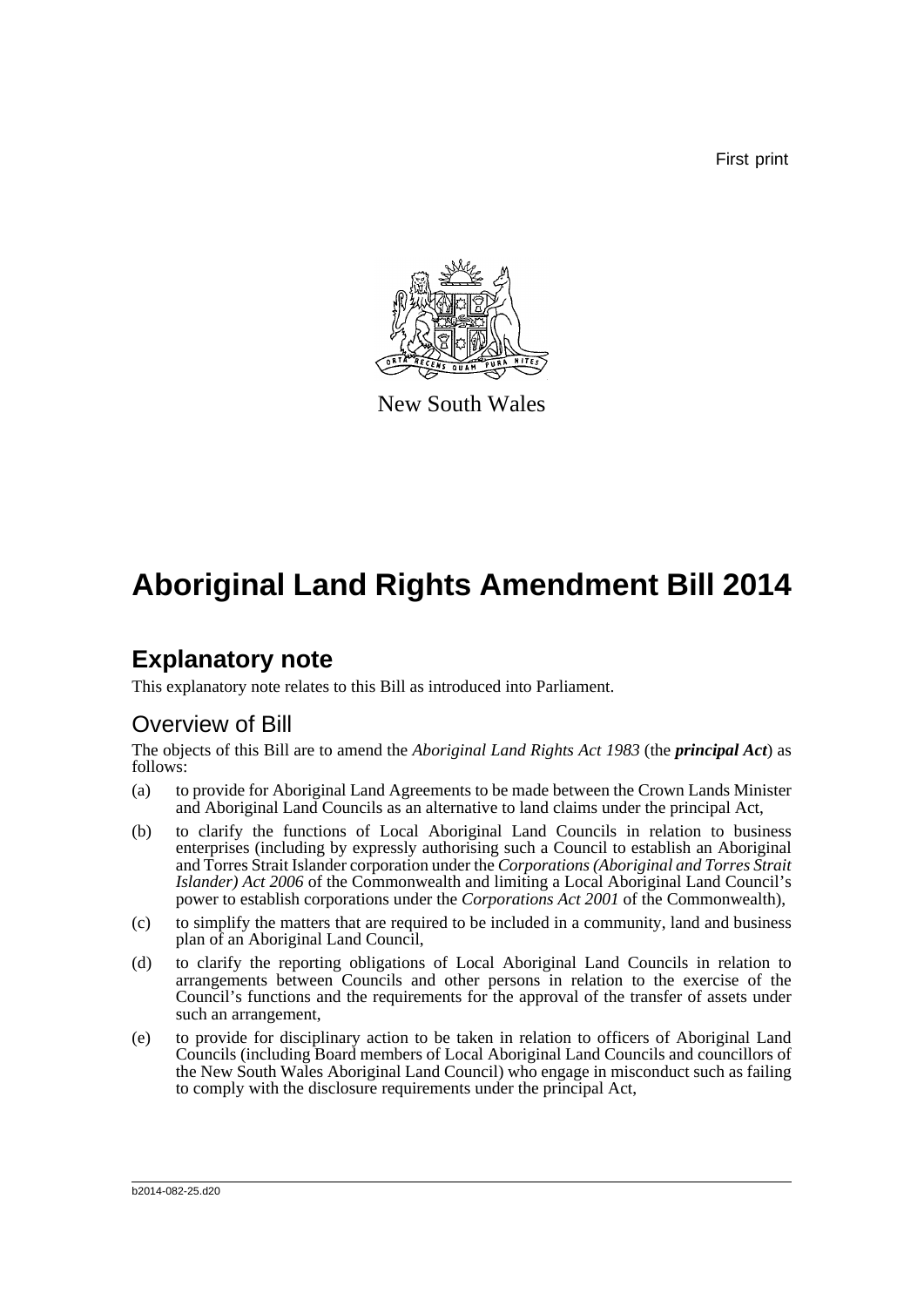- (f) to authorise the Registrar to apply for search warrants in relation to apparent contravention of the principal Act or the failure of a person to provide records as required by the principal Act,
- (g) to increase maximum penalties for offences under the principal Act,
- (h) to provide for the appointment by the Registrar under the principal Act of administrators and investigators in respect of Local Aboriginal Land Councils,
- (i) to allow the Registrar to apply for an injunction to prevent a contravention of the principal Act,
- (j) to allow for members of a Local Aboriginal Land Council who have not attended 6 consecutive meetings to be declared to be inactive and provide that such members should not be counted for the purposes of determining the quorum required for a meeting of the Council,
- (k) to make other related, consequential or minor amendments.

### Outline of provisions

**Clause 1** sets out the name (also called the short title) of the proposed Act.

**Clause 2** provides for the commencement of the proposed Act on a day or days to be appointed by proclamation.

### **Schedule 1 Amendment of Aboriginal Land Rights Act 1983 No 42**

#### **Amendments relating to Aboriginal Land Agreements, claims to Crown lands and land dealings generally**

**Schedule 1 [10]** inserts proposed section 36AA into the principal Act. The proposed section establishes a process for the Crown Lands Minister and an Aboriginal Land Council to enter into an agreement (an *Aboriginal Land Agreement*) for the transfer or lease of land or giving an undertaking not to make a land claim, amongst other things, as an alternative to the land claim process set out in section 36 of the principal Act. **Schedule 1 [12], [14], [37] and [133]** make consequential amendments.

**Schedule 1 [8] and [9]** amend section 36 of the principal Act to clarify the role of the Registrar in the land claim process and to provide that the Crown Lands Minister is not to grant a land claim if the claim was made in contravention of an undertaking given by the claimant under an Aboriginal Land Agreement.

**Schedule 1** [11] provides that, from the time of an appeal against the Crown Lands Minister's refusal to grant a land claim under section 36 of the principal Act until the final determination of that appeal, the Minister must not do anything, without the consent of the claimant, that would cause a land claim in relation to that land to be unsuccessful.

#### **Amendments relating to business enterprise functions of Aboriginal Land Councils**

**Schedule 1 [19] and [43]** make provision with respect to an Aboriginal Land Council's reporting obligations under arrangements that are entered into for exercising the Council's functions. The amendments also require the conduct of a risk assessment prior to the transfer of the Council's assets under such an arrangement and, in the case of a Local Aboriginal Land Council, require the members' approval to the transfer of assets under such an arrangement.

**Schedule 1 [15]** makes it clear that the functions of an Aboriginal Land Council include establishing, acquiring, operating or managing business enterprises. **Schedule 1 [39]** makes a similar amendment in relation to the New South Wales Aboriginal Land Council. **Schedule 1 [16]** expressly authorises a Local Aboriginal Land Council to establish, acquire, operate or manage an Aboriginal and Torres Strait Islander corporation within the meaning of the *Corporations*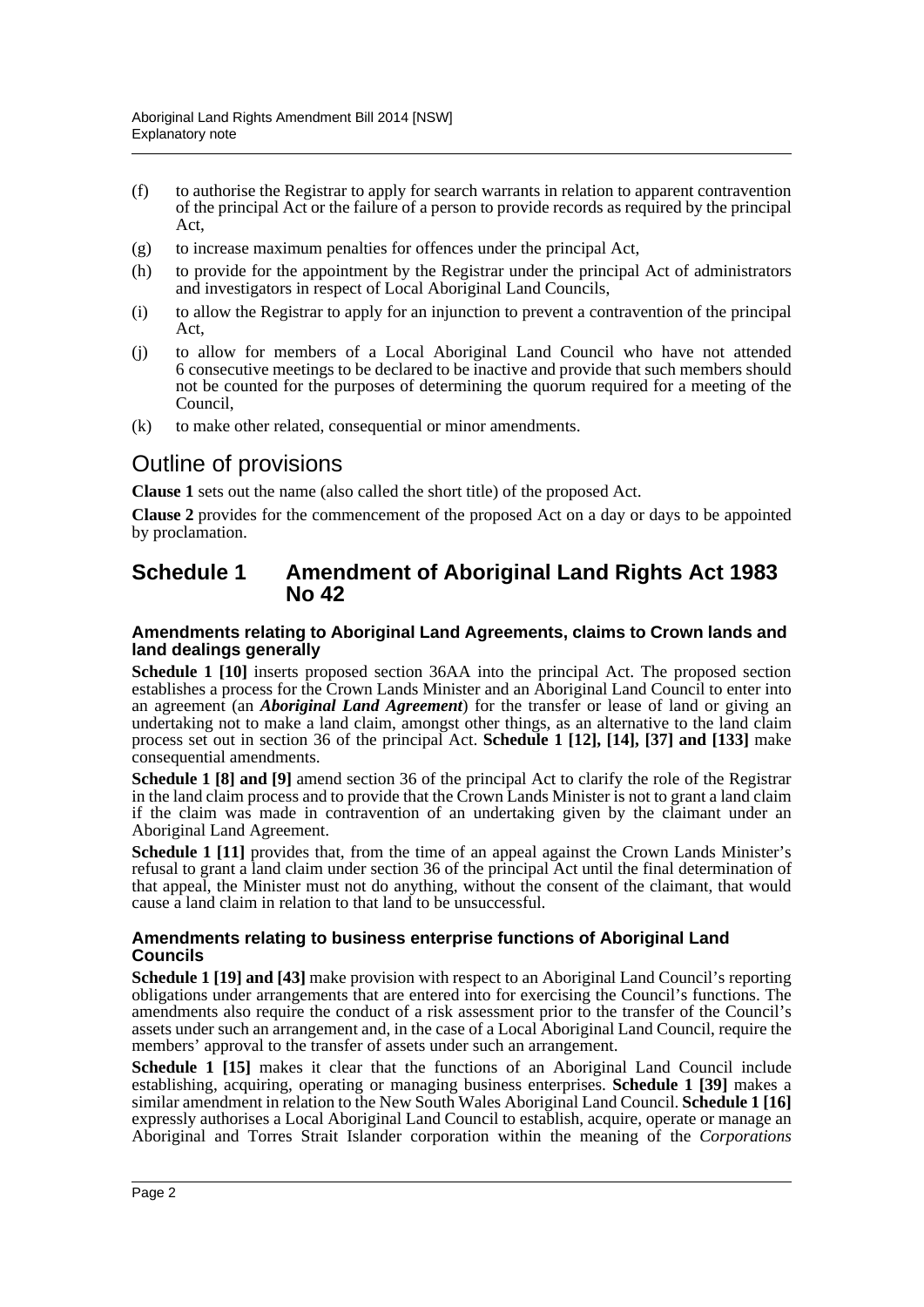*(Aboriginal and Torres Strait Islander) Act 2006* of the Commonwealth. However, a Council may not establish or acquire a corporation within the meaning of the *Corporations Act 2001* of the Commonwealth unless authorised by a policy of the New South Wales Aboriginal Land Council or, if there is no such policy, by the regulations.

**Schedule 1 [46] and [47]** make consequential amendments relating to the business enterprise functions of Aboriginal Land Councils.

#### **Amendments relating to community benefits schemes**

**Schedule 1 [4]** makes it clear that a community benefits scheme is one that is funded wholly or partly funded by an Aboriginal Land Council.

**Schedule 1 [17]** provides that a Local Aboriginal Land Council that intends to provide a community benefits scheme in relation to the acquisition or provision of accommodation to Aboriginal persons within the community does not require the approval of the New South Wales Aboriginal Land Council to carry on that scheme if the Local Aboriginal Land Council is registered under the law of this State as an Aboriginal housing organisation or a registered community housing provider. **Schedule 1 [21]** makes a consequential amendment.

**Schedule 1 [18]** removes a provision that requires the New South Wales Aboriginal Land Council to take certain additional matters into consideration when considering an application by a Local Aboriginal Land Council for the approval of a community benefits scheme in relation to the acquisition or provision of accommodation to Aboriginal persons within the community. **Schedule 1 [36]** allows the Minister to make certain orders under section 87 of the principal Act in relation to a Local Aboriginal Land Council if an administrator has been appointed in respect of the Council on the ground that the Council has been operating such a scheme without the approval of the New South Wales Aboriginal Land Council. **Schedule 1 [13], [107] and [118]** make consequential amendments.

**Schedule 1 [41] and [42]** simplify the functions of the New South Wales Aboriginal Land Council in relation to the provision of community benefits schemes by removing special requirements relating to the provision of a funeral fund or social housing scheme. **Schedule 1 [40]** makes a consequential amendment.

#### **Amendments relating to community, land and business plans of Aboriginal Land Councils**

**Schedule 1 [25] and [49]** provide that the functions of the chief executive officer of a Local Aboriginal Land Council, and the functions of the Chief Executive Officer of the New South Wales Aboriginal Land Council, include assisting in the preparation and implementation of the respective Council's community, land and business plan.

**Schedule 1 [30]** requires a Local Aboriginal Land Council to either approve or amend the community, land and business plan for the Council within 9 months after the election of a new Board. **Schedule 1 [20]** makes a consequential amendment.

**Schedule 1 [31]** replaces section 83 of the principal Act to clarify the matters that are to be included in the community, land and business plan of a Local Aboriginal Land Council.

**Schedule 1 [33]** requires a Local Aboriginal Land Council to provide the New South Wales Aboriginal Land Council with a copy of the plan after it is approved by the members.

**Schedule 1 [34]** removes the requirement for a Local Aboriginal Land Council's community, land and business plan to be approved by the New South Wales Aboriginal Land Council before it takes effect. **Schedule 1 [32] and [35]** make consequential amendments.

#### **Amendments relating to finances of Aboriginal Land Councils**

**Schedule 1 [50]** ensures that the investment of the accounts of Local Aboriginal Land Councils is consistent with the investment of other accounts under the principal Act. **Schedule 1 [44]** makes a consequential amendment.

**Schedule 1 [51]** requires Local Aboriginal Land Councils to prepare financial statements, and provides for the verification and certification of those accounts, in accordance with the policies of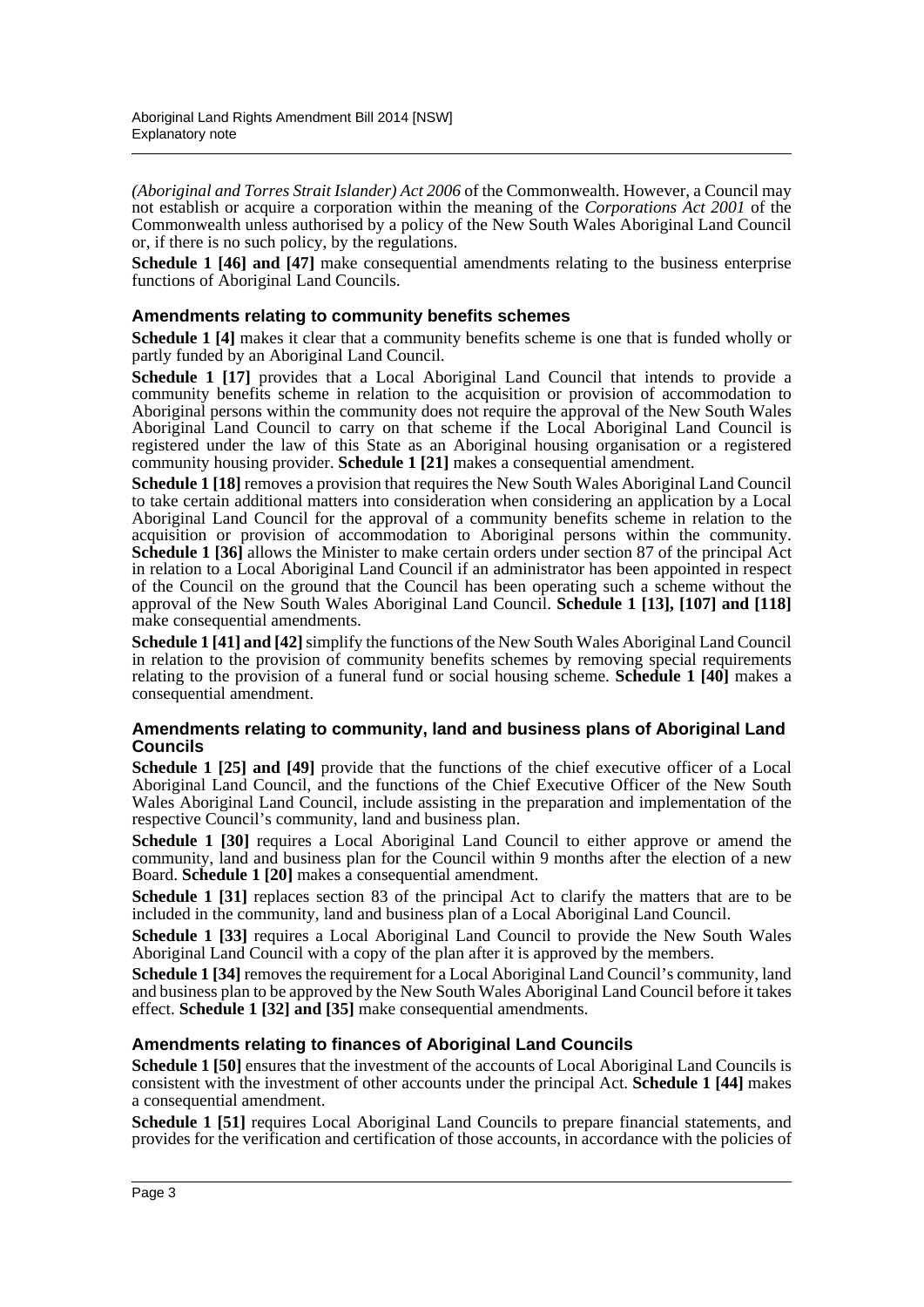the New South Wales Aboriginal Land Council. **Schedule 1 [7], [45], [52], [53], [54], [56], [57] and [105]** make consequential amendments.

**Schedule 1 [55]** removes the requirement that the budget of a Local Aboriginal Land Council be approved by the New South Wales Aboriginal Land Council.

**Schedule 1 [58]** requires the report of operations of a Local Aboriginal Land Council to be prepared in accordance with the policies of the New South Wales Aboriginal Land Council.

#### **Amendments relating to administrative matters for Aboriginal Land Councils**

**Schedule 1 [23]** inserts proposed section 57A. The proposed section allows the chief executive officer of a Local Aboriginal Land Council to declare a member to be inactive if the member is absent from 6 consecutive meetings. An inactive member is not to be included for the purposes of the determination of the quorum required for a meeting of the Council. A member ceases to be an inactive member of the Council if the member attends a meeting of the Council or requests that the member not be declared an inactive member of the Council.

**Schedule 1 [24]** increases the term of office of a Board member of a Local Aboriginal Land Council from 2 years to 4 years.

**Schedule 1 [26]** provides that a person may, with the consent of the Board of a Council, be employed as the chief executive officer of the Local Aboriginal Land Council if the person would otherwise be excluded because of the person's involvement in the management of a corporation owned or operated by the Aboriginal Land Council or because the person is also the chief executive officer of another Local Aboriginal Land Council. **Schedule 1 [48]** makes a comparable amendment in relation to the Chief Executive Officer of the New South Wales Aboriginal Land Council.

**Schedule 1 [27]** allows the Registrar, in certain circumstances, to authorise the employment of a person by a Local Aboriginal Land Council despite the person being otherwise prohibited due to the person having been convicted of a certain offence.

**Schedule 1 [38]** provides that the functions of the New South Wales Aboriginal Land Council includes assisting and supporting Local Aboriginal Land Councils in the exercise of functions under the principal Act.

#### **Amendments relating to conduct, disclosure and disciplinary matters**

**Schedule 1 [65]** replaces existing provisions relating to disciplinary matters with proposed sections 181A–181F.

Proposed section 181A defines certain terms and expressions used in Division 3A of Part 10 of the principal Act (including *misconduct*). Misconduct includes a contravention of a provision of the principal Act or the regulations, a contravention of an applicable code of conduct and an act of disorder committed by a councillor at a meeting of the New South Wales Aboriginal Land Council or by a Board member at a meeting of the Board or of the members of a Local Aboriginal Land Council.

Proposed section 181B sets out the grounds on which disciplinary action may be taken against an *officer* (to be defined as a Board member of a Local Aboriginal Land Council or a councillor of the New South Wales Aboriginal Land Council) or member of staff of an Aboriginal Land Council.

Proposed section 181C provides that an Aboriginal Land Council may formally censure an officer of the Council or member of staff of the Council if the Council is satisfied that the officer or member of staff has engaged in misconduct.

Proposed section 181D sets out the obligation of the Registrar to commence disciplinary proceedings in relation to complaints, allegations or reports of misconduct by an officer or member of staff of an Aboriginal Land Council.

Proposed section 181E makes provision with respect to the conduct of, and reporting on, investigations by the Registrar into alleged misconduct by officers or members of staff of Aboriginal Land Councils.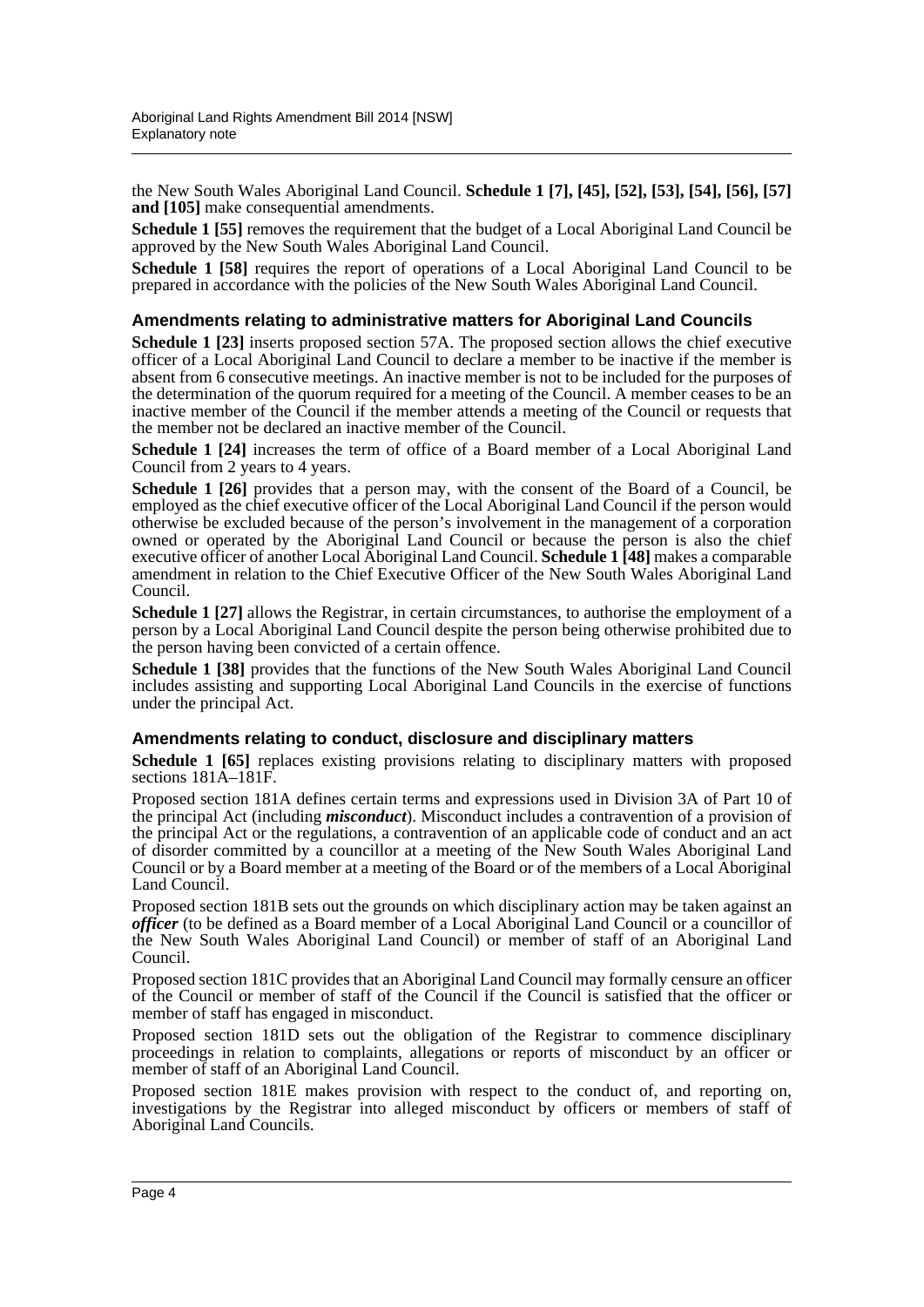Proposed section 181F authorises the Registrar to take disciplinary action (including counselling or reprimanding the officer or member of staff, recommending the dismissal of a member of staff, recommending that other action be taken against an officer or member of staff or suspending an officer) if the Registrar is satisfied that there are sufficient grounds for doing so.

**Schedule 1 [69]** requires the Registrar to refer certain disciplinary matters to the Civil and Administrative Tribunal.

**Schedule 1 [91]** authorises the Civil and Administrative Tribunal to, in relation to misconduct by an officer of an Aboriginal Land Council:

- (a) disqualify an officer from holding office for a period not exceeding 5 years, or
- (b) order the payment of a pecuniary penalty not exceeding \$11,000, or
- (c) order the officer to reimburse the Aboriginal Land Council for loss incurred as a result of the misconduct.

**Schedule 1 [6], [22], [28], [29], [61]–[68], [71]–[91] and [125]–[127]** make amendments consequential on the above amendments relating to conduct, disclosure and disciplinary matters.

#### **Amendments relating to the appointment of investigators and administrators for Aboriginal Land Councils**

**Schedule 1 [92]** allows the Registrar, rather than the Minister, to appoint investigators to investigate the affairs of Local Aboriginal Land Councils, from a list of investigators prepared by the New South Wales Aboriginal Land Council and approved by the Minister. **Schedule 1 [5], [93], [94] and [97]–[99]** make consequential amendments.

**Schedule 1 [103]** allows the Registrar, rather than the Minister, to appoint administrators for a Local Aboriginal Land Council from the list of administrators prepared by the New South Wales Aboriginal Land Council and approved by the Minister. **Schedule 1 [104], [109], [111]–[113], [116], [117] and [119]–[124]** make consequential amendments.

**Schedule 1 [106]** allows for the appointment of an administrator on the recommendation of the New South Wales Aboriginal Land Council.

**Schedule 1 [108] and [110]** clarify the requirement of the Registrar or Minster to give notice, and consider responses, before appointing an administrator for an Aboriginal Land Council.

#### **Minor amendments relating to other matters**

**Schedule 1 [1] and [2]** replace references to "Aborigines" with "Aboriginal persons".

**Schedule 1 [3]** removes a defined term that is no longer used.

**Schedule 1 [59]** requires the Registrar to report to the Minister on the exercise of the Registrar's functions under the principal Act.

**Schedule 1 [60]** updates a reference to a Department as a consequence of administrative changes.

**Schedule 1 [95], [96], [100], [101], [114], [115], [128] and [129]** increase penalties for certain offences under the principal Act.

**Schedule 1 [102]** makes it clear that the power of the Registrar, the New South Wales Aboriginal Land Council or an investigator to require a person to provide information does not require the person to comply with such a request if doing so would require the person to disclose privileged information.

**Schedule 1 [130]** excludes Local Aboriginal Land Councils from certain disclosure requirements under the *Government Information (Public Access) Act 2009*.

**Schedule 1 [131]** enables the Registrar to obtain a search warrant to search premises if the Registrar believes on reasonable grounds that a provision of the proposed Act or the regulations has been contravened or that records required to be provided to an investigator or administrator have not been so provided.

**Schedule 1 [132]** provides for the grant of injunctions to prevent a contravention of the principal Act or the regulations.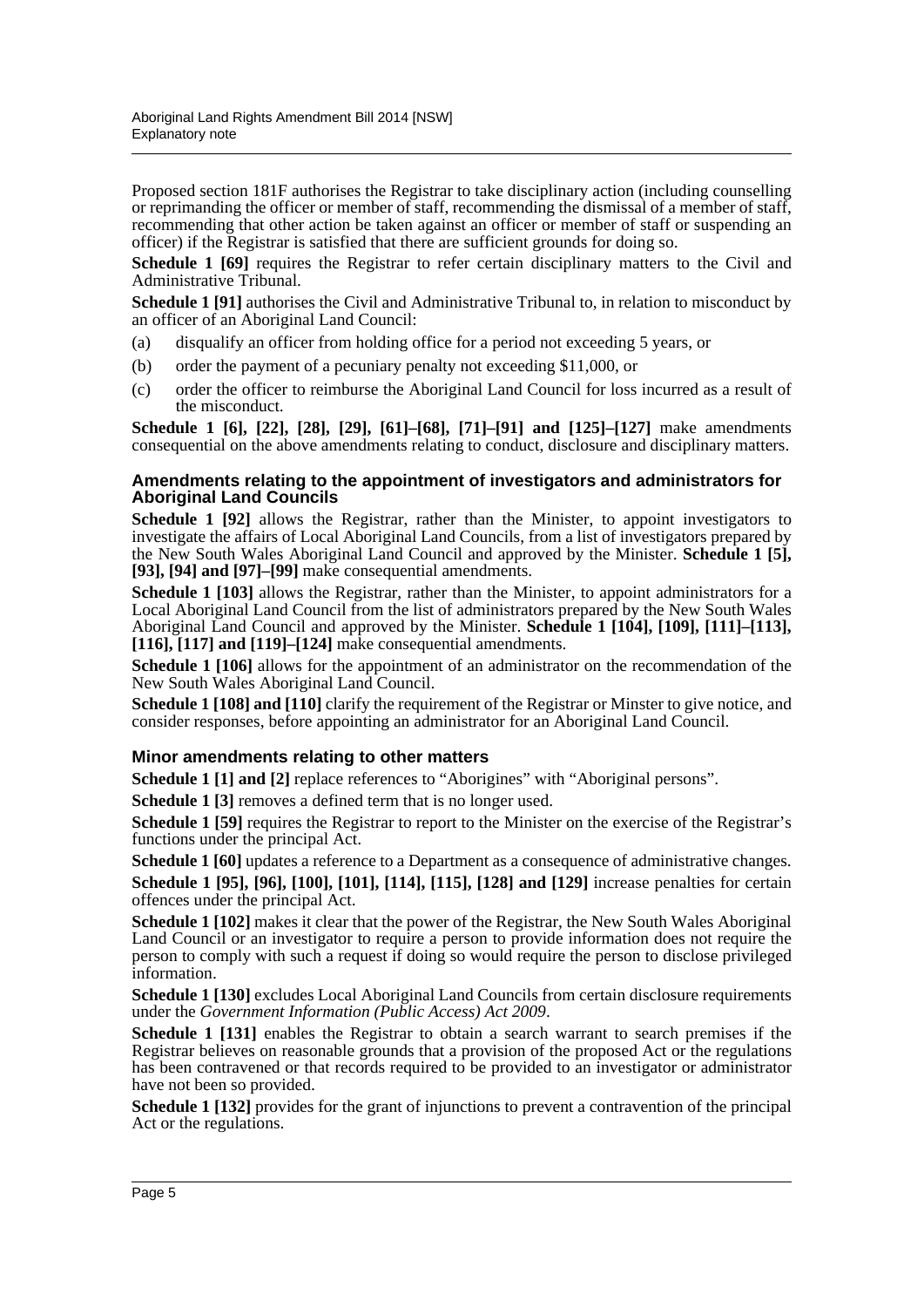**Schedule 1 [134]** updates a reference to the status of the Registrar as a consequence of the enactment of the *Government Sector Employment Act 2013.*

**Schedule 1 [135] and [136]** contain savings and transitional provisions consequent on the proposed Act.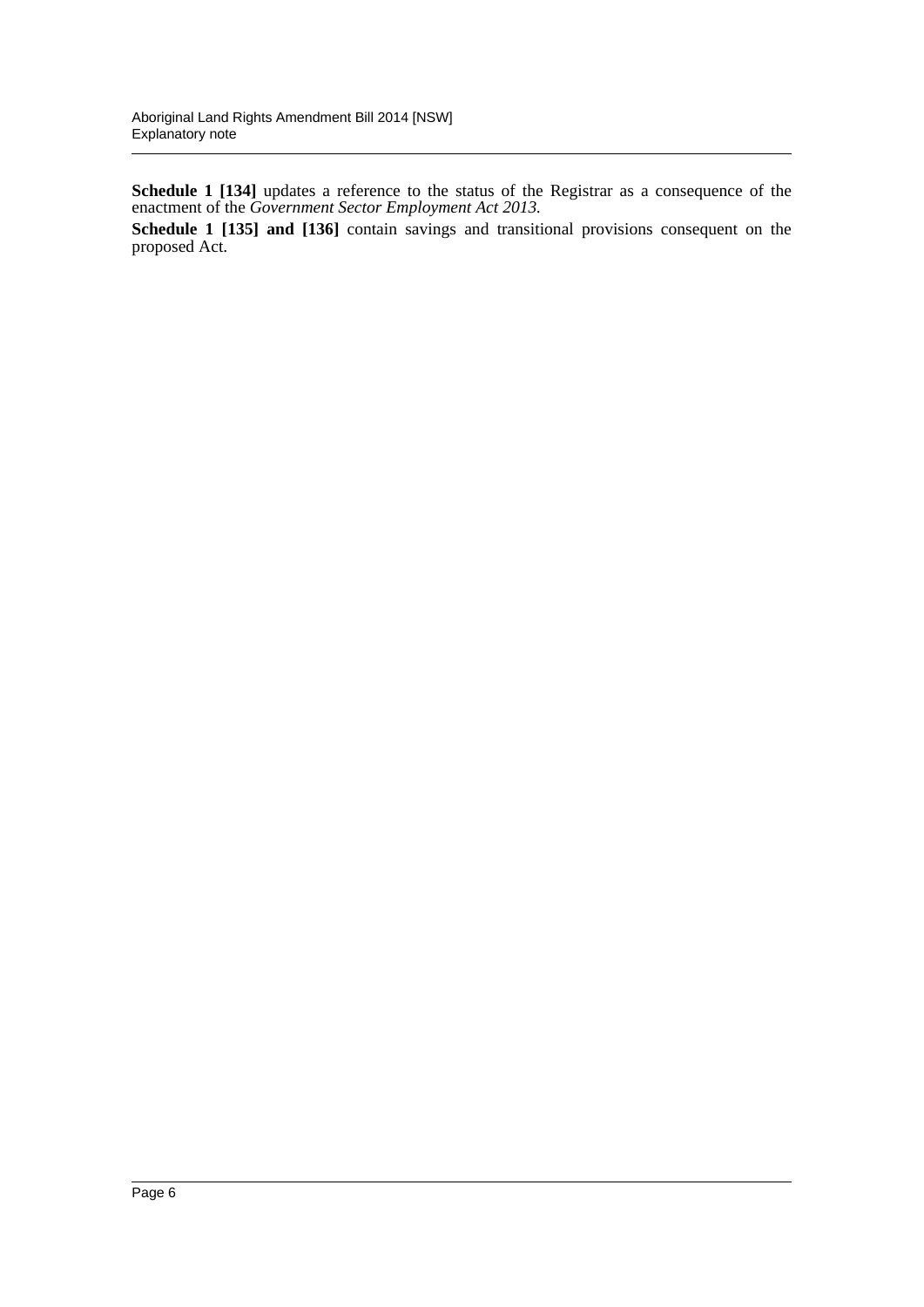First print



New South Wales

# **Aboriginal Land Rights Amendment Bill 2014**

## **Contents**

|            |                                                    | Page          |
|------------|----------------------------------------------------|---------------|
|            | Name of Act                                        | $\mathcal{D}$ |
|            | 2 Commencement                                     | - 2           |
| Schedule 1 | Amendment of Aboriginal Land Rights Act 1983 No 42 | 3             |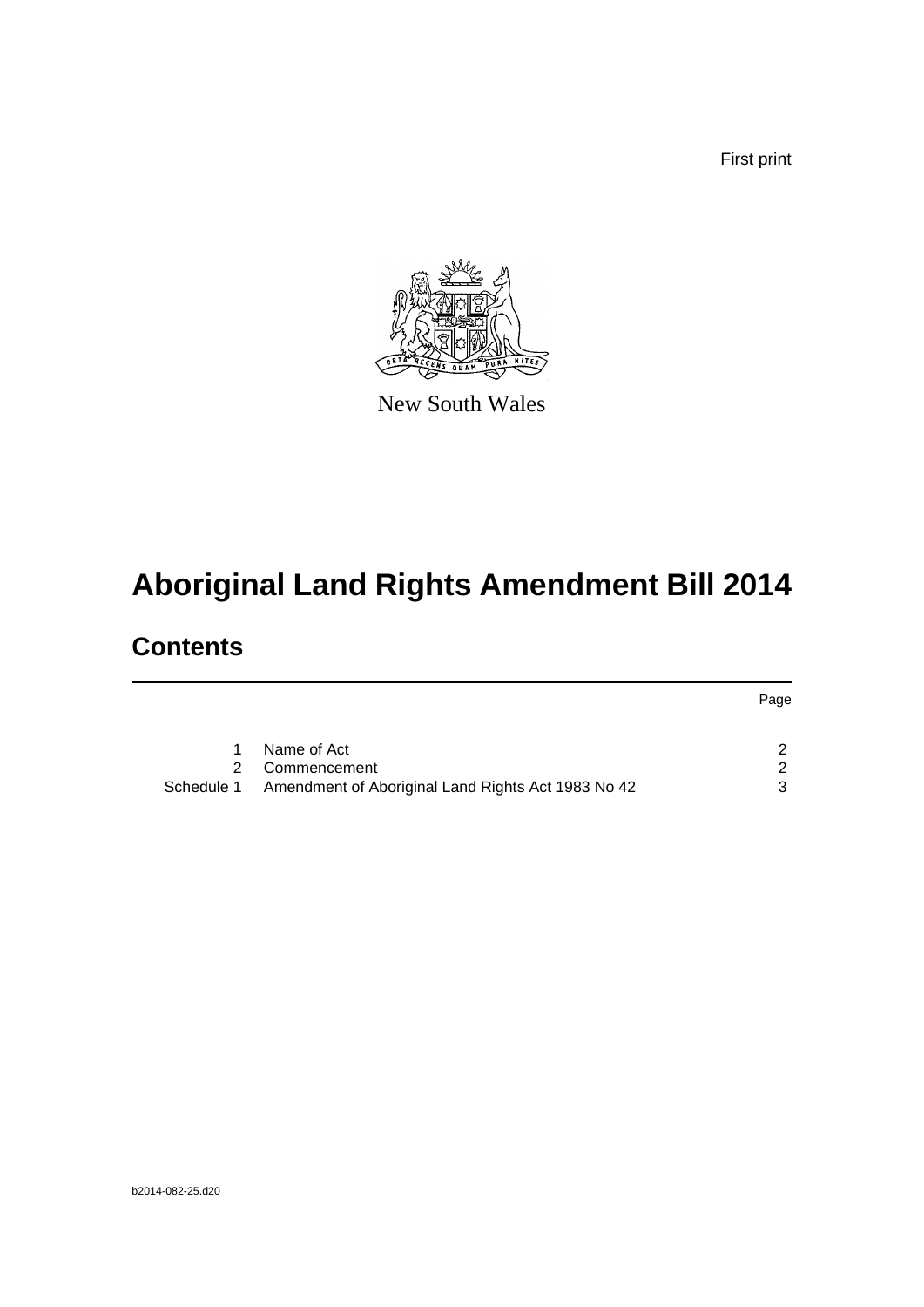

New South Wales

# **Aboriginal Land Rights Amendment Bill 2014**

No , 2014

#### **A Bill for**

An Act to amend the *Aboriginal Land Rights Act 1983* to make provision with respect to Aboriginal Land Agreements; and for other purposes.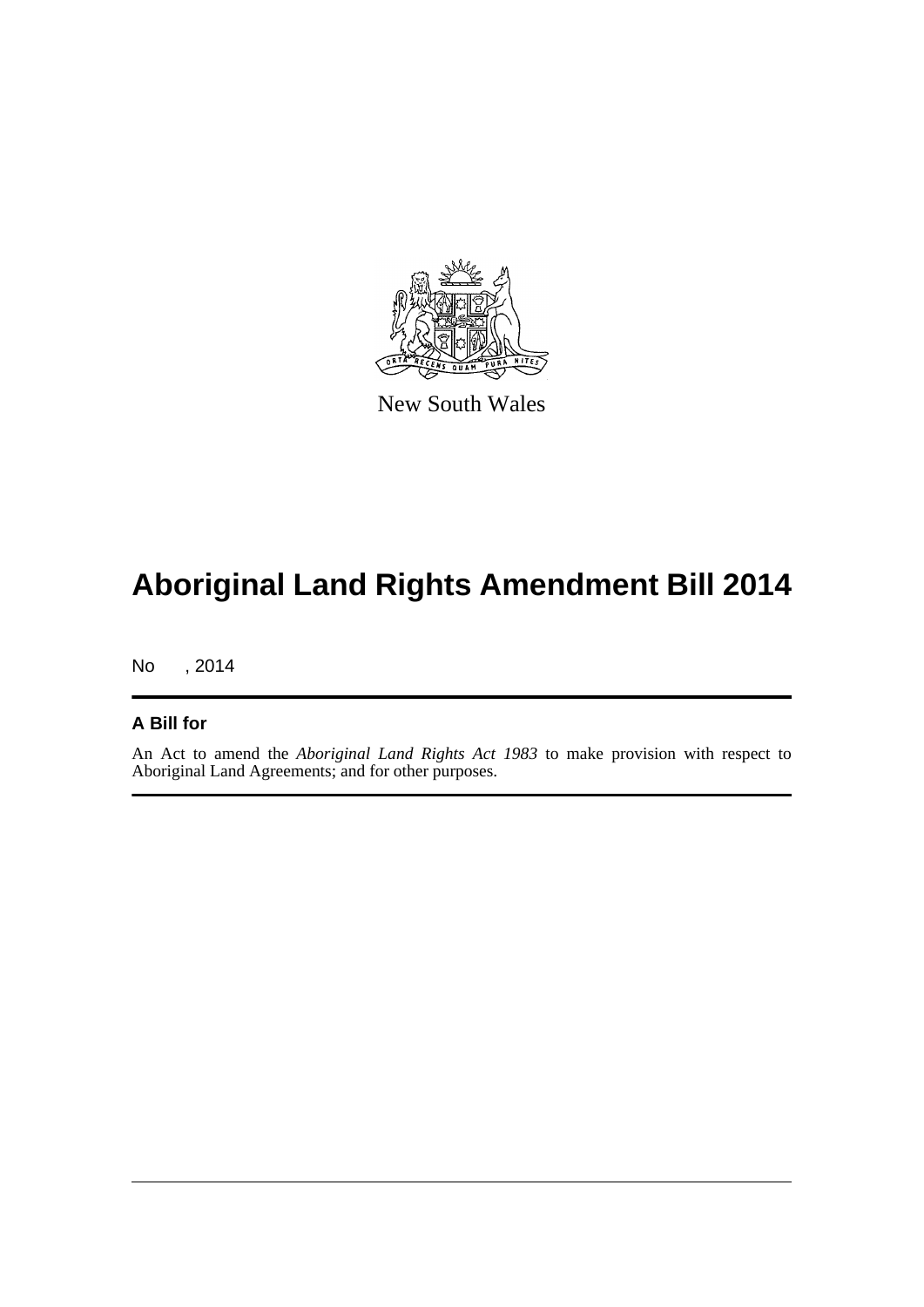<span id="page-8-1"></span><span id="page-8-0"></span>

| The Legislature of New South Wales enacts:                           |               |  |  |
|----------------------------------------------------------------------|---------------|--|--|
| Name of Act                                                          | $\mathcal{P}$ |  |  |
| This Act is the <i>Aboriginal Land Rights Amendment Act 2014</i> .   | 3             |  |  |
| Commencement                                                         | 4             |  |  |
| This Act commences on a day or days to be appointed by proclamation. | 5             |  |  |
|                                                                      |               |  |  |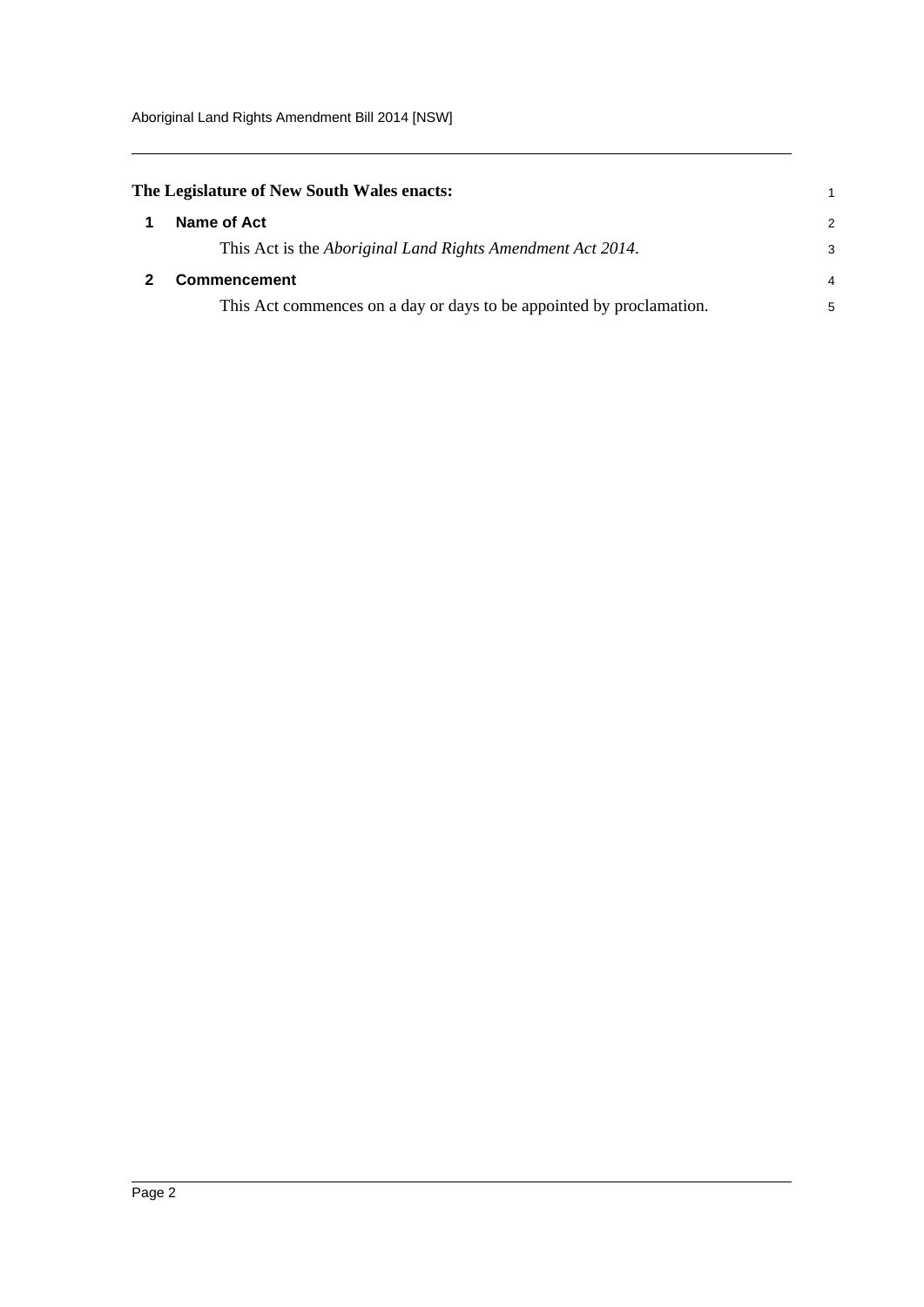<span id="page-9-0"></span>

|       | <b>Schedule 1</b>              |     | <b>Amendment of Aboriginal Land Rights Act 1983</b><br><b>No 42</b>                                                                                                                                                                                                                                                                                                     | 1<br>$\overline{a}$        |
|-------|--------------------------------|-----|-------------------------------------------------------------------------------------------------------------------------------------------------------------------------------------------------------------------------------------------------------------------------------------------------------------------------------------------------------------------------|----------------------------|
| [1]   | Long title                     |     |                                                                                                                                                                                                                                                                                                                                                                         | 3                          |
|       |                                |     | Omit "of Aborigines". Insert instead "of Aboriginal persons".                                                                                                                                                                                                                                                                                                           | 4                          |
| $[2]$ | <b>Preamble</b>                |     |                                                                                                                                                                                                                                                                                                                                                                         | 5                          |
|       |                                |     | Omit "Aborigines" wherever occurring. Insert instead "Aboriginal persons".                                                                                                                                                                                                                                                                                              | 6                          |
| $[3]$ | <b>Section 4 Definitions</b>   |     |                                                                                                                                                                                                                                                                                                                                                                         | 7                          |
|       |                                |     | Omit the definition of <i>Chief Executive</i> from section $4(1)$ .                                                                                                                                                                                                                                                                                                     | 8                          |
| [4]   |                                |     | Section 4 (1), definition of "community benefits scheme"                                                                                                                                                                                                                                                                                                                | 9                          |
|       | community benefits".           |     | Insert "funded wholly or in part by an Aboriginal Land Council" after "provision of                                                                                                                                                                                                                                                                                     | 10<br>11                   |
| [5]   | Section 4 (1)                  |     |                                                                                                                                                                                                                                                                                                                                                                         | 12                         |
|       | Insert in alphabetical order:  |     |                                                                                                                                                                                                                                                                                                                                                                         | 13                         |
|       |                                |     | <i>investigator</i> means a person appointed under section 216 to investigate the<br>affairs, or specified affairs, of an Aboriginal Land Council.                                                                                                                                                                                                                      | 14<br>15                   |
| [6]   |                                |     | Section 4 (1), definition of "officer"                                                                                                                                                                                                                                                                                                                                  | 16                         |
|       |                                |     | Omit the definition. Insert instead:                                                                                                                                                                                                                                                                                                                                    | 17                         |
|       |                                |     | <i>officer</i> of an Aboriginal Land Council means:                                                                                                                                                                                                                                                                                                                     | 18                         |
|       |                                | (a) | in relation to a Local Aboriginal Land Council, a Board member of the<br>Council, or                                                                                                                                                                                                                                                                                    | 19<br>20                   |
|       |                                | (b) | in relation to the New South Wales Aboriginal Land Council, a<br>councillor.                                                                                                                                                                                                                                                                                            | 21<br>22                   |
| $[7]$ | documents"                     |     | Section 4 (1), definition of "satisfactory audited financial statements and                                                                                                                                                                                                                                                                                             | 23<br>24                   |
|       |                                |     | Omit the definition. Insert instead:                                                                                                                                                                                                                                                                                                                                    | 25                         |
|       |                                |     | satisfactory financial statements and documents means financial statements<br>and documents furnished to the New South Wales Aboriginal Land Council<br>under Division 2 of Part 8 by a Local Aboriginal Land Council that are<br>determined by the New South Wales Aboriginal Land Council to be<br>satisfactory in accordance with the requirements of that Division. | 26<br>27<br>28<br>29<br>30 |
| [8]   |                                |     | <b>Section 36 Claims to Crown lands</b>                                                                                                                                                                                                                                                                                                                                 | 31                         |
|       | Insert after section $36(4)$ : |     |                                                                                                                                                                                                                                                                                                                                                                         | 32                         |
|       | (4A)                           |     | The Registrar may refuse to refer a claim, or part of a claim, to the Crown<br>Lands Minister if the Registrar is satisfied that:                                                                                                                                                                                                                                       | 33<br>34                   |
|       |                                | (a) | the claim, or the part of the claim, relates to lands that are not vested in<br>Her Majesty, or                                                                                                                                                                                                                                                                         | 35<br>36                   |
|       |                                | (b) | the claim, or the part of the claim, has been made in contravention of an<br>undertaking given by the claimant in an Aboriginal Land Agreement<br>under section 36AA while such an undertaking remains in force.                                                                                                                                                        | 37<br>38<br>39             |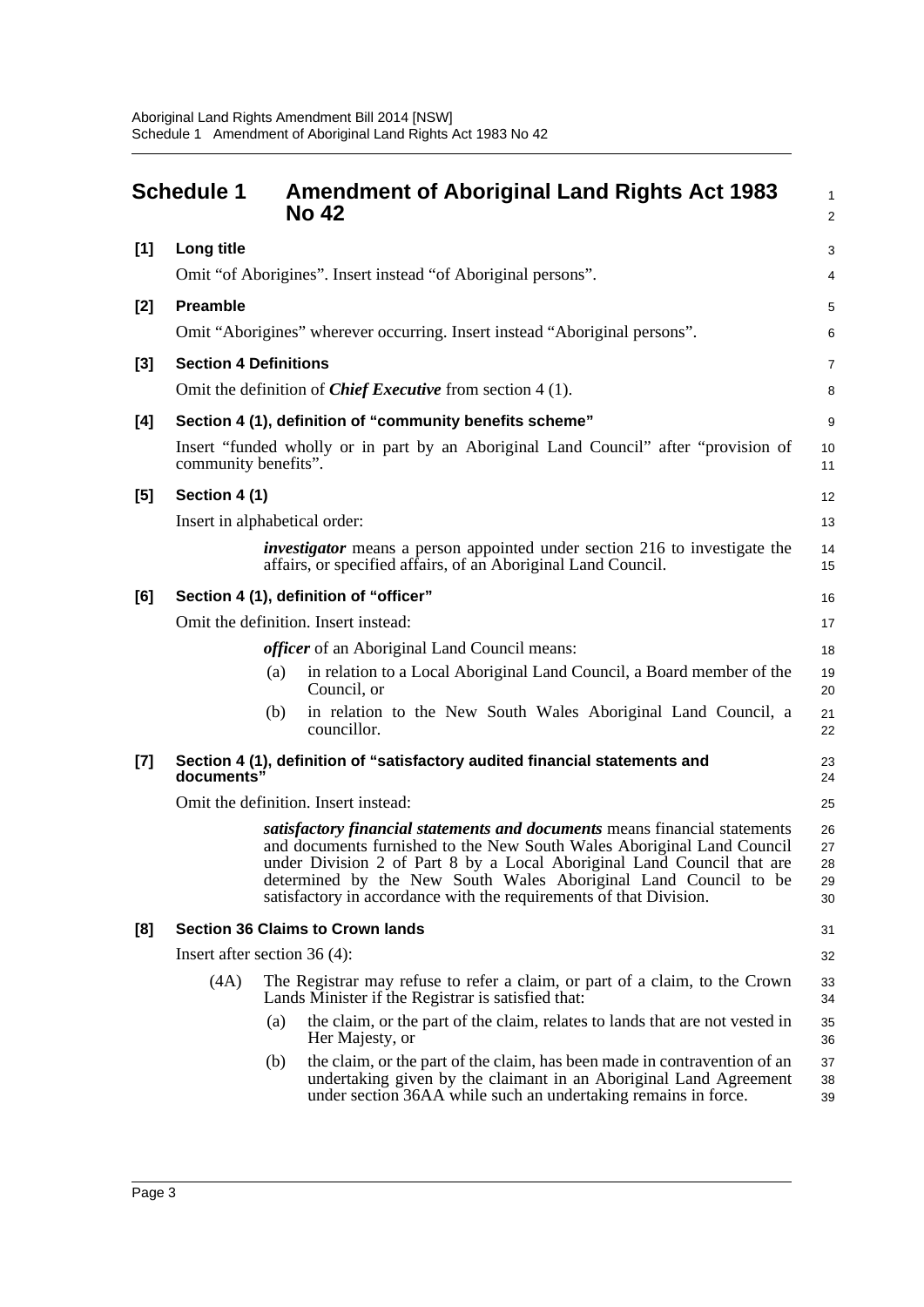- (4B) Before refusing to refer a claim, or part of a claim, to the Crown Lands Minister, the Registrar must:
	- (a) inform the claimant, by notice in writing, of the Registrar's intention to refuse to refer the claim, or the part of the claim, and the reasons for the refusal, and

35 36

43 44

45

- (b) invite the claimant to provide further information supporting the claim, or part of the claim, within 28 days of the giving of the notice (or such greater period as may be specified in the notice), and
- (c) consider any further information provided by the claimant within that period.
- (4C) If the Registrar has not referred a claim, or any part of a claim, to the Crown Lands Minister within 60 days after the claim was lodged with the Registrar or by the end of the period within which the claimant has been invited to provide further information supporting the claim, the Registrar is taken to have refused to refer the claim, or the part of the claim, to the Crown Lands Minister.
- (4D) An Aboriginal Land Council may appeal to the Court against a refusal to refer the claim, or any part of the claim, to the Crown Lands Minister.
- (4E) The Court is to hear and determine any appeal made to it under subsection (4D) and may order that the claim, or any part of the claim, be referred to the Crown Lands Minister if the Registrar fails to satisfy the Court that: 19 20 21 22
	- (a) the claim, or the part of the claim, relates to lands that are not vested in Her Majesty, or
	- (b) the claim, or the part of the claim, has been made in contravention of an undertaking given by the claimant in an Aboriginal Land Agreement under section 36AA while such an undertaking remains in force.

#### **[9] Section 36 (5AA)–(5AC)**

Insert after section 36 (5):

- (5AA) The Crown Lands Minister to whom a claim for lands has been referred must not grant a claim under subsection (5) if the Crown Lands Minister is satisfied that the claimant has entered into an Aboriginal Land Agreement under section 36AA that includes an undertaking by the claimant not to lodge a claim in respect of the lands claimed or to withdraw such a claim. 30 31 32 33 34
- (5AB) An Aboriginal Land Council may appeal to the Court against a decision of the Crown Lands Minister under subsection (5AA).
- (5AC) The Court is to hear and determine any appeal made to it under subsection (5AB) and may order the Crown Lands Minister to determine the claim if the Crown Lands Minister fails to satisfy the Court that the claimant has entered into an Aboriginal Land Agreement under section 36AA that includes an undertaking by the claimant not to lodge a claim in respect of the lands claimed or to withdraw such a claim. 37 38 39 40 41 42

#### **[10] Section 36AA**

Insert after section 36:

#### **36AA Aboriginal Land Agreements**

(1) In this section, *Aboriginal Land Agreement* means an agreement, in writing, between the Crown Lands Minister and one or more Aboriginal Land Councils 46 47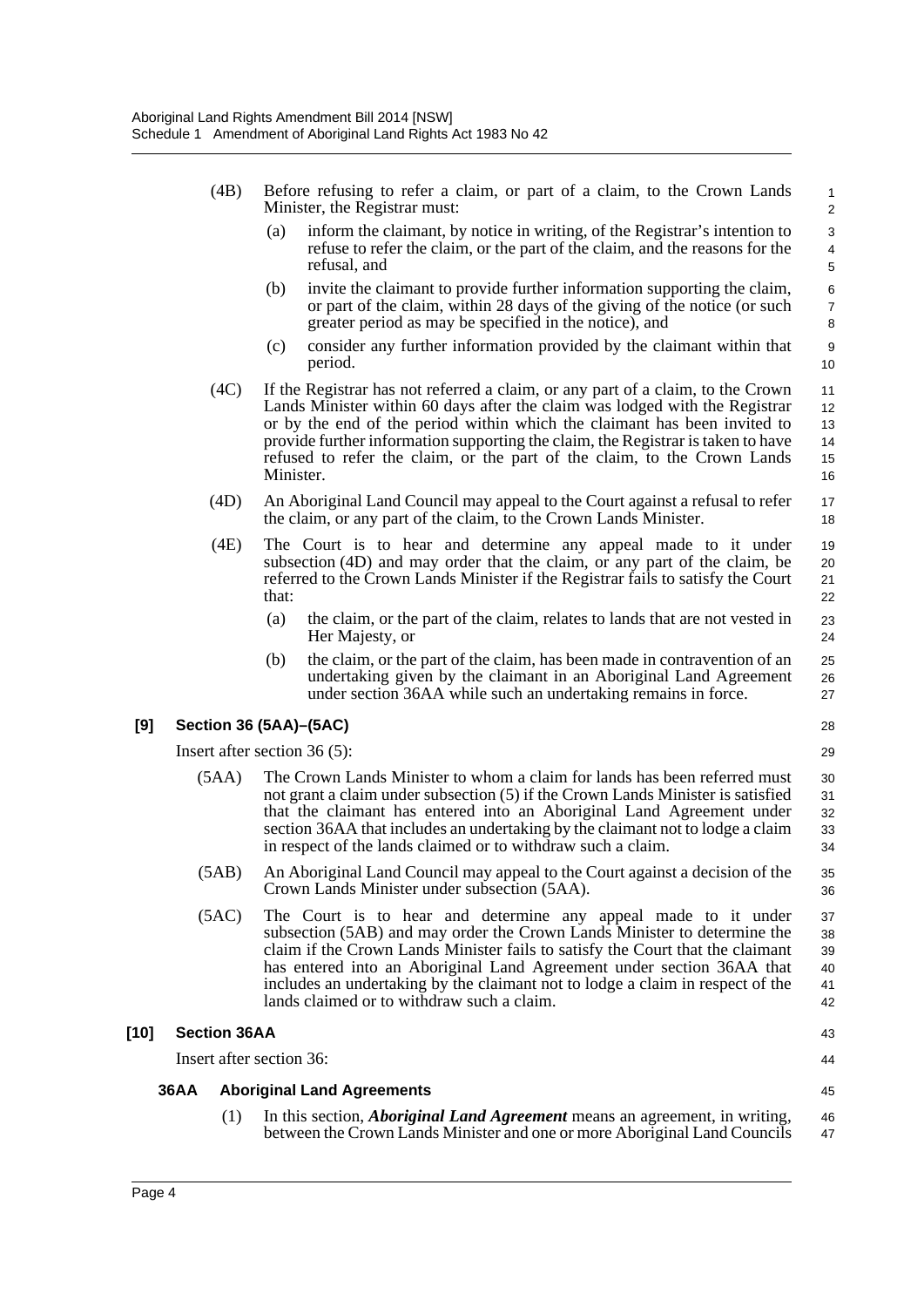(whether or not the agreement also includes other parties) that, in addition to any other matter that may be included in the agreement, makes provision for: (a) the exchange, transfer or lease of land to an Aboriginal Land Council, or (b) an undertaking by an Aboriginal Land Council not to lodge a claim, or to withdraw a claim, in relation to specified land. (2) An Aboriginal Land Council and the Crown Lands Minister may, at any time by notice in writing, commence negotiation, in good faith and in a manner agreed between the parties, for an Aboriginal Land Agreement whether or not a claim has been made under section 36 by the Council in relation to the land that is the subject of the proposed agreement. (3) The Aboriginal Land Council or the Crown Lands Minister may, with the approval of the other party, invite one or more other Aboriginal Land Councils, or any other person, to join the negotiations and enter into the Aboriginal Land Agreement. (4) An Aboriginal Land Council, the Crown Lands Minister or any other party may, at any time before the making of an Aboriginal Land Agreement, withdraw from negotiation for the agreement by notice in writing to the other party or parties. (5) Without limiting the matters that may be included in an Aboriginal Land Agreement, such an agreement may make provision for or with respect to the following: (a) financial or other consideration, (b) exchange, transfer or lease of land, (c) conditions or restrictions on the use of any land to which the agreement relates, (d) joint access to and management of land (including a lease of a type referred to in section 36A), (e) undertakings by an Aboriginal Land Council or the Crown Lands Minister with regard to the lease, transfer, management or use of any land, (f) the duration of the agreement, (g) the resolution of disputes arising under the agreement. (6) The Crown Lands Minister may enter into an Aboriginal Land Agreement whether or not a claim has been made under section 36 in relation to any lands to which the agreement relates. (7) If a proposed Aboriginal Land Agreement provides for the transfer or lease of lands for which a Minister other than the Crown Lands Minister is responsible, the concurrence of that other Minister is required before the agreement is made. (8) The provisions of section 36 (9)–(13), (15) and (17) apply (with necessary modifications) to the transfer of lands in accordance with an Aboriginal Land Agreement in the same way as those provisions apply to the transfer of lands under that section. (9) An Aboriginal Land Council or the Crown Lands Minister may, at any time during the negotiation for an Aboriginal Land Agreement, notify the other party, in writing, that the agreement must not make provision with respect to 1  $\mathfrak{p}$ 3 4 5 6 7 8 9 10 11 12 13 14 15 16 17 18 19 20 21 22 23 24 25 26 27 28 29 30 31 32 33 34 35 36 37 38 39 40 41 42 43 44 45 46

47

specified lands.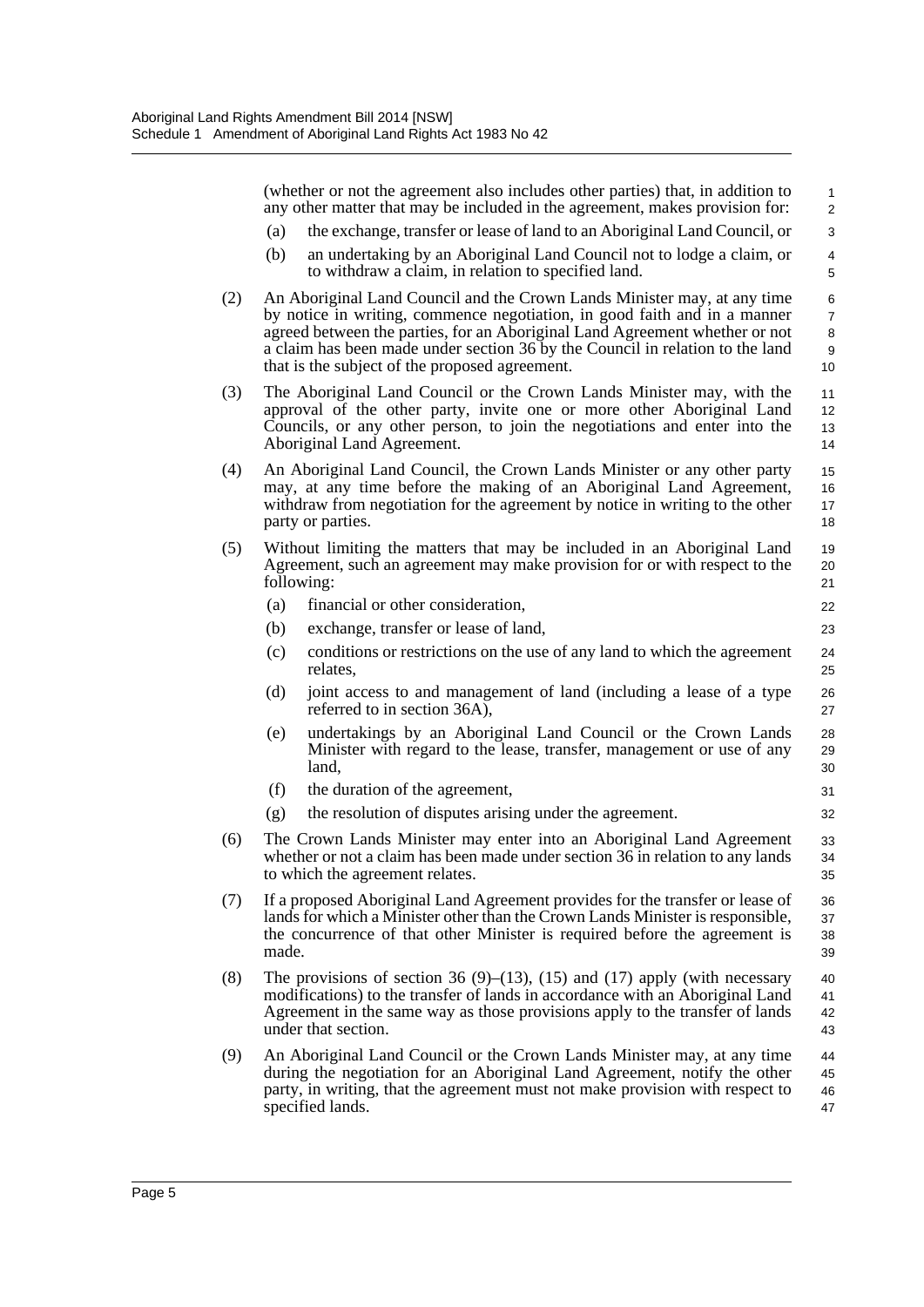|        | (10)               |     | The Crown Lands Minister is, on the making of an Aboriginal Land<br>Agreement, authorised to transfer or lease Crown lands the subject of the<br>agreement in accordance with the agreement.                                                                                                                                                                                                                                                              | $\mathbf{1}$<br>$\overline{c}$<br>3      |
|--------|--------------------|-----|-----------------------------------------------------------------------------------------------------------------------------------------------------------------------------------------------------------------------------------------------------------------------------------------------------------------------------------------------------------------------------------------------------------------------------------------------------------|------------------------------------------|
|        | (11)               |     | If an Aboriginal Land Agreement provides for termination or transfer of an<br>interest in land, other than an interest of the Crown, the transfer or termination<br>may only be effected with the approval of the holder of the interest.                                                                                                                                                                                                                 | $\overline{4}$<br>$\mathbf 5$<br>$\,6\,$ |
|        | (12)               |     | The Registrar is to keep and maintain a register in relation to Aboriginal Land<br>Agreements made under this section.                                                                                                                                                                                                                                                                                                                                    | $\boldsymbol{7}$<br>8                    |
|        | (13)               |     | The register required to be kept under this section is, subject to the regulations,<br>to include such information and to be in such form as is determined by the<br>Registrar.                                                                                                                                                                                                                                                                           | 9<br>10<br>11                            |
|        | (14)               |     | The provisions of the <i>Crown Lands Act 1989</i> that provide for the transfer of<br>Crown lands do not apply in respect of the transfer of land carried out in<br>accordance with an Aboriginal Land Agreement.                                                                                                                                                                                                                                         | 12<br>13<br>14                           |
|        | (15)               |     | In this section:                                                                                                                                                                                                                                                                                                                                                                                                                                          | 15                                       |
|        |                    |     | <b>Crown Lands Minister</b> has the same meaning as in section 36.                                                                                                                                                                                                                                                                                                                                                                                        | 16                                       |
|        |                    |     | <i>interest in land</i> includes:                                                                                                                                                                                                                                                                                                                                                                                                                         | 17                                       |
|        |                    |     | a legal or equitable interest in the land, or<br>(a)                                                                                                                                                                                                                                                                                                                                                                                                      | 18                                       |
|        |                    |     | (b)<br>an easement, right, charge, power or privilege over, or in connection<br>with, the land.                                                                                                                                                                                                                                                                                                                                                           | 19<br>20                                 |
| $[11]$ | <b>Section 36B</b> |     |                                                                                                                                                                                                                                                                                                                                                                                                                                                           | 21                                       |
|        |                    |     | Insert after section 36A:                                                                                                                                                                                                                                                                                                                                                                                                                                 | 22                                       |
|        | 36B                |     | Special provisions relating to Crown lands subject of land claim                                                                                                                                                                                                                                                                                                                                                                                          | 23                                       |
|        |                    | (1) | Despite anything to the contrary in the Crown Lands Act 1989, if an<br>Aboriginal Land Council has appealed to the Court against a refusal of a land<br>claim made by it in relation to any land, the Crown Lands Minister must not,<br>by any act or omission, cause anything to occur in relation to that land that<br>would cause a claim (if any) lodged in relation to that land before the final<br>determination of the appeal to be unsuccessful. | 24<br>25<br>26<br>27<br>28<br>29         |
|        |                    | (2) | Subsection (1) does not prohibit the extension or continuance of an existing<br>lawful use of the land to which the claim relates or anything done with the<br>consent of the relevant Aboriginal Land Council.                                                                                                                                                                                                                                           | 30<br>31<br>32                           |
|        |                    | (3) | If an Aboriginal Land Council has appealed to the Court against the refusal of<br>a land claim or part of a land claim, a land claim may not be made in relation<br>to the land the subject of the appeal until the final determination of the appeal.                                                                                                                                                                                                    | 33<br>34<br>35                           |
| $[12]$ |                    |     | <b>Section 40 Interpretation</b>                                                                                                                                                                                                                                                                                                                                                                                                                          | 36                                       |
|        |                    |     | Insert after section 40 $(2)$ (a):                                                                                                                                                                                                                                                                                                                                                                                                                        | 37                                       |
|        |                    |     | $\left( a1\right)$<br>the land is the whole or part of land that is, pursuant to an Aboriginal<br>Land Agreement under section 36AA, to be transferred to the Council,<br>or                                                                                                                                                                                                                                                                              | 38<br>39<br>40                           |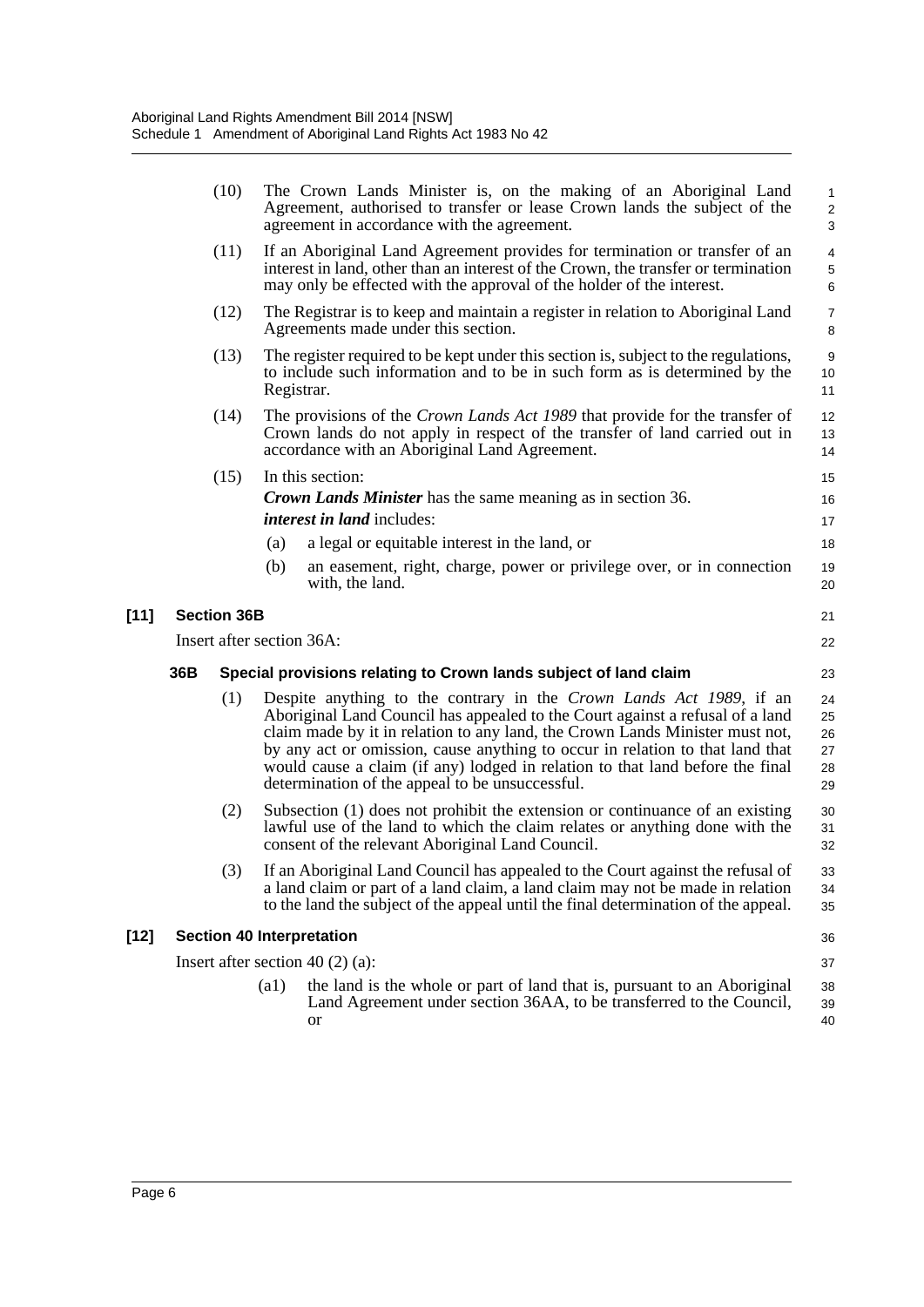| $[13]$ |                          | Section 42E Approval required for land dealings by Local Aboriginal Land Councils                                                                                                                                                                                                                                                                              | $\mathbf{1}$                                             |
|--------|--------------------------|----------------------------------------------------------------------------------------------------------------------------------------------------------------------------------------------------------------------------------------------------------------------------------------------------------------------------------------------------------------|----------------------------------------------------------|
|        |                          | Omit the definition of <i>social housing management lease</i> from section 42E (6).                                                                                                                                                                                                                                                                            | $\sqrt{2}$                                               |
|        | Insert instead:          |                                                                                                                                                                                                                                                                                                                                                                | 3                                                        |
|        |                          | social housing management lease means a lease (other than a residential<br>tenancy agreement) entered into by a Local Aboriginal Land Council in<br>relation to the provision or management of a community benefits scheme for<br>residential accommodation for Aboriginal persons in its area.                                                                | $\overline{4}$<br>$\,$ 5 $\,$<br>$\,6$<br>$\overline{7}$ |
| $[14]$ |                          | <b>Section 52 Functions of Local Aboriginal Land Councils</b>                                                                                                                                                                                                                                                                                                  | 8                                                        |
|        | section 52 $(2)$ $(g)$ . | Insert "or to enter into Aboriginal Land Agreements" after "claims to Crown lands" in                                                                                                                                                                                                                                                                          | 9<br>10                                                  |
| $[15]$ | Section 52 (5) (c)       |                                                                                                                                                                                                                                                                                                                                                                | 11                                                       |
|        |                          | Insert "(including by establishing, acquiring, operating or managing business enterprises)"<br>after "business enterprises".                                                                                                                                                                                                                                   | 12<br>13                                                 |
| $[16]$ |                          | Section 52 (5A) and (5B)                                                                                                                                                                                                                                                                                                                                       | 14                                                       |
|        |                          | Insert after section $52$ (5):                                                                                                                                                                                                                                                                                                                                 | 15                                                       |
|        | (5A)                     | <b>Corporations</b>                                                                                                                                                                                                                                                                                                                                            | 16                                                       |
|        |                          | A Local Aboriginal Land Council may establish, acquire, operate or manage<br>an Aboriginal and Torres Strait Islander corporation within the meaning of the<br>Corporations (Aboriginal and Torres Strait Islander) Act 2006 of the<br>Commonwealth.                                                                                                           | 17<br>18<br>19<br>20                                     |
|        | (5B)                     | A Local Aboriginal Land Council may not establish or acquire a corporation<br>within the meaning of the Corporations Act 2001 of the Commonwealth<br>unless authorised to do so by any applicable policy of the New South Wales<br>Aboriginal Land Council or, if there is no such policy, by the regulations.                                                 | 21<br>22<br>23<br>24                                     |
| $[17]$ |                          | <b>Section 52A Community benefits schemes</b>                                                                                                                                                                                                                                                                                                                  | 25                                                       |
|        |                          | Insert after section $52A(1)$ :                                                                                                                                                                                                                                                                                                                                | 26                                                       |
|        | (1A)                     | Despite subsection (1), the approval of the New South Wales Aboriginal Land<br>Council is not required for a community benefits scheme for the provision or<br>acquisition of residential accommodation for Aboriginal persons in its area, or<br>for constructing, upgrading or extending any such accommodation, if the<br>Local Aboriginal Land Council is: | 27<br>28<br>29<br>30<br>31                               |
|        |                          | a registered Aboriginal housing organisation (within the meaning of the<br>(a)<br>Aboriginal Housing Act 1998), or                                                                                                                                                                                                                                             | 32<br>33                                                 |
|        |                          | a registered community housing provider (within the meaning of the<br>(b)<br>Community Housing Providers National Law (NSW).                                                                                                                                                                                                                                   | 34<br>35                                                 |
| $[18]$ |                          | <b>Section 52B Social housing schemes</b>                                                                                                                                                                                                                                                                                                                      | 36                                                       |
|        | Omit the section.        |                                                                                                                                                                                                                                                                                                                                                                | 37                                                       |
|        |                          |                                                                                                                                                                                                                                                                                                                                                                |                                                          |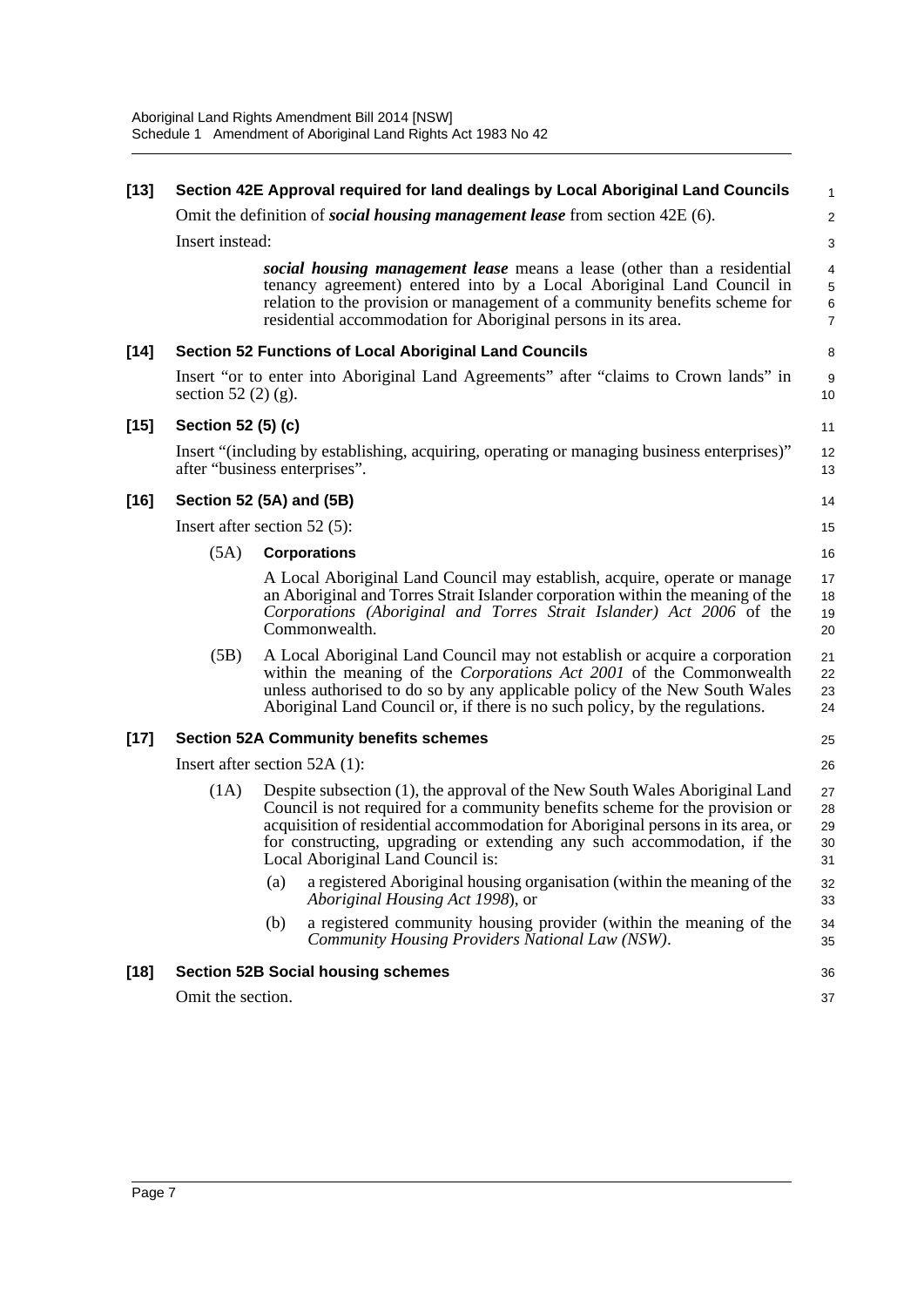| $[19]$ | <b>Section 52C</b> |     |                                                                                                                                                                                                                                                                                                                                                                                                                                                                   |                                  |  |
|--------|--------------------|-----|-------------------------------------------------------------------------------------------------------------------------------------------------------------------------------------------------------------------------------------------------------------------------------------------------------------------------------------------------------------------------------------------------------------------------------------------------------------------|----------------------------------|--|
|        |                    |     | Omit the section. Insert instead:                                                                                                                                                                                                                                                                                                                                                                                                                                 | $\overline{c}$                   |  |
|        | 52C                |     | Local Aboriginal Land Councils' responsibilities in relation to certain<br>arrangements and transfers                                                                                                                                                                                                                                                                                                                                                             | 3<br>4                           |  |
|        |                    | (1) | In this section:                                                                                                                                                                                                                                                                                                                                                                                                                                                  | 5                                |  |
|        |                    |     | <i>enter into</i> includes participate in.                                                                                                                                                                                                                                                                                                                                                                                                                        | 6                                |  |
|        |                    |     | <i>entity</i> means any partnership, trust, corporation, joint venture, syndicate or<br>other body (whether or not incorporated).                                                                                                                                                                                                                                                                                                                                 | $\overline{7}$<br>8              |  |
|        |                    | (2) | This section applies to an arrangement entered into by a Local Aboriginal<br>Land Council:                                                                                                                                                                                                                                                                                                                                                                        | 9<br>10                          |  |
|        |                    |     | for the purpose of exercising any of the Council's functions under this<br>(a)<br>Act (including providing a community benefits scheme), and                                                                                                                                                                                                                                                                                                                      | 11<br>12                         |  |
|        |                    |     | that includes the formation, acquisition, operation or management of an<br>(b)<br>entity.                                                                                                                                                                                                                                                                                                                                                                         | 13<br>14                         |  |
|        |                    | (3) | Local Aboriginal Land Councils to report on certain arrangements                                                                                                                                                                                                                                                                                                                                                                                                  | 15                               |  |
|        |                    |     | A Local Aboriginal Land Council must include, in the accounts and records of<br>the Council under this Act and the regulations, details of any operations that<br>are carried out under an arrangement to which this section applies (including<br>any activities or operations carried out by the entity formed, acquired, operated<br>or managed and any financial matters relating to any such entity).                                                        | 16<br>17<br>18<br>19<br>20       |  |
|        |                    | (4) | Before entering into an arrangement to which this section applies, a Local<br>Aboriginal Land Council must take reasonable steps to ensure that the Local<br>Aboriginal Land Council will not be prevented from complying with the<br>Council's reporting obligations in relation to operations carried out under such<br>an arrangement (including any financial matters relating to the entity formed,<br>acquired, operated or managed under the arrangement). | 21<br>22<br>23<br>24<br>25<br>26 |  |
|        |                    | (5) | Risk assessment and approval for transfer of certain assets                                                                                                                                                                                                                                                                                                                                                                                                       | 27                               |  |
|        |                    |     | Before transferring assets (other than land) in connection with an arrangement<br>to which this section applies, a Local Aboriginal Land Council must, if<br>required to do so by any applicable policy of the New South Wales Aboriginal<br>Land Council (or, if there is no such policy, by the regulations):                                                                                                                                                   | 28<br>29<br>30<br>31             |  |
|        |                    |     | conduct a risk assessment with respect to the proposed transfer in<br>(a)<br>accordance with any applicable policy of the New South Wales<br>Aboriginal Land Council or any such regulation, and                                                                                                                                                                                                                                                                  | 32<br>33<br>34                   |  |
|        |                    |     | obtain the approval of the members of the Local Aboriginal Land<br>(b)<br>Council to the transfer.                                                                                                                                                                                                                                                                                                                                                                | 35<br>36                         |  |
|        |                    | (6) | <b>Requirements for approval resolutions</b>                                                                                                                                                                                                                                                                                                                                                                                                                      | 37                               |  |
|        |                    |     | Any Local Aboriginal Land Council resolution that approves the Council's<br>proposed transfer of an asset (other than land) under this section must:                                                                                                                                                                                                                                                                                                              | 38<br>39                         |  |
|        |                    |     | contain a statement identifying the purpose of the action and any<br>(a)<br>conditions to which the approval is subject, and                                                                                                                                                                                                                                                                                                                                      | 40<br>41                         |  |
|        |                    |     | be made at a meeting of the Council:<br>(b)                                                                                                                                                                                                                                                                                                                                                                                                                       | 42                               |  |
|        |                    |     | (i)<br>in respect of which notice was given, in accordance with the<br>regulations, not less than 14 days before the day on which the<br>meeting is held, and                                                                                                                                                                                                                                                                                                     | 43<br>44<br>45                   |  |
|        |                    |     | at which a quorum is present, and<br>(ii)                                                                                                                                                                                                                                                                                                                                                                                                                         | 46                               |  |
|        |                    |     | be passed by not less than 80% of the votes cast.<br>(c)                                                                                                                                                                                                                                                                                                                                                                                                          | 47                               |  |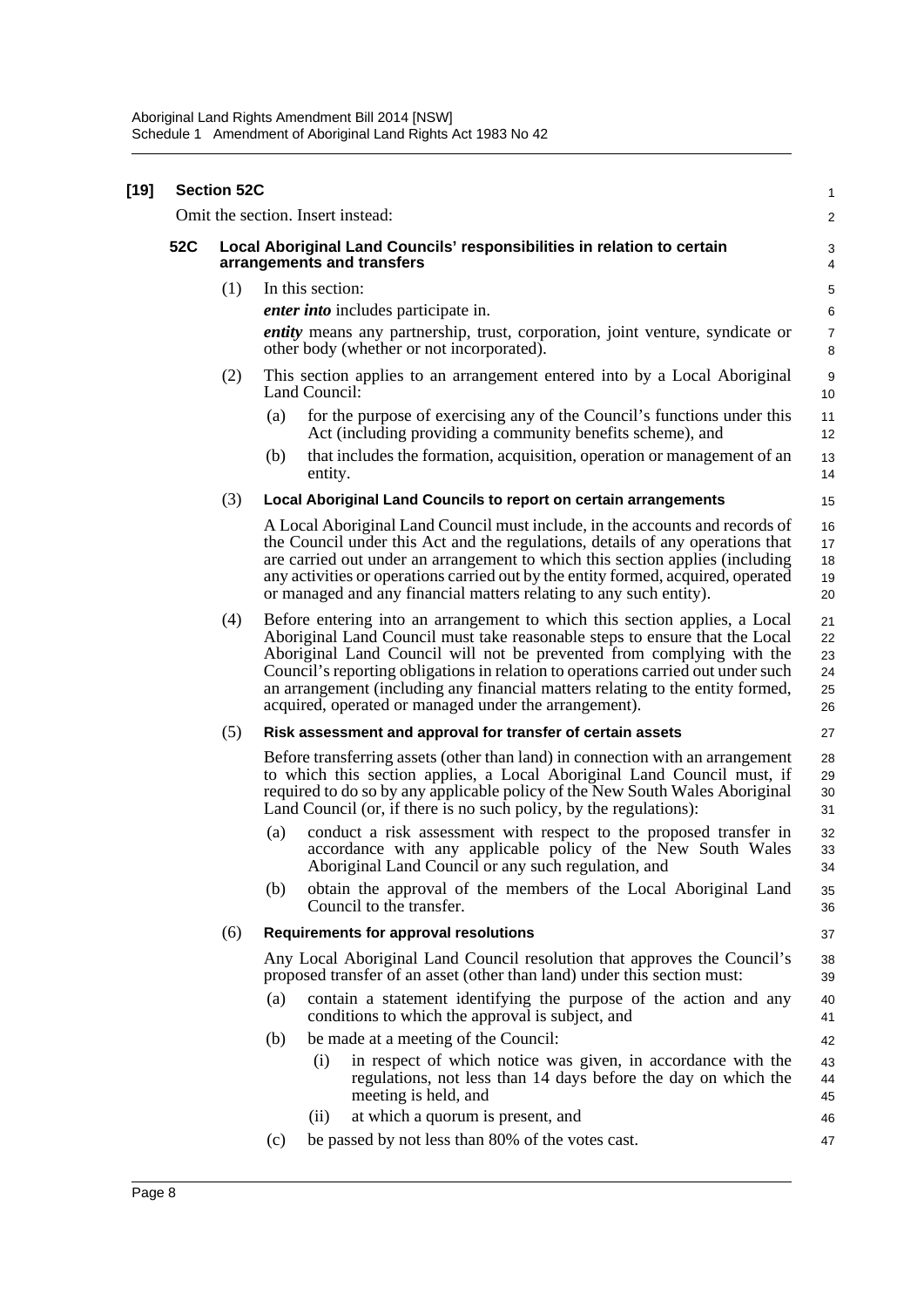|        |                          | (7) |      |                         | Approval of termination of certain arrangements                                                                                                                                                                                                                                                                                                                                            | $\mathbf{1}$                  |
|--------|--------------------------|-----|------|-------------------------|--------------------------------------------------------------------------------------------------------------------------------------------------------------------------------------------------------------------------------------------------------------------------------------------------------------------------------------------------------------------------------------------|-------------------------------|
|        |                          |     |      |                         | A Local Aboriginal Land Council must not terminate an arrangement to which<br>this section applies, or dispose of an interest in an entity formed, acquired,<br>operated or managed under such an arrangement, otherwise than in accordance<br>with the approval of the Board of the Council.                                                                                              | $\overline{2}$<br>3<br>4<br>5 |
| $[20]$ |                          |     |      |                         | <b>Section 52G Functions exercised by Council resolution</b>                                                                                                                                                                                                                                                                                                                               | 6                             |
|        |                          |     |      |                         | Omit section 52G (1) (d). Insert instead:                                                                                                                                                                                                                                                                                                                                                  | 7                             |
|        |                          |     | (d)  | Council,                | approval or amendment of the community, land and business plan of the                                                                                                                                                                                                                                                                                                                      | 8<br>9                        |
|        |                          |     | (d1) |                         | approval of transfers of assets under section 52C,                                                                                                                                                                                                                                                                                                                                         | 10                            |
| $[21]$ | Section 52G (1) (e)      |     |      |                         |                                                                                                                                                                                                                                                                                                                                                                                            | 11                            |
|        |                          |     |      |                         | Omit "relate to short-term residential tenancy agreements".                                                                                                                                                                                                                                                                                                                                | 12                            |
|        | Council".                |     |      |                         | Insert instead "do not require the approval of the New South Wales Aboriginal Land                                                                                                                                                                                                                                                                                                         | 13<br>14                      |
| $[22]$ |                          |     |      |                         | Section 57 Suspension of members from attending Council meetings                                                                                                                                                                                                                                                                                                                           | 15                            |
|        |                          |     |      |                         | Omit section 57 (1). Insert instead:                                                                                                                                                                                                                                                                                                                                                       | 16                            |
|        |                          | (1) |      | of the member:          | A Local Aboriginal Land Council may suspend a member of the Council<br>(other than a Board member) from attending meetings of the Council for a<br>specified time (not exceeding 3 years) if the Council decides that the conduct                                                                                                                                                          | 17<br>18<br>19<br>20          |
|        |                          |     | (a)  |                         | constitutes a serious breach of the Code of Conduct for members of the<br>Local Aboriginal Land Council, or                                                                                                                                                                                                                                                                                | 21<br>22                      |
|        |                          |     | (b)  |                         | is otherwise detrimental to the best interests of the Council.                                                                                                                                                                                                                                                                                                                             | 23                            |
| $[23]$ | <b>Section 57A</b>       |     |      |                         |                                                                                                                                                                                                                                                                                                                                                                                            | 24                            |
|        | Insert after section 57: |     |      |                         |                                                                                                                                                                                                                                                                                                                                                                                            | 25                            |
|        | 57A                      |     |      | <b>Inactive members</b> |                                                                                                                                                                                                                                                                                                                                                                                            | 26                            |
|        |                          | (1) |      |                         | The chief executive officer of a Local Aboriginal Land Council may, by notice<br>in writing to a member of the Council (other than a Board member of the<br>Council), declare the member to be an inactive member if, and only if, the<br>member has been absent from 6 consecutive meetings of the Council (or such<br>other number of meetings as may be prescribed by the regulations). | 27<br>28<br>29<br>30<br>31    |
|        |                          | (2) |      |                         | Before declaring a member of a Local Aboriginal Land Council to be an<br>inactive member, the chief executive officer of the Council must:                                                                                                                                                                                                                                                 | 32<br>33                      |
|        |                          |     | (a)  |                         | inform the member, in writing, of the following:                                                                                                                                                                                                                                                                                                                                           | 34                            |
|        |                          |     |      | (i)                     | that the member will be declared to be an inactive member if the<br>member does not attend the requisite number of meetings of the<br>Council,                                                                                                                                                                                                                                             | 35<br>36<br>37                |
|        |                          |     |      | (ii)                    | that the chief executive officer intends to declare the member to<br>be an inactive member after the next meeting of the Council,                                                                                                                                                                                                                                                          | 38<br>39                      |
|        |                          |     |      | (iii)                   | the date, time and location of the meeting of the Council after<br>which the chief executive officer intends to make the declaration<br>(being a meeting not less than 20 days after the date the notice is<br>given, or such other period as may be prescribed by the<br>regulations),                                                                                                    | 40<br>41<br>42<br>43<br>44    |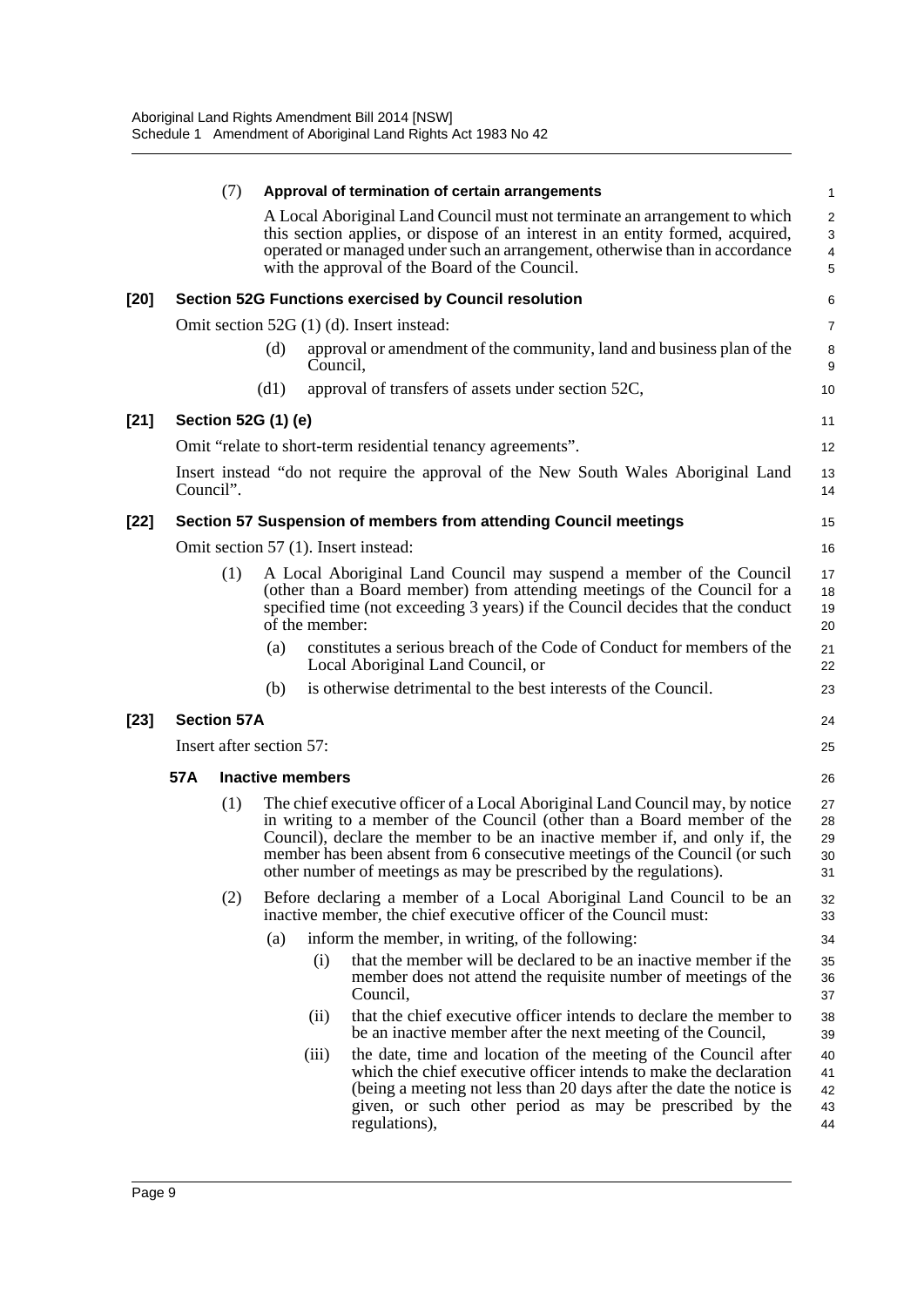|        |                                 |      | the process to be followed by the member to prevent the<br>(iv)<br>declaration being made or to cease being an inactive member, and                                                                                                                                                                                                               | 1<br>$\overline{\mathbf{c}}$  |
|--------|---------------------------------|------|---------------------------------------------------------------------------------------------------------------------------------------------------------------------------------------------------------------------------------------------------------------------------------------------------------------------------------------------------|-------------------------------|
|        |                                 | (b)  | at the meeting of the Council after which the chief executive officer<br>intends to declare a member inactive, inform the members in attendance<br>at the meeting of the chief executive officer's intention.                                                                                                                                     | 3<br>$\frac{4}{5}$            |
|        | (3)                             |      | If the chief executive officer of a Local Aboriginal Land Council declares a<br>member of the Council to be an inactive member under subsection (1), the<br>chief executive officer must make an entry in the Council's membership roll<br>accordingly.                                                                                           | 6<br>$\overline{7}$<br>8<br>9 |
|        | (4)                             |      | A member of a Local Aboriginal Land Council ceases to be an inactive<br>member of the Council if the member:                                                                                                                                                                                                                                      | 10<br>11                      |
|        |                                 | (a)  | attends a meeting of the Council, or                                                                                                                                                                                                                                                                                                              | 12                            |
|        |                                 | (b)  | at any time after being informed of the chief executive officer's<br>intention to declare a member to be inactive requests, in writing to the<br>Registrar, that the member not be declared to be an inactive member.                                                                                                                             | 13<br>14<br>15                |
|        | (5)                             |      | If a member of a Local Aboriginal Land Council makes a request under<br>subsection $(4)$ (b), the Registrar must notify the chief executive officer of the<br>relevant Council of the member's request and may issue a compliance<br>direction to the chief executive officer in relation to the maintenance of the<br>Council's membership roll. | 16<br>17<br>18<br>19<br>20    |
|        | (6)                             |      | A member of a Local Aboriginal Land Council, during any period that the<br>member is declared to be an inactive member under this section, is not to be<br>counted as a voting member of the Council for the purposes of determining the<br>quorum required for a meeting of the Council.                                                         | 21<br>22<br>23<br>24          |
| $[24]$ |                                 |      | <b>Section 63 Board members</b>                                                                                                                                                                                                                                                                                                                   | 25                            |
|        |                                 |      | Omit "second" from section 63 (1) and (3) wherever occurring. Insert instead "fourth".                                                                                                                                                                                                                                                            | 26                            |
| $[25]$ |                                 |      | <b>Section 78A Chief executive officer</b>                                                                                                                                                                                                                                                                                                        | 27                            |
|        |                                 |      | Insert after section 78A $(2)$ $(a)$ :                                                                                                                                                                                                                                                                                                            | 28                            |
|        |                                 | (a1) | to assist in the preparation and implementation of the Council's<br>community, land and business plan,                                                                                                                                                                                                                                            | 29<br>30                      |
| [26]   |                                 |      | Section 78B Certain persons must not be employed as chief executive officers                                                                                                                                                                                                                                                                      | 31                            |
|        | Insert after section 78B (2):   |      |                                                                                                                                                                                                                                                                                                                                                   | 32                            |
|        | (3)                             |      | Despite subsection $(1)$ (e), a person may, with the approval of the Board of a<br>Local Aboriginal Land Council, be employed or continue to be employed as<br>the chief executive officer of the Local Aboriginal Land Council, if the person<br>would be prohibited merely because:                                                             | 33<br>34<br>35<br>36          |
|        |                                 | (a)  | the person is concerned in the management of a corporation established,<br>acquired, operated or managed in connection with an arrangement to                                                                                                                                                                                                     | 37<br>38                      |
|        |                                 |      | which section 52C applies, or                                                                                                                                                                                                                                                                                                                     | 39                            |
|        |                                 | (b)  | the person is employed as the chief executive officer of another Local<br>Aboriginal Land Council.                                                                                                                                                                                                                                                | 40<br>41                      |
|        |                                 |      | Section 79 Certain persons must not be employed                                                                                                                                                                                                                                                                                                   | 42                            |
| $[27]$ | Insert after section 79 $(1)$ : |      |                                                                                                                                                                                                                                                                                                                                                   | 43                            |

 $[24]$ 

[25]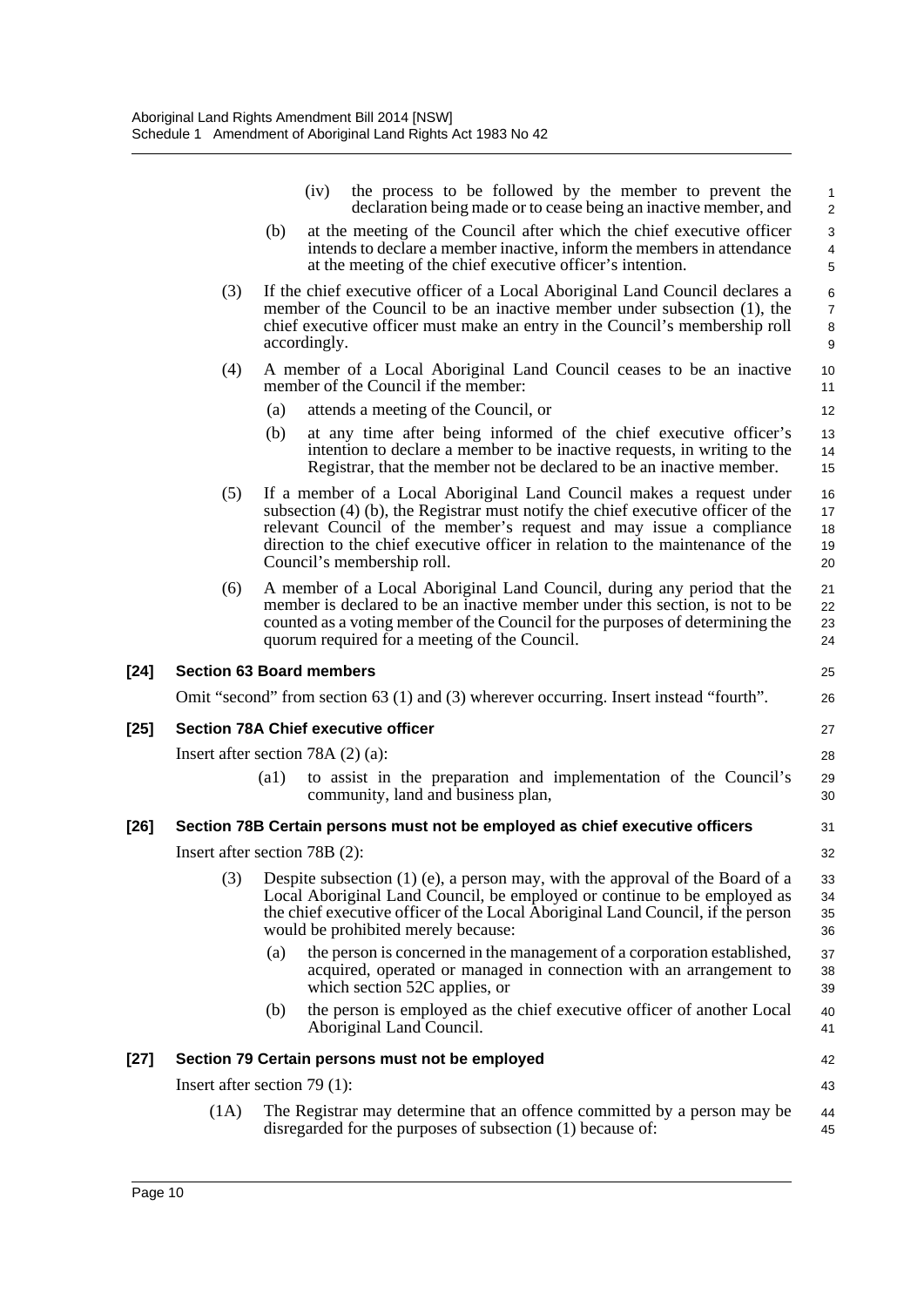|        |                       | the time that has passed since the offence was committed, or<br>(a)                                                                                                                                                                                         | 1                    |
|--------|-----------------------|-------------------------------------------------------------------------------------------------------------------------------------------------------------------------------------------------------------------------------------------------------------|----------------------|
|        |                       | (b)<br>the triviality of the acts or omissions giving rise to the offence, or                                                                                                                                                                               | $\overline{c}$       |
|        |                       | the nature and circumstances of the proposed employment.<br>(c)                                                                                                                                                                                             | 3                    |
|        | (1B)                  | A person must not be employed as a staff member of, or engaged as a<br>consultant to, a Local Aboriginal Land Council if the person has been<br>convicted of:                                                                                               | 4<br>5<br>6          |
|        |                       | an offence that involves sexual intercourse with a child or of attempting,<br>(a)<br>or of conspiracy or incitement, to commit an offence of that kind, or                                                                                                  | 7<br>8               |
|        |                       | an offence under section 66EB of the Crimes Act 1900, or<br>(b)                                                                                                                                                                                             | 9                    |
|        |                       | an offence under section 80D of the Crimes Act 1900 where the person<br>(c)<br>against whom the offence is committed is a person under the age of<br>18 years.                                                                                              | 10<br>11<br>12       |
| $[28]$ | <b>Section 79 (2)</b> |                                                                                                                                                                                                                                                             | 13                   |
|        |                       | Omit "a councillor or an officer of a Local". Insert instead "an officer of an".                                                                                                                                                                            | 14                   |
| $[29]$ | <b>Section 79 (2)</b> |                                                                                                                                                                                                                                                             | 15                   |
|        |                       | Omit "such a councillor or officer".                                                                                                                                                                                                                        | 16                   |
|        |                       | Insert instead "an officer of an Aboriginal Land Council".                                                                                                                                                                                                  | 17                   |
| $[30]$ |                       | Section 82 Community, land and business plans                                                                                                                                                                                                               | 18                   |
|        |                       | Insert after section $82$ (1):                                                                                                                                                                                                                              | 19                   |
|        | (1A)                  | A Local Aboriginal Land Council must, within 9 months after the holding of<br>an election of Board members for the Council, approve or amend the<br>community, land and business plan for the Council that was in force<br>immediately before the election. | 20<br>21<br>22<br>23 |
| $[31]$ | <b>Section 83</b>     |                                                                                                                                                                                                                                                             | 24                   |
|        |                       | Omit the section. Insert instead:                                                                                                                                                                                                                           | 25                   |
|        | 83                    | Matters covered by community, land and business plans                                                                                                                                                                                                       | 26                   |
|        |                       | A community, land and business plan of a Local Aboriginal Land Council<br>must contain the following:                                                                                                                                                       | 27<br>28             |
|        |                       | the objectives and strategy of the Council in relation to the acquisition,<br>(a)<br>management and development of land and other assets,                                                                                                                   | 29<br>30             |
|        |                       | the objectives and strategy of the Council in relation to the provision<br>(b)<br>and management of community benefits schemes,                                                                                                                             | 31<br>32             |
|        |                       | the objectives and strategy of the Council in relation to business<br>(c)<br>enterprises and investment,                                                                                                                                                    | 33<br>34             |
|        |                       | the objectives and strategy of the Council in relation to Aboriginal<br>(d)<br>culture and heritage,                                                                                                                                                        | 35<br>36             |
|        |                       | any other matter required to be included in the community, land and<br>(e)<br>business plan by any applicable policy of the New South Wales<br>Aboriginal Land Council,                                                                                     | 37<br>38<br>39       |
|        |                       | any other matter prescribed by the regulations.<br>(f)                                                                                                                                                                                                      | 40                   |
| $[32]$ |                       | Section 84 Approval of community, land and business plans                                                                                                                                                                                                   | 41                   |
|        | Omit section 84 (2).  |                                                                                                                                                                                                                                                             | 42                   |
|        |                       |                                                                                                                                                                                                                                                             |                      |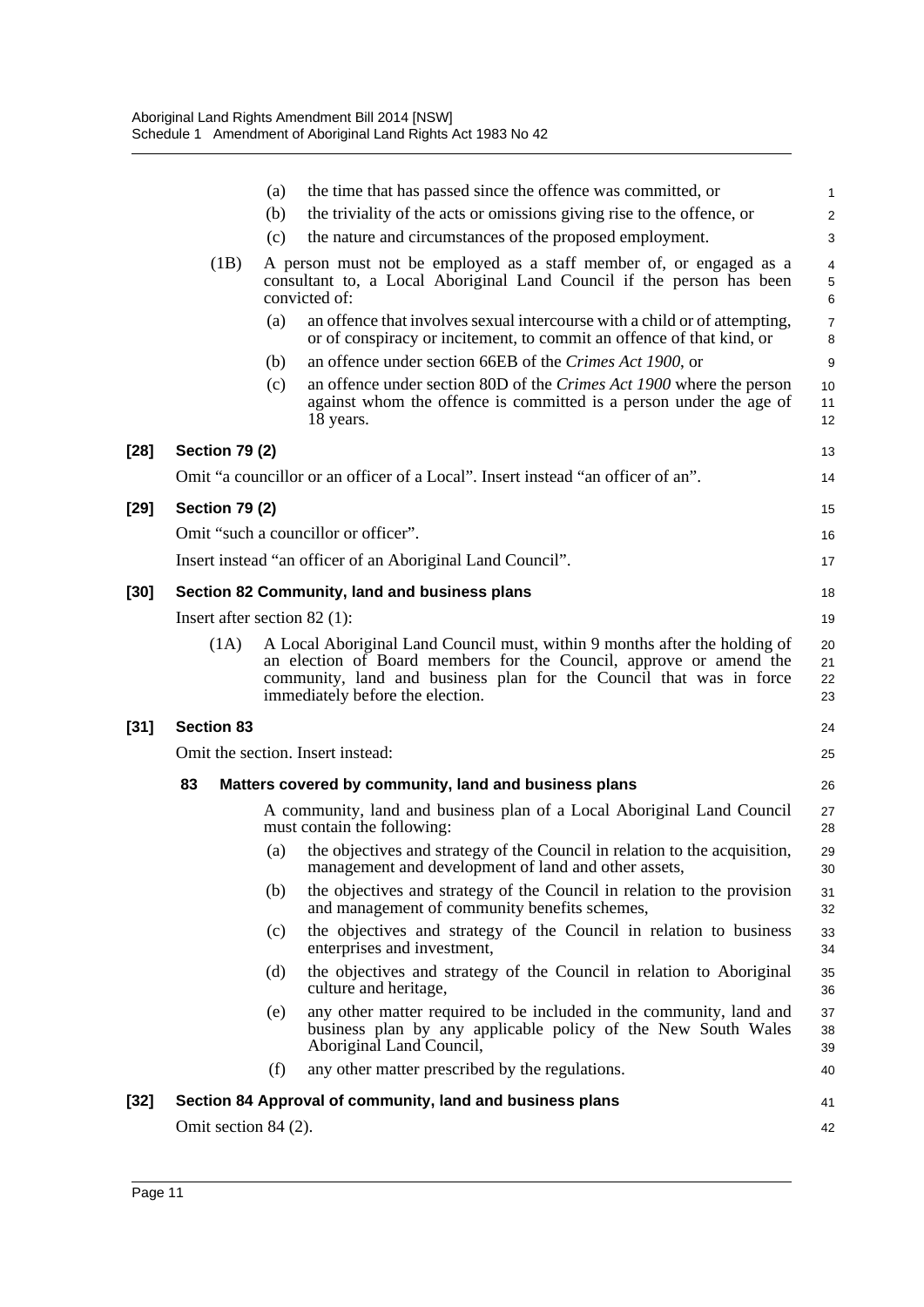| $[33]$ | Section 84 (5A)                |                    |                                                                                                                                                                                                                                                                                                                                                                                                                                                                          | $\mathbf{1}$                           |
|--------|--------------------------------|--------------------|--------------------------------------------------------------------------------------------------------------------------------------------------------------------------------------------------------------------------------------------------------------------------------------------------------------------------------------------------------------------------------------------------------------------------------------------------------------------------|----------------------------------------|
|        | Insert after section $84(5)$ : |                    |                                                                                                                                                                                                                                                                                                                                                                                                                                                                          | $\overline{\mathbf{c}}$                |
|        | (5A)                           |                    | A Local Aboriginal Land Council must, not more than 14 days after approving<br>or amending a community, land and business plan, provide the New South<br>Wales Aboriginal Land Council with:                                                                                                                                                                                                                                                                             | 3<br>4<br>5                            |
|        |                                | (a)                | a copy of the plan, and                                                                                                                                                                                                                                                                                                                                                                                                                                                  | 6                                      |
|        |                                | (b)                | documentation demonstrating that the Council approved the plan in<br>accordance with this Division.                                                                                                                                                                                                                                                                                                                                                                      | 7<br>8                                 |
| $[34]$ | Section 84 (6)                 |                    |                                                                                                                                                                                                                                                                                                                                                                                                                                                                          | 9                                      |
|        |                                |                    | Omit the subsection. Insert instead:                                                                                                                                                                                                                                                                                                                                                                                                                                     | 10                                     |
|        | (6)                            |                    | A community, land and business plan for a Local Aboriginal Land Council<br>takes effect on the day on which it is approved or on such later date as may be<br>specified in the plan.                                                                                                                                                                                                                                                                                     | 11<br>12<br>13                         |
| $[35]$ |                                |                    | Section 85 Chairperson may refer community, land and business plan to New South<br><b>Wales Aboriginal Land Council</b>                                                                                                                                                                                                                                                                                                                                                  | 14<br>15                               |
|        | Omit section $85(1)$ .         |                    |                                                                                                                                                                                                                                                                                                                                                                                                                                                                          | 16                                     |
| $[36]$ |                                |                    | Section 91 Changes on initiative of Minister                                                                                                                                                                                                                                                                                                                                                                                                                             | 17                                     |
|        |                                |                    | Insert at the end of section 91 $(1)$ (h):                                                                                                                                                                                                                                                                                                                                                                                                                               | 18                                     |
|        |                                |                    | , or                                                                                                                                                                                                                                                                                                                                                                                                                                                                     | 19                                     |
|        |                                | (i)                | has had an administrator appointed for a period of 6 months on one or<br>more grounds, including the ground that the Local Aboriginal Land<br>Council had been operating a community benefits scheme for the<br>provision or acquisition of residential accommodation for Aboriginal<br>persons in its area and the scheme continues to operate in contravention<br>of the requirement for approval of the New South Wales Aboriginal<br>Land Council under section 52A. | 20<br>21<br>22<br>23<br>24<br>25<br>26 |
|        |                                |                    | Note. Section 52A (1A) provides that the approval of the New South Wales<br>Aboriginal Land Council is not required if the Local Aboriginal Land Council is a<br>registered Aboriginal housing organisation (within the meaning of the Aboriginal<br>Housing Act 1998) or a registered community housing provider (within the<br>meaning of the Community Housing Providers National Law (NSW)).                                                                         | 27<br>28<br>29<br>30<br>31             |
| $[37]$ |                                |                    | Section 106 Functions of New South Wales Aboriginal Land Council                                                                                                                                                                                                                                                                                                                                                                                                         | 32                                     |
|        | section $106(2)$ (f).          |                    | Insert "or enter into Aboriginal Land Agreements" after "claims to Crown lands" in                                                                                                                                                                                                                                                                                                                                                                                       | 33<br>34                               |
| $[38]$ | Section 106 (3) (a1)           |                    |                                                                                                                                                                                                                                                                                                                                                                                                                                                                          | 35                                     |
|        |                                |                    | Insert after section $106(3)(a)$ :                                                                                                                                                                                                                                                                                                                                                                                                                                       | 36                                     |
|        |                                | $\left( a1\right)$ | to assist and support Local Aboriginal Land Councils in exercising<br>functions under this Act (including by the grant or loan of funds to<br>Councils),                                                                                                                                                                                                                                                                                                                 | 37<br>38<br>39                         |
| $[39]$ | Section 106 (8) (d)            |                    |                                                                                                                                                                                                                                                                                                                                                                                                                                                                          | 40                                     |
|        | after "business enterprises".  |                    | Insert "(including by establishing, acquiring, operating or managing business enterprises)"                                                                                                                                                                                                                                                                                                                                                                              | 41<br>42                               |
| $[40]$ |                                |                    | <b>Section 108 Community benefits schemes</b>                                                                                                                                                                                                                                                                                                                                                                                                                            | 43                                     |
|        | Omit section $108(1)$ (b).     |                    |                                                                                                                                                                                                                                                                                                                                                                                                                                                                          | 44                                     |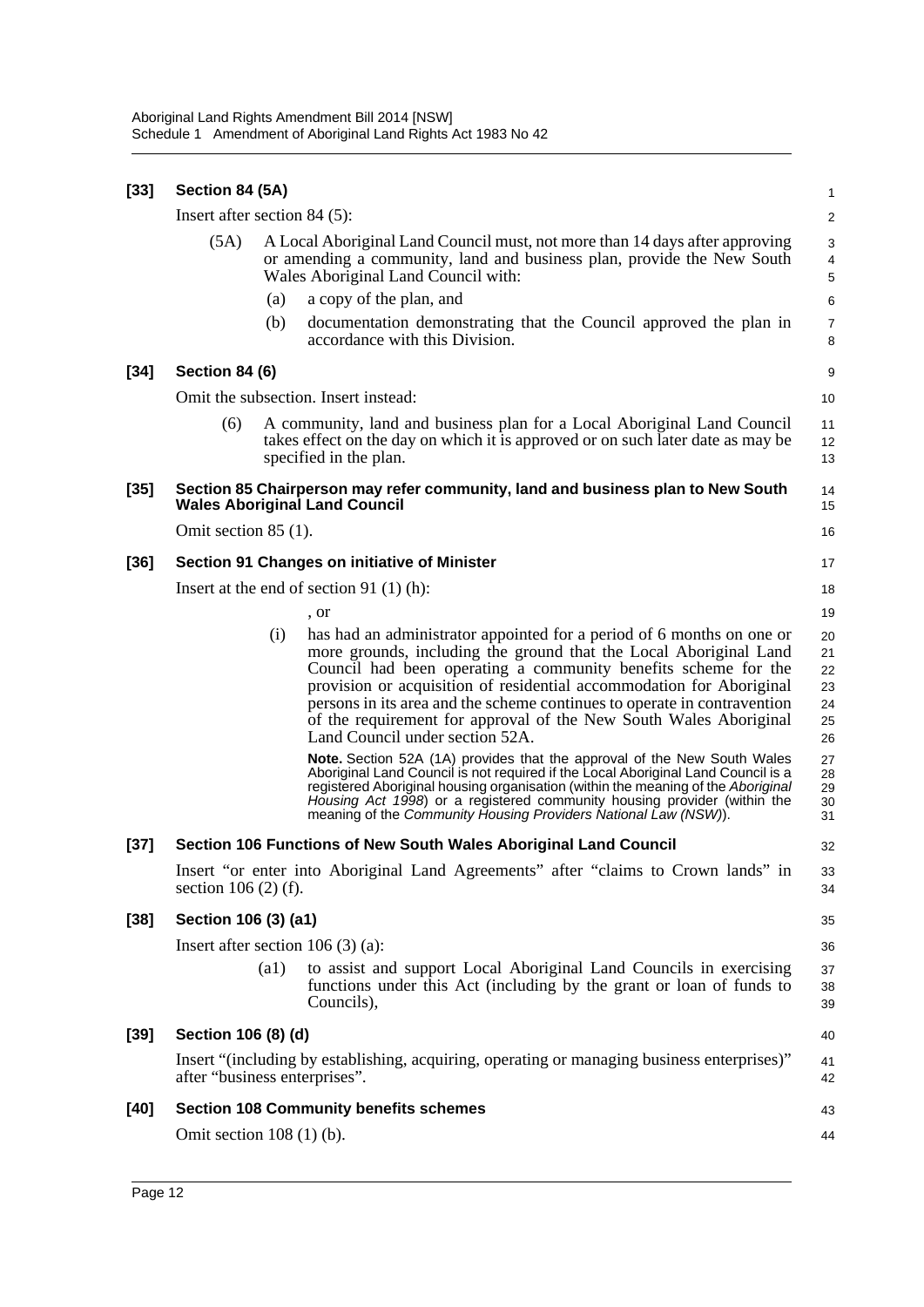| $[41]$ |                                                                | Section 108 (1) (f) |                                   |                                                                                                                                                                                                                                                                                                                                                                                                                                                             | $\mathbf{1}$                     |  |  |  |
|--------|----------------------------------------------------------------|---------------------|-----------------------------------|-------------------------------------------------------------------------------------------------------------------------------------------------------------------------------------------------------------------------------------------------------------------------------------------------------------------------------------------------------------------------------------------------------------------------------------------------------------|----------------------------------|--|--|--|
|        |                                                                | Omit the paragraph. |                                   |                                                                                                                                                                                                                                                                                                                                                                                                                                                             | $\overline{2}$                   |  |  |  |
| $[42]$ | <b>Section 109 Social housing schemes</b><br>Omit the section. |                     |                                   |                                                                                                                                                                                                                                                                                                                                                                                                                                                             |                                  |  |  |  |
|        |                                                                |                     |                                   |                                                                                                                                                                                                                                                                                                                                                                                                                                                             | 4                                |  |  |  |
| $[43]$ |                                                                | <b>Section 111</b>  |                                   |                                                                                                                                                                                                                                                                                                                                                                                                                                                             | 5                                |  |  |  |
|        |                                                                |                     | Omit the section. Insert instead: |                                                                                                                                                                                                                                                                                                                                                                                                                                                             |                                  |  |  |  |
|        | 111                                                            |                     |                                   | New South Wales Aboriginal Land Council's responsibilities in relation to<br>certain arrangements and transfers                                                                                                                                                                                                                                                                                                                                             | $\overline{7}$<br>8              |  |  |  |
|        |                                                                | (1)                 |                                   | In this section:                                                                                                                                                                                                                                                                                                                                                                                                                                            | 9                                |  |  |  |
|        |                                                                |                     |                                   | <i>enter into</i> includes participate in.                                                                                                                                                                                                                                                                                                                                                                                                                  | 10                               |  |  |  |
|        |                                                                |                     |                                   | <i>entity</i> means any partnership, trust, corporation, joint venture, syndicate or<br>other body (whether or not incorporated).                                                                                                                                                                                                                                                                                                                           | 11<br>12                         |  |  |  |
|        |                                                                | (2)                 |                                   | This section applies to an arrangement entered into by the New South Wales<br>Aboriginal Land Council:                                                                                                                                                                                                                                                                                                                                                      | 13<br>14                         |  |  |  |
|        |                                                                |                     | (a)                               | for the purpose of exercising any of the Council's functions under this<br>Act (including providing a community benefits scheme), and                                                                                                                                                                                                                                                                                                                       | 15<br>16                         |  |  |  |
|        |                                                                |                     | (b)                               | that includes the formation, acquisition, operation or management of an<br>entity.                                                                                                                                                                                                                                                                                                                                                                          | 17<br>18                         |  |  |  |
|        |                                                                | (3)                 |                                   | <b>NSWALC</b> to report on certain arrangements                                                                                                                                                                                                                                                                                                                                                                                                             | 19                               |  |  |  |
|        |                                                                |                     | entity).                          | The New South Wales Aboriginal Land Council must include, in the accounts<br>and records of the Council under this Act and the regulations, details of any<br>operations carried out under an arrangement to which this section applies<br>(including any activities or operations carried out by the entity formed,<br>acquired, operated or managed and any financial matters relating to any such                                                        | 20<br>21<br>22<br>23<br>24<br>25 |  |  |  |
|        |                                                                | (4)                 |                                   | Before entering into an arrangement to which this section applies, the New<br>South Wales Aboriginal Land Council must take reasonable steps to ensure<br>that the Council will not be prevented from complying with the Council's<br>reporting obligations in relation to the operations carried out under such an<br>arrangement (including any financial matters relating to the entity formed,<br>acquired, operated or managed under the arrangement). | 26<br>27<br>28<br>29<br>30<br>31 |  |  |  |
|        |                                                                | (5)                 |                                   | Risk assessment and approval for transfer of certain assets                                                                                                                                                                                                                                                                                                                                                                                                 | 32                               |  |  |  |
|        |                                                                |                     |                                   | Before transferring assets in connection with an arrangement to which this<br>section applies the New South Wales Aboriginal Land Council must, if<br>required to do so by any applicable policy of the New South Wales Aboriginal<br>Land Council (or, if no such policy exists, by the regulations):                                                                                                                                                      | 33<br>34<br>35<br>36             |  |  |  |
|        |                                                                |                     | (a)                               | conduct a risk assessment with respect to the proposed transfer in<br>accordance with any applicable policy of the Council (or, if no such<br>policy exists, the regulations), and                                                                                                                                                                                                                                                                          | 37<br>38<br>39                   |  |  |  |
|        |                                                                |                     | (b)                               | obtain the approval of the councillors to the transfer.                                                                                                                                                                                                                                                                                                                                                                                                     | 40                               |  |  |  |
|        |                                                                | (6)                 |                                   | A requirement under this section that a risk assessment be conducted, or that<br>the approval of the councillors be obtained, in relation to the proposed transfer<br>of land in connection with an arrangement to which this section applies, is in<br>addition to the requirements of section 42D.                                                                                                                                                        | 41<br>42<br>43<br>44             |  |  |  |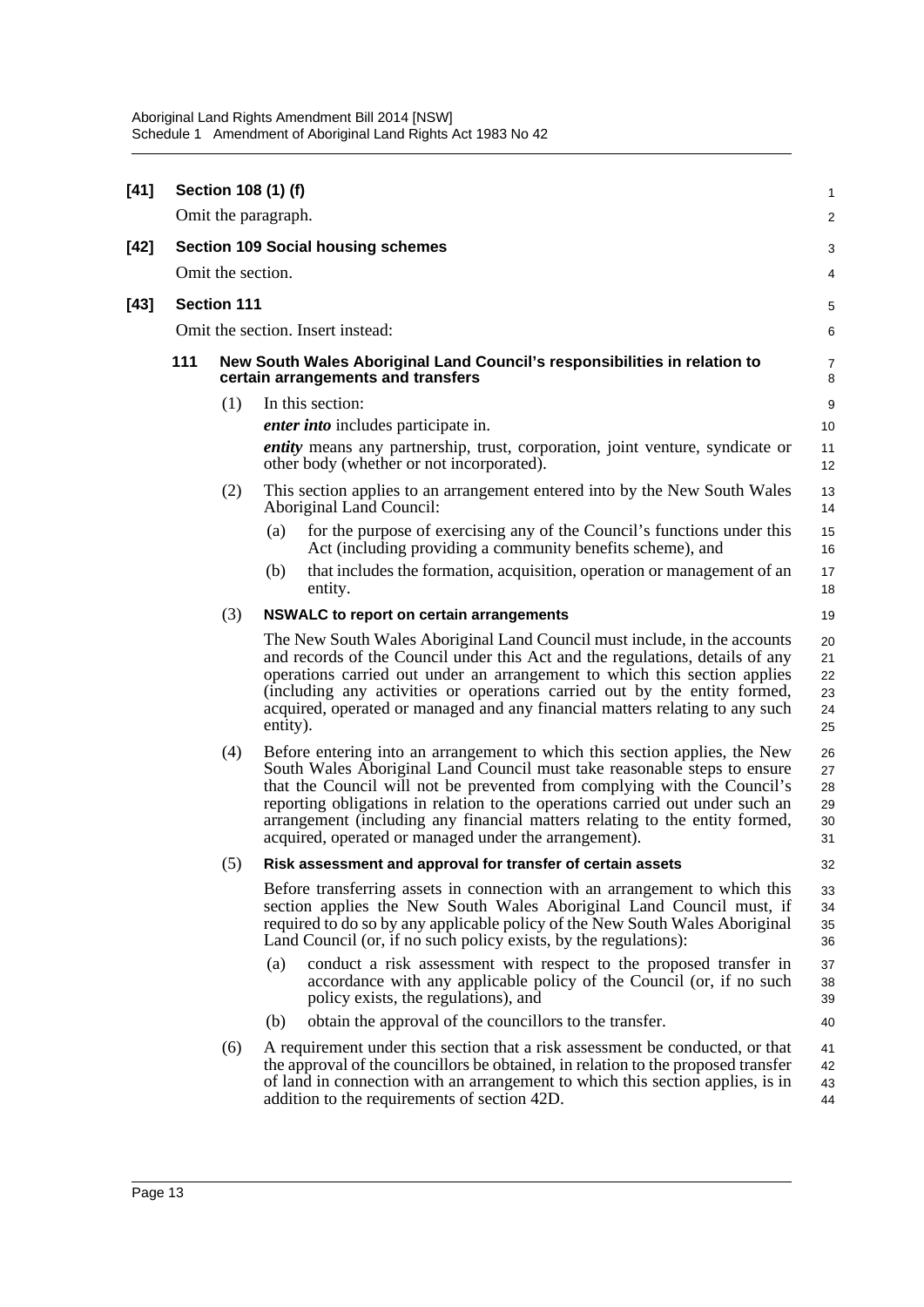|        | (7)                  | Requirements for approval resolutions                                                                                                                                                                                                                                                                                                                                                                                           | $\mathbf{1}$                                     |
|--------|----------------------|---------------------------------------------------------------------------------------------------------------------------------------------------------------------------------------------------------------------------------------------------------------------------------------------------------------------------------------------------------------------------------------------------------------------------------|--------------------------------------------------|
|        |                      | A resolution that approves the New South Wales Aboriginal Land Council's<br>proposed transfer or disposal of an asset or termination of an arrangement<br>under this section must:                                                                                                                                                                                                                                              | 2<br>$\ensuremath{\mathsf{3}}$<br>$\overline{4}$ |
|        |                      | contain a statement identifying the purpose of the action and any<br>(a)<br>conditions to which the approval is subject, and                                                                                                                                                                                                                                                                                                    | 5<br>6                                           |
|        |                      | be made at a meeting of the Council:<br>(b)                                                                                                                                                                                                                                                                                                                                                                                     | $\overline{7}$                                   |
|        |                      | in respect of which notice was given, in accordance with the<br>(i)<br>regulations, not less than 14 days before the day on which the<br>meeting is held, and                                                                                                                                                                                                                                                                   | 8<br>$9\,$<br>10                                 |
|        |                      | at which a quorum is present, and<br>(ii)                                                                                                                                                                                                                                                                                                                                                                                       | 11                                               |
|        |                      | be passed by not less than 80% of the votes cast.<br>(c)                                                                                                                                                                                                                                                                                                                                                                        | 12                                               |
|        | (8)                  | Approval of termination of certain arrangements                                                                                                                                                                                                                                                                                                                                                                                 | 13                                               |
|        |                      | The New South Wales Aboriginal Land Council may not terminate an<br>arrangement to which this section applies, or dispose of an interest in an entity<br>formed, acquired, operated or managed under such an arrangement, otherwise<br>than in accordance with the approval of the councillors.                                                                                                                                 | 14<br>15<br>16<br>17                             |
| $[44]$ |                      | Section 113 Policies relating to Aboriginal Land Council functions                                                                                                                                                                                                                                                                                                                                                              | 18                                               |
|        |                      | Omit section 113 (1) (c). Insert instead:                                                                                                                                                                                                                                                                                                                                                                                       | 19                                               |
|        |                      | the management of investments by Local Aboriginal Land Councils,<br>(c)                                                                                                                                                                                                                                                                                                                                                         | 20                                               |
| $[45]$ | Section 113 (1) (f)  |                                                                                                                                                                                                                                                                                                                                                                                                                                 | 21                                               |
|        | "Councils".          | Insert ", including any requirements for the verification and certification of accounts" after                                                                                                                                                                                                                                                                                                                                  | 22<br>23                                         |
| $[46]$ | Section 113 (1) (g1) |                                                                                                                                                                                                                                                                                                                                                                                                                                 | 24                                               |
|        |                      | Insert after section 113 $(1)$ (g):                                                                                                                                                                                                                                                                                                                                                                                             | 25                                               |
|        |                      | the entering into arrangements by Aboriginal Land Councils that<br>(g1)<br>include the formation, acquisition, operation or management of an<br>entity (within the meaning of section $52C$ ) for the purpose of exercising<br>any of the Aboriginal Land Council's functions under this Act<br>(including providing a community benefits scheme),                                                                              | 26<br>27<br>28<br>29<br>30                       |
| $[47]$ |                      | Section 137B Matters covered by plans                                                                                                                                                                                                                                                                                                                                                                                           | 31                                               |
|        |                      | Omit "for carrying out" from section 137B (1) (c).                                                                                                                                                                                                                                                                                                                                                                              | 32                                               |
|        |                      | Insert instead "in relation to".                                                                                                                                                                                                                                                                                                                                                                                                | 33                                               |
| $[48]$ |                      | Section 138A Certain persons must not be employed as Chief Executive Officer                                                                                                                                                                                                                                                                                                                                                    | 34                                               |
|        |                      | Insert after section 138A (2):                                                                                                                                                                                                                                                                                                                                                                                                  | 35                                               |
|        | (3)                  | Despite subsection $(1)$ (e), a person may, with the approval of the councillors,<br>be employed or continue to be employed as the Chief Executive Officer of the<br>New South Wales Aboriginal Land Council if the person would be prohibited<br>merely because the person is concerned in the management of a corporation<br>established, acquired, operated or managed under an arrangement to which<br>section 111 applies. | 36<br>37<br>38<br>39<br>40<br>41                 |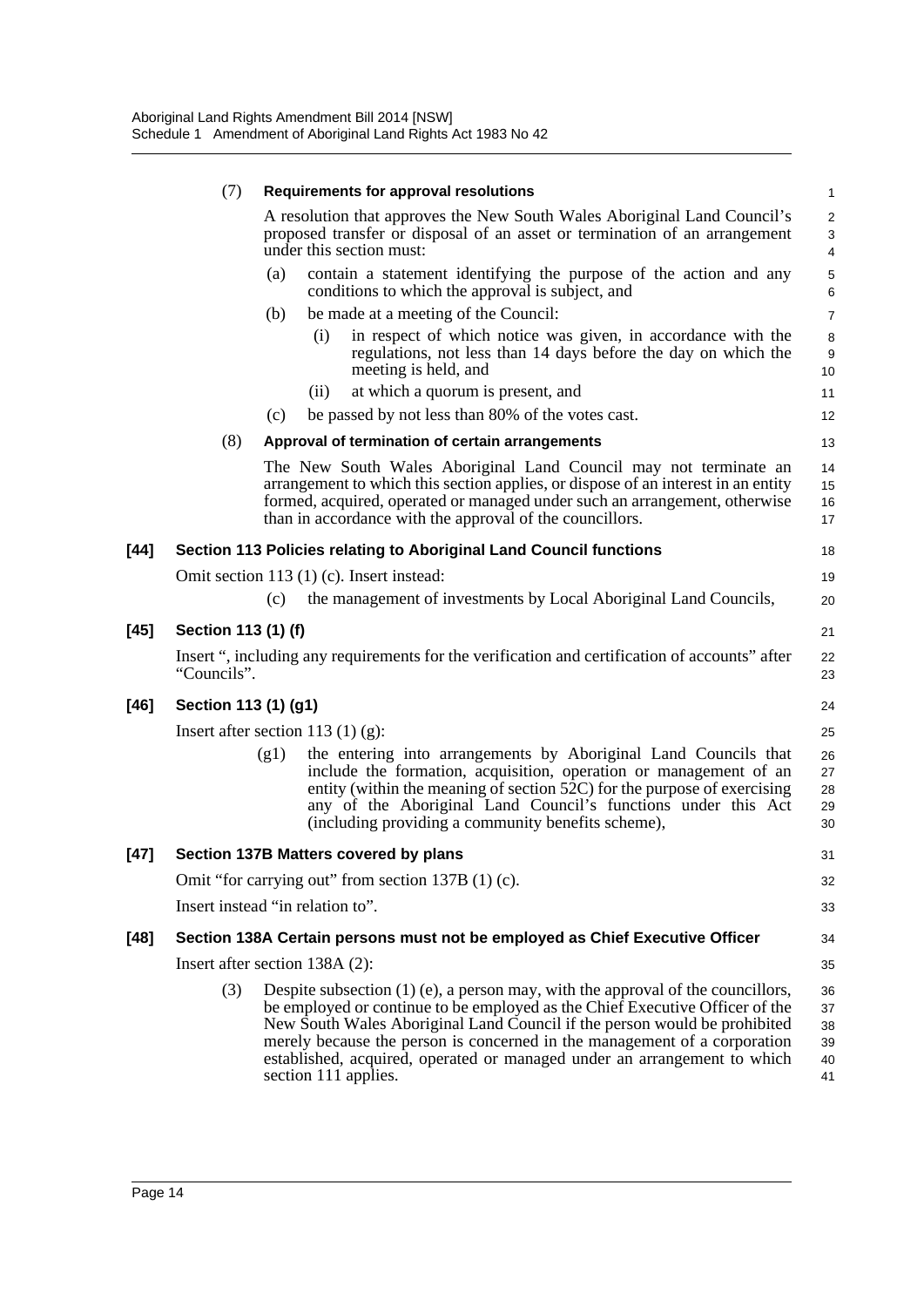| $[49]$ | <b>Section 139 Functions of Chief Executive Officer</b> |      |                                                                                                                                                                                                                                                                                                                                     |                            |  |  |  |
|--------|---------------------------------------------------------|------|-------------------------------------------------------------------------------------------------------------------------------------------------------------------------------------------------------------------------------------------------------------------------------------------------------------------------------------|----------------------------|--|--|--|
|        |                                                         |      | Insert after section 139 $(2)$ $(a)$ :                                                                                                                                                                                                                                                                                              | $\overline{\mathbf{c}}$    |  |  |  |
|        |                                                         | (a1) | to assist in the preparation and implementation of the Council's<br>community, land and business plan,                                                                                                                                                                                                                              | 3<br>4                     |  |  |  |
| $[50]$ |                                                         |      | <b>Section 152 Local Aboriginal Land Council Accounts</b>                                                                                                                                                                                                                                                                           | 5                          |  |  |  |
|        |                                                         |      | Omit section 152 (4). Insert instead:                                                                                                                                                                                                                                                                                               | 6                          |  |  |  |
|        | (4)                                                     |      | Money to the credit of the account may be invested:                                                                                                                                                                                                                                                                                 | 7                          |  |  |  |
|        |                                                         | (a)  | in any manner authorised by the regulations, and                                                                                                                                                                                                                                                                                    | 8                          |  |  |  |
|        |                                                         | (b)  | subject to any applicable policy of the New South Wales Aboriginal<br>Land Council—in any manner in which the New South Wales<br>Aboriginal Land Council Account may be invested.                                                                                                                                                   | 9<br>10<br>11              |  |  |  |
| $[51]$ |                                                         |      | Section 153 Local Aboriginal Land Councils to keep accounts                                                                                                                                                                                                                                                                         | 12                         |  |  |  |
|        |                                                         |      | Omit section 153 $(2)$ – $(3)$ . Insert instead:                                                                                                                                                                                                                                                                                    | 13                         |  |  |  |
|        | (2)                                                     |      | Each such Council must:                                                                                                                                                                                                                                                                                                             | 14                         |  |  |  |
|        |                                                         | (a)  | prepare financial statements for each financial year in accordance with<br>any applicable policy of the New South Wales Aboriginal Land<br>Council, and                                                                                                                                                                             | 15<br>16<br>17             |  |  |  |
|        |                                                         | (b)  | if required to do so by any applicable policy of the New South Wales<br>Aboriginal Land Council, cause the accounts to be submitted for<br>verification and certification.                                                                                                                                                          | 18<br>19<br>20             |  |  |  |
|        | (2A)                                                    |      | A policy of the New South Wales Aboriginal Land Council may require the<br>accounts of a Local Aboriginal Land Council to be submitted for verification<br>and certification by:                                                                                                                                                    | 21<br>22<br>23             |  |  |  |
|        |                                                         | (a)  | an auditor, or                                                                                                                                                                                                                                                                                                                      | 24                         |  |  |  |
|        |                                                         | (b)  | any other person, or class of persons, as may be specified by the policy.                                                                                                                                                                                                                                                           | 25                         |  |  |  |
|        | (3)                                                     |      | The financial statements must, if required by any applicable policy of the New<br>South Wales Aboriginal Land Council, be submitted for verification and<br>certification by an auditor appointed by the Local Aboriginal Land Council<br>concerned from a list of auditors kept by the New South Wales Aboriginal<br>Land Council. | 26<br>27<br>28<br>29<br>30 |  |  |  |
| $[52]$ | <b>Section 153 (4)</b>                                  |      |                                                                                                                                                                                                                                                                                                                                     | 31                         |  |  |  |
|        | Omit the subsection.                                    |      |                                                                                                                                                                                                                                                                                                                                     | 32                         |  |  |  |
| $[53]$ | Section 153 (5) and (6)                                 |      |                                                                                                                                                                                                                                                                                                                                     | 33                         |  |  |  |
|        |                                                         |      | Omit "audited" wherever occurring.                                                                                                                                                                                                                                                                                                  | 34                         |  |  |  |
| $[54]$ | statements                                              |      | Section 154 Regulations may set requirements to judge satisfactory financial                                                                                                                                                                                                                                                        | 35<br>36                   |  |  |  |
|        | Omit the section.                                       |      |                                                                                                                                                                                                                                                                                                                                     |                            |  |  |  |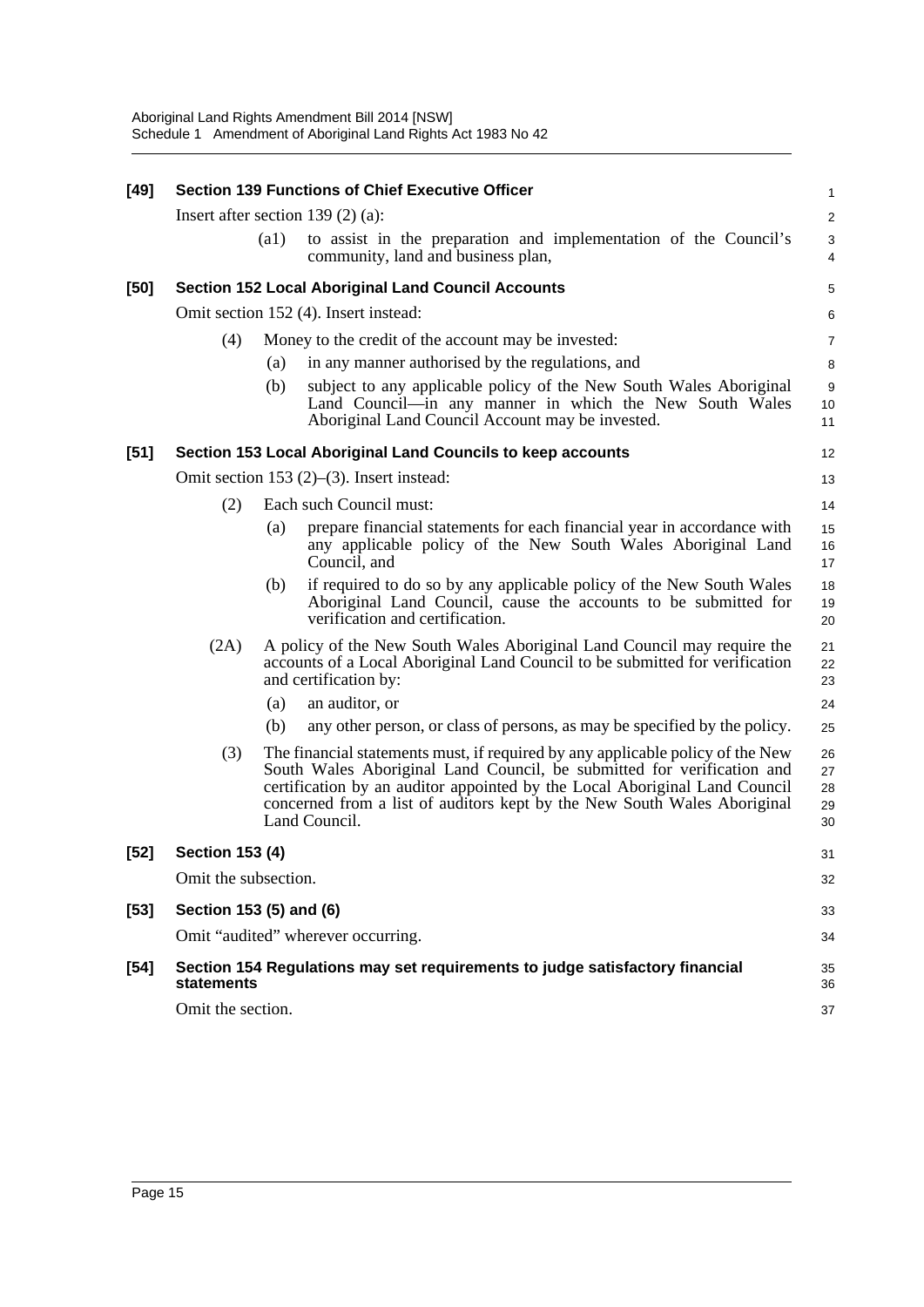| $[55]$ | Section 158                           |                           |           |                                                                                                                                                                                                                                                                                                |                         |  |  |  |  |
|--------|---------------------------------------|---------------------------|-----------|------------------------------------------------------------------------------------------------------------------------------------------------------------------------------------------------------------------------------------------------------------------------------------------------|-------------------------|--|--|--|--|
|        |                                       |                           |           | Omit the section. Insert instead:                                                                                                                                                                                                                                                              | $\overline{\mathbf{c}}$ |  |  |  |  |
|        | 158                                   |                           |           | <b>Budget of Local Aboriginal Land Councils</b>                                                                                                                                                                                                                                                | 3                       |  |  |  |  |
|        |                                       | (1)                       |           | Each Local Aboriginal Land Council must, before the commencement of each<br>financial year, prepare and adopt a detailed budget relating to the Council's<br>proposed operations during that financial year.                                                                                   | 4<br>5<br>6             |  |  |  |  |
|        |                                       | (2)                       |           | The budget must be prepared in accordance with any applicable policy of the<br>New South Wales Aboriginal Land Council and be submitted to the New<br>South Wales Aboriginal Land Council not less than 10 weeks before the<br>commencement of the financial year to which the budget relates. | 7<br>8<br>9<br>10       |  |  |  |  |
|        |                                       | (3)                       |           | The New South Wales Aboriginal Land Council may require a Local<br>Aboriginal Land Council to resubmit a budget under this section if the New<br>South Wales Aboriginal Land Council is satisfied that the budget does not<br>meet the requirements of this section.                           | 11<br>12<br>13<br>14    |  |  |  |  |
| [56]   |                                       | regarding accounting      |           | Section 160 NSW Aboriginal Land Council may give other Councils directions                                                                                                                                                                                                                     | 15<br>16                |  |  |  |  |
|        |                                       |                           |           | Omit "to Local Aboriginal Land Councils" from section 160 (1).                                                                                                                                                                                                                                 | 17                      |  |  |  |  |
|        |                                       | Councils".                |           | Insert instead "to a Local Aboriginal Land Council or class of Local Aboriginal Land                                                                                                                                                                                                           | 18<br>19                |  |  |  |  |
| [57]   | Section 160 (1) (c)                   |                           |           |                                                                                                                                                                                                                                                                                                |                         |  |  |  |  |
|        | Omit the paragraph. Insert instead:   |                           |           |                                                                                                                                                                                                                                                                                                |                         |  |  |  |  |
|        |                                       |                           | (c)       | other matters relating to the keeping of accounts and records and the<br>making of reports by those Councils.                                                                                                                                                                                  | 22<br>23                |  |  |  |  |
| [58]   |                                       |                           |           | <b>Section 161 Annual reports</b>                                                                                                                                                                                                                                                              | 24                      |  |  |  |  |
|        | Omit section 161 (2). Insert instead: |                           |           |                                                                                                                                                                                                                                                                                                |                         |  |  |  |  |
|        |                                       | (2)                       |           | The report of the operations of a Local Aboriginal Land Council must be<br>prepared in accordance with any applicable policy of the New South Wales<br>Aboriginal Land Council.                                                                                                                | 26<br>27<br>28          |  |  |  |  |
| [59]   |                                       | <b>Section 165AA</b>      |           |                                                                                                                                                                                                                                                                                                | 29                      |  |  |  |  |
|        |                                       | Insert after section 165: |           |                                                                                                                                                                                                                                                                                                | 30                      |  |  |  |  |
|        | <b>165AA</b>                          |                           |           | Registrar to report on exercise of functions                                                                                                                                                                                                                                                   | 31                      |  |  |  |  |
|        |                                       | (1)                       | this Act. | The Registrar must in each year, as soon as practicable after 30 June, but on or<br>before 1 November, provide a report to the Minister on the exercise of the<br>Registrar's functions to ensure that Aboriginal Land Councils comply with                                                    | 32<br>33<br>34<br>35    |  |  |  |  |
|        |                                       | (2)                       |           | The report is to contain the following particulars:                                                                                                                                                                                                                                            | 36                      |  |  |  |  |
|        |                                       |                           | (a)       | details of the circumstances in which the Registrar has issued<br>compliance directions to Aboriginal Land Councils,                                                                                                                                                                           | 37<br>38                |  |  |  |  |
|        |                                       |                           | (b)       | details of the investigations of complaints regarding misconduct by<br>councillors, Board members and members of staff of, and consultants<br>to, Aboriginal Land Councils and breaches of this Act and the<br>regulations,                                                                    | 39<br>40<br>41<br>42    |  |  |  |  |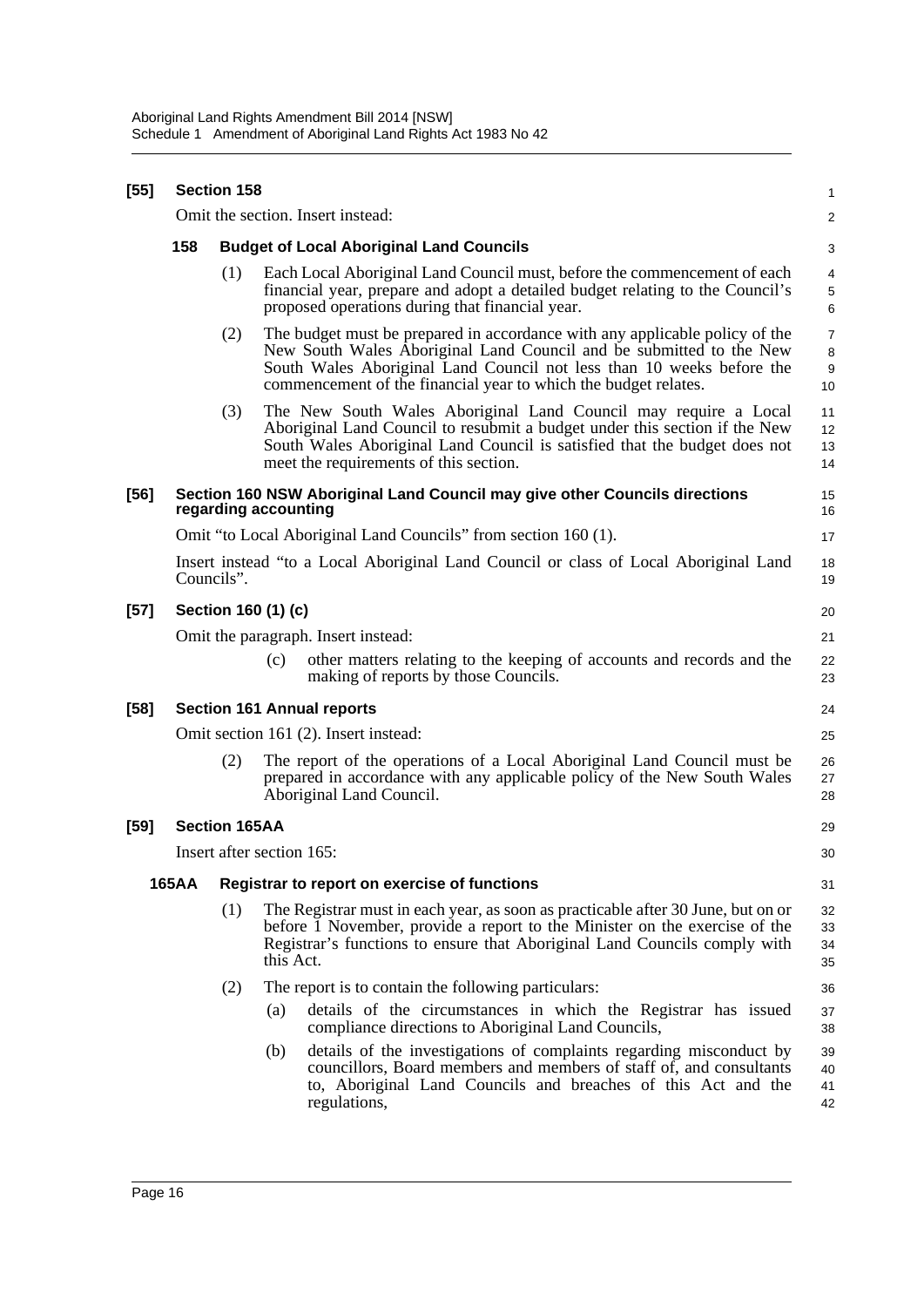|      |                                | (c) | details of the appointment of investigators and administrators to Local<br>Aboriginal Land Councils, including details of the outcome of any<br>investigation carried out by an investigator,  | $\mathbf{1}$<br>$\overline{c}$<br>3 |
|------|--------------------------------|-----|------------------------------------------------------------------------------------------------------------------------------------------------------------------------------------------------|-------------------------------------|
|      |                                | (d) | such other information in relation to the Registrar's exercise of his or<br>her functions as may be prescribed by the regulations.                                                             | $\overline{4}$<br>5                 |
| [60] | <b>Section 165A Delegation</b> |     |                                                                                                                                                                                                | 6                                   |
|      |                                |     | Omit section 165A (a). Insert instead:                                                                                                                                                         | $\overline{7}$                      |
|      |                                | (a) | any person employed in Aboriginal Affairs, Department of Education<br>and Communities, or                                                                                                      | 8<br>9                              |
| [61] | Part 10, heading               |     |                                                                                                                                                                                                | 10                                  |
|      |                                |     | Omit the heading. Insert instead:                                                                                                                                                              | 11                                  |
|      |                                |     | Part 10 Conduct, disclosure and disciplinary matters                                                                                                                                           | 12                                  |
| [62] |                                |     | <b>Section 177 Codes of conduct</b>                                                                                                                                                            | 13                                  |
|      |                                |     | Omit section 177 (1). Insert instead:                                                                                                                                                          | 14                                  |
|      | (1)                            |     | Every Local Aboriginal Land Council must, within such period as the<br>Registrar directs, prepare and submit to the Registrar for approval:                                                    | 15<br>16                            |
|      |                                | (a) | a code of conduct to be observed by all officers and members of staff of<br>the Council, and                                                                                                   | 17<br>18                            |
|      |                                | (b) | a code of conduct to be observed by all members of the Council.                                                                                                                                | 19                                  |
| [63] | <b>Section 177 (3)</b>         |     |                                                                                                                                                                                                | 20                                  |
|      |                                |     | Omit "its". Insert instead "a".                                                                                                                                                                | 21                                  |
| [64] |                                |     | Part 10, Division 3A, heading                                                                                                                                                                  | 22                                  |
|      |                                |     | Omit the heading. Insert instead:                                                                                                                                                              | 23                                  |
|      | <b>Division 3A</b>             |     | <b>Disciplinary action</b>                                                                                                                                                                     | 24                                  |
| [65] | Sections 181A-181F             |     |                                                                                                                                                                                                | 25                                  |
|      |                                |     | Omit sections 181A-181I. Insert instead:                                                                                                                                                       | 26                                  |
|      | 181A Interpretation            |     |                                                                                                                                                                                                | 27                                  |
|      | (1)                            |     | In this Division:                                                                                                                                                                              | 28                                  |
|      |                                |     | <i>disciplinary action</i> means action referred to in section 181F.                                                                                                                           | 29                                  |
|      |                                |     | <i>disciplinary proceedings</i> means proceedings under this Division in relation to<br>the alleged behaviour or misconduct of an officer or member of staff of an<br>Aboriginal Land Council. | 30<br>31<br>32                      |
|      |                                |     | member of staff means a member of staff of an Aboriginal Land Council, and<br>includes a consultant to the Council.                                                                            | 33<br>34                            |
|      |                                |     | <i>misconduct</i> includes any of the following:                                                                                                                                               | 35                                  |
|      |                                | (a) | a contravention of a provision of this Act or the regulations,                                                                                                                                 | 36                                  |
|      |                                | (b) | a contravention of an applicable code of conduct,                                                                                                                                              | 37                                  |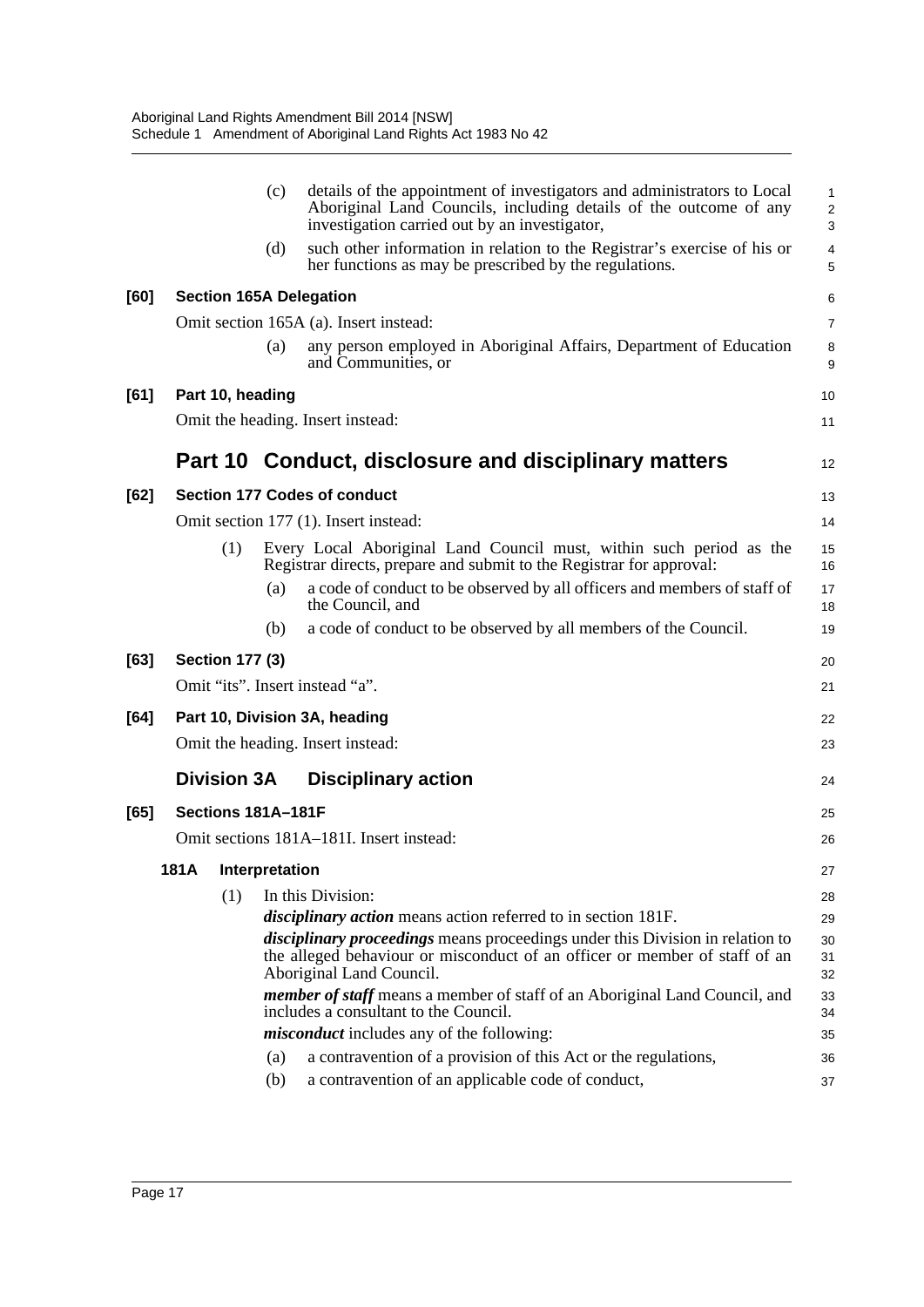|      |     | (c)                                                                                                                                                                            | an act of disorder committed by:                                                                                                                                                                                                                                                                                                                                                                | $\mathbf{1}$                 |  |  |
|------|-----|--------------------------------------------------------------------------------------------------------------------------------------------------------------------------------|-------------------------------------------------------------------------------------------------------------------------------------------------------------------------------------------------------------------------------------------------------------------------------------------------------------------------------------------------------------------------------------------------|------------------------------|--|--|
|      |     |                                                                                                                                                                                | (i)<br>a councillor at a meeting of the New South Wales Aboriginal<br>Land Council, or                                                                                                                                                                                                                                                                                                          | $\overline{2}$<br>3          |  |  |
|      |     |                                                                                                                                                                                | a Board member of a Local Aboriginal Land Council at a meeting<br>(ii)<br>of the Board or of the Local Aboriginal Land Council.                                                                                                                                                                                                                                                                 | 4<br>5                       |  |  |
|      | (2) |                                                                                                                                                                                | A reference in this Division to <i>misconduct</i> includes a reference to misconduct<br>that consists of an omission or failure to do something.                                                                                                                                                                                                                                                | 6<br>$\overline{7}$          |  |  |
| 181B |     |                                                                                                                                                                                | <b>Grounds for disciplinary action</b>                                                                                                                                                                                                                                                                                                                                                          | 8                            |  |  |
|      |     |                                                                                                                                                                                | The grounds on which disciplinary action may be taken against an officer or<br>member of staff of an Aboriginal Land Council under this Division include the<br>following:                                                                                                                                                                                                                      | $\boldsymbol{9}$<br>10<br>11 |  |  |
|      |     | (a)                                                                                                                                                                            | the behaviour of the officer or member of staff has:                                                                                                                                                                                                                                                                                                                                            | 12                           |  |  |
|      |     |                                                                                                                                                                                | been disruptive over a period, and<br>(i)                                                                                                                                                                                                                                                                                                                                                       | 13                           |  |  |
|      |     |                                                                                                                                                                                | (ii)<br>involved more than one incident of misconduct during that<br>period,                                                                                                                                                                                                                                                                                                                    | 14<br>15                     |  |  |
|      |     |                                                                                                                                                                                | and the pattern of behaviour during that period is of a sufficiently<br>serious nature as to justify the taking of disciplinary action,                                                                                                                                                                                                                                                         | 16<br>17                     |  |  |
|      |     | (b)                                                                                                                                                                            | the officer or member of staff has failed to disclose pecuniary interests                                                                                                                                                                                                                                                                                                                       | 18                           |  |  |
|      |     |                                                                                                                                                                                | in accordance with Division 4 or engaged in any other misconduct of a<br>sufficiently serious nature as to justify the taking of disciplinary action.                                                                                                                                                                                                                                           | 19<br>20                     |  |  |
| 181C |     |                                                                                                                                                                                | <b>Formal censure for misconduct</b>                                                                                                                                                                                                                                                                                                                                                            | 21                           |  |  |
|      | (1) | An Aboriginal Land Council or a Board of a Local Aboriginal Land Council<br>may, by resolution at a meeting, formally censure an officer or member of staff<br>of the Council. |                                                                                                                                                                                                                                                                                                                                                                                                 |                              |  |  |
|      | (2) |                                                                                                                                                                                | A formal censure resolution may be passed only if the Council or Board is<br>satisfied that the officer or member of staff has engaged in misconduct on one<br>or more occasions.                                                                                                                                                                                                               | 25<br>26<br>27               |  |  |
|      | (3) |                                                                                                                                                                                | The Council or Board must specify in the formal censure motion the grounds<br>on which it is satisfied that the officer or member of staff should be censured.                                                                                                                                                                                                                                  | 28<br>29                     |  |  |
| 181D |     |                                                                                                                                                                                | Initiating disciplinary proceedings                                                                                                                                                                                                                                                                                                                                                             | 30                           |  |  |
|      | (1) |                                                                                                                                                                                | Disciplinary proceedings against an officer or member of staff of an<br>Aboriginal Land Council may be initiated by:                                                                                                                                                                                                                                                                            | 31<br>32                     |  |  |
|      |     | (a)                                                                                                                                                                            | a complaint or allegation made to the Registrar that there are grounds<br>for taking disciplinary action against the officer or member of staff, or                                                                                                                                                                                                                                             | 33<br>34                     |  |  |
|      |     | (b)                                                                                                                                                                            | a report by the Independent Commission Against Corruption (other than<br>a report in which the Commission recommends that consideration be<br>given to the taking of disciplinary action against the officer or member<br>of staff), or                                                                                                                                                         | 35<br>36<br>37<br>38         |  |  |
|      |     | (c)                                                                                                                                                                            | a report by the Ombudsman (other than a report in which the<br>Ombudsman states that the Ombudsman is satisfied that grounds exist<br>that warrant the taking of disciplinary action against the officer or<br>member of staff of the Council).                                                                                                                                                 | 39<br>40<br>41<br>42         |  |  |
|      |     |                                                                                                                                                                                | Note. Section 181K provides that the Registrar must not take disciplinary action<br>against an officer or member of staff of an Aboriginal Land Council on the basis of a<br>report by the Independent Commission Against Corruption or the Ombudsman<br>recommending that disciplinary action be taken. In such cases the matter must be<br>referred to the Civil and Administrative Tribunal. | 43<br>44<br>45<br>46<br>47   |  |  |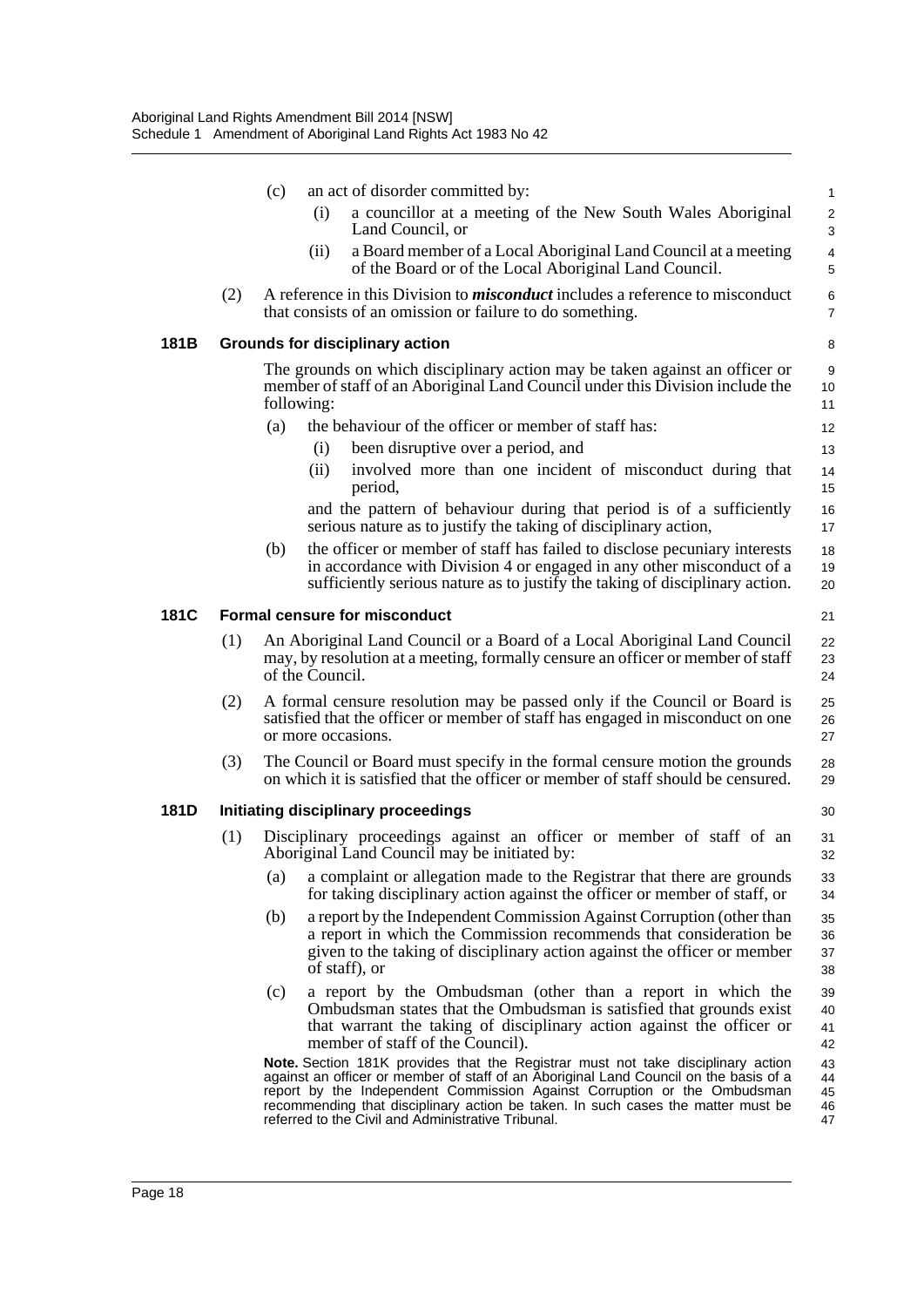|      | (2) | A complaint or allegation that there are grounds for taking disciplinary action<br>$\mathbf{1}$<br>against an officer or member of staff of an Aboriginal Land Council:<br>2                                                                                                                                                                |  |  |  |  |  |  |  |
|------|-----|---------------------------------------------------------------------------------------------------------------------------------------------------------------------------------------------------------------------------------------------------------------------------------------------------------------------------------------------|--|--|--|--|--|--|--|
|      |     | may be made by an Aboriginal Land Council, the Board of a Local<br>(a)<br>3<br>Aboriginal Land Council, a member of an Aboriginal Land Council or<br>4<br>any other person, and<br>5                                                                                                                                                        |  |  |  |  |  |  |  |
|      |     | need not be in writing.<br>(b)<br>6                                                                                                                                                                                                                                                                                                         |  |  |  |  |  |  |  |
|      | (3) | The Registrar may request a person who makes any such complaint or<br>$\overline{7}$<br>allegation to provide, within a specified period, further information in relation<br>8<br>to any matter arising from the complaint or allegation.<br>9                                                                                              |  |  |  |  |  |  |  |
|      | (4) | Nothing in this section prevents the Registrar from initiating disciplinary<br>proceedings against a person on the Registrar's own initiative.                                                                                                                                                                                              |  |  |  |  |  |  |  |
|      | (5) | If the Registrar initiates disciplinary proceedings against an officer or member<br>12<br>of staff of an Aboriginal Land Council, the Registrar may request that the<br>13<br>Council or Board of the Council furnish the Registrar with a report in relation<br>14<br>to the officer's or member of staff's alleged misconduct.<br>15      |  |  |  |  |  |  |  |
|      | (6) | This section authorises the Independent Commission Against Corruption or<br>16<br>the Ombudsman to make a report to the Registrar for the purposes of this<br>17<br>section or any other provision of this Act.<br>18                                                                                                                       |  |  |  |  |  |  |  |
| 181E |     | Registrar to investigate misconduct<br>19                                                                                                                                                                                                                                                                                                   |  |  |  |  |  |  |  |
|      | (1) | The Registrar is to conduct an investigation, or authorise an investigator to<br>20<br>conduct an investigation, and prepare a report, into matters raised by or<br>21<br>connected with disciplinary proceedings initiated under this Division.<br>Note. Section 216 provides for the appointment of investigators by the Registrar.<br>23 |  |  |  |  |  |  |  |
|      | (2) | However, the Registrar may decide not to conduct an investigation or decide<br>24<br>to terminate an investigation or to take no further action in relation to alleged<br>25<br>misconduct, if the Registrar is satisfied of one or more of the following:<br>26                                                                            |  |  |  |  |  |  |  |
|      |     | the complaint or allegation initiating the disciplinary proceedings was<br>(a)<br>27<br>not made in good faith,<br>28                                                                                                                                                                                                                       |  |  |  |  |  |  |  |
|      |     | the alleged misconduct is trivial or does not warrant investigation or<br>(b)<br>29<br>further investigation,<br>30                                                                                                                                                                                                                         |  |  |  |  |  |  |  |
|      |     | the alleged misconduct has been investigated by another authority or is<br>(c)<br>31<br>the subject of other proceedings under this Act or any other Act,<br>32                                                                                                                                                                             |  |  |  |  |  |  |  |
|      |     | (d)<br>the alleged misconduct should be referred to another authority for<br>33<br>investigation or it is not appropriate that the Registrar investigate the<br>34<br>alleged misconduct,<br>35                                                                                                                                             |  |  |  |  |  |  |  |
|      |     | the alleged misconduct should not be the subject of disciplinary action<br>(e)<br>36<br>under this Division or that no further action is warranted.<br>37                                                                                                                                                                                   |  |  |  |  |  |  |  |
|      |     | the alleged misconduct occurred more than 2 years before the complaint<br>(f)<br>38<br>or allegation was made and the Registrar is not satisfied as to the reasons<br>39<br>for the delay in making the complaint or allegation,<br>40                                                                                                      |  |  |  |  |  |  |  |
|      |     | there are insufficient particulars provided in connection with the alleged<br>(g)<br>41<br>misconduct to allow the Registrar to investigate the alleged misconduct,<br>42                                                                                                                                                                   |  |  |  |  |  |  |  |
|      |     | the person making the complaint or allegation has not responded to a<br>(h)<br>43<br>request for further information within the time specified by the<br>44<br>Registrar.<br>45                                                                                                                                                             |  |  |  |  |  |  |  |
|      | (3) | Whether the Registrar decides to or not to conduct an investigation, or to take<br>46<br>no further action, in relation to alleged misconduct, the Registrar is to prepare<br>47<br>a statement of reasons for that decision.<br>48                                                                                                         |  |  |  |  |  |  |  |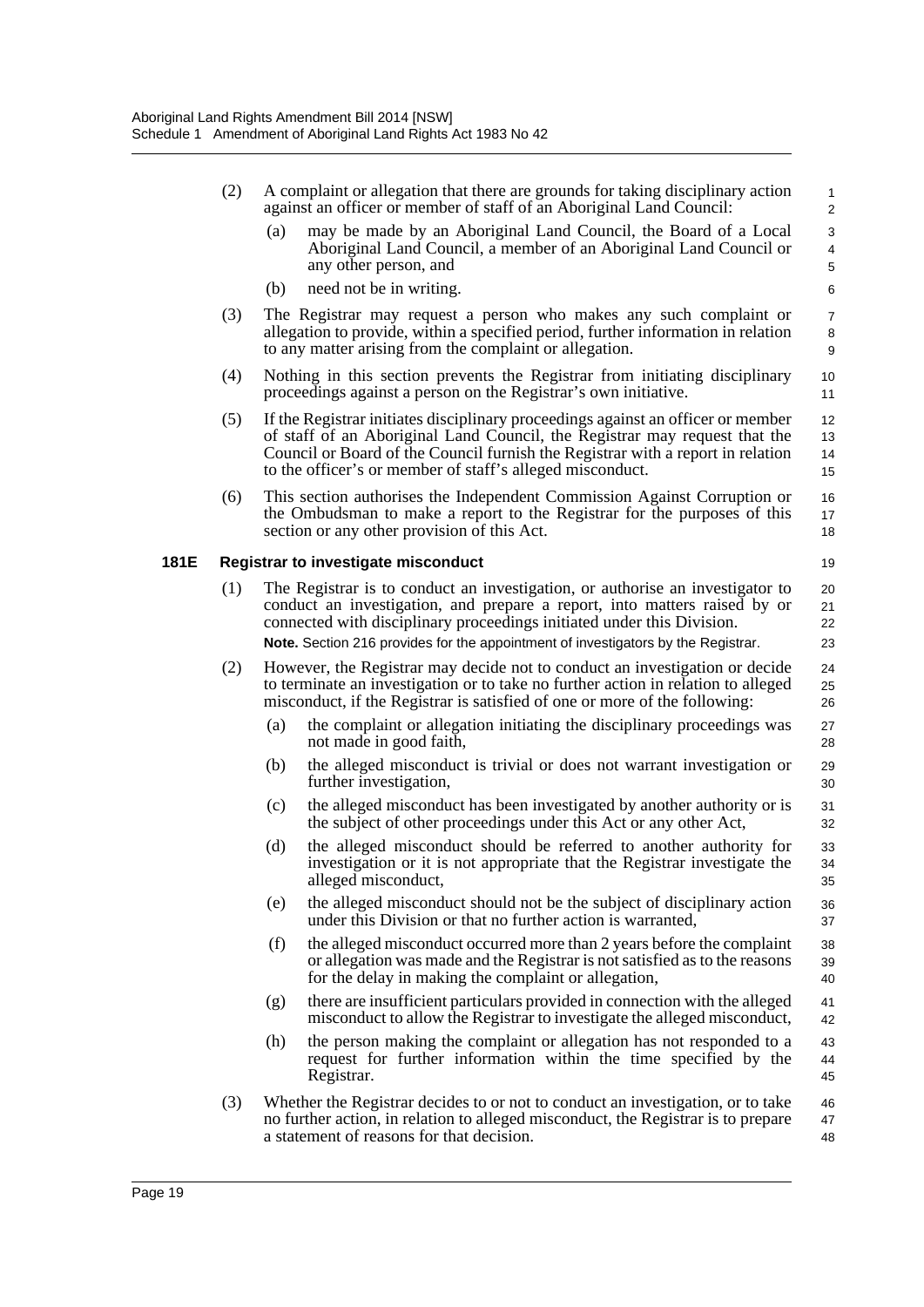|      | (4)                     |     | The Registrar may, at any time after commencing an investigation, decide to<br>terminate the investigation and take no further action in respect of the alleged<br>misconduct on the grounds referred to in subsection (2).                                                                                                                                                                     | 1<br>2<br>3                    |
|------|-------------------------|-----|-------------------------------------------------------------------------------------------------------------------------------------------------------------------------------------------------------------------------------------------------------------------------------------------------------------------------------------------------------------------------------------------------|--------------------------------|
|      | (5)                     |     | The Registrar must, as soon as practicable after making a decision under this<br>section, notify the following of that decision:                                                                                                                                                                                                                                                                | 4<br>$\mathbf 5$               |
|      |                         | (a) | the officer or member of staff concerned,                                                                                                                                                                                                                                                                                                                                                       | 6                              |
|      |                         | (b) | in the case of a complaint or allegation made by an Aboriginal Land<br>Council, the Board of a Local Aboriginal Land Council, a member of an<br>Aboriginal Land Council or any other person—the person who made<br>the complaint or allegation.                                                                                                                                                 | $\overline{7}$<br>8<br>9<br>10 |
|      | <b>181F</b>             |     | Registrar may take disciplinary action                                                                                                                                                                                                                                                                                                                                                          | 11                             |
|      | (1)                     |     | The Registrar may, if satisfied that there are grounds for the taking of<br>disciplinary action against an officer or member of staff of an Aboriginal Land<br>Council, do one or more of the following:                                                                                                                                                                                        | 12<br>13<br>14                 |
|      |                         | (a) | counsel or reprimand the officer or member of staff,                                                                                                                                                                                                                                                                                                                                            | 15                             |
|      |                         | (b) | recommend that the Aboriginal Land Council dismiss the member of<br>staff,                                                                                                                                                                                                                                                                                                                      | 16<br>17                       |
|      |                         | (c) | recommend that the Aboriginal Land Council take other action against<br>the officer or member of staff,                                                                                                                                                                                                                                                                                         | 18<br>19                       |
|      |                         | (d) | in the case of an officer, suspend the officer.                                                                                                                                                                                                                                                                                                                                                 | 20                             |
|      | (2)                     |     | The Registrar must not take disciplinary action against an officer or member<br>of staff of an Aboriginal Land Council under this section unless:                                                                                                                                                                                                                                               | 21<br>22                       |
|      |                         | (a) | the matter has been investigated under this Division, or                                                                                                                                                                                                                                                                                                                                        | 23                             |
|      |                         | (b) | the Registrar is satisfied, on the basis of a report by the Independent<br>Commission Against Corruption or the Ombudsman (other than a report<br>referred to in section 181K), that disciplinary action should be taken<br>against the officer or member of staff.                                                                                                                             | 24<br>25<br>26<br>27           |
|      |                         |     | Note. Section 181K provides that the Registrar must not take disciplinary action<br>against an officer or member of staff of an Aboriginal Land Council on the basis of a<br>report by the Independent Commission Against Corruption or the Ombudsman<br>recommending that disciplinary action be taken. In such cases the matter must be<br>referred to the Civil and Administrative Tribunal. | 28<br>29<br>30<br>31<br>32     |
|      | (3)                     |     | If the Registrar decides to take disciplinary action against an officer or<br>member of staff of an Aboriginal Land Council under this section, the<br>Registrar is to prepare a statement of reasons for that decision.                                                                                                                                                                        | 33<br>34<br>35                 |
|      | (4)                     |     | Notice of the decision and a copy of the statement of reasons for the decision<br>is to be served on the officer or member of staff concerned.                                                                                                                                                                                                                                                  | 36<br>37                       |
|      | (5)                     |     | If the Registrar decides to suspend an officer, the notice must specify the<br>period of suspension (not more than 6 months) and the date on which the<br>suspension commences (not less than 7 days after the date the notice is served<br>on the officer).                                                                                                                                    | 38<br>39<br>40<br>41           |
| [66] |                         |     | Section 181J Appeals against disciplinary action by Registrar                                                                                                                                                                                                                                                                                                                                   | 42                             |
|      |                         |     | Omit "A member of staff" from section 181J (1).                                                                                                                                                                                                                                                                                                                                                 | 43                             |
|      |                         |     | Insert instead "An officer or member of staff of an Aboriginal Land Council".                                                                                                                                                                                                                                                                                                                   | 44                             |
| [67] | <b>Section 181J (2)</b> |     |                                                                                                                                                                                                                                                                                                                                                                                                 | 45                             |
|      |                         |     | Omit "member of staff". Insert instead "officer or member of staff".                                                                                                                                                                                                                                                                                                                            | 46                             |
|      |                         |     |                                                                                                                                                                                                                                                                                                                                                                                                 |                                |

**[67]**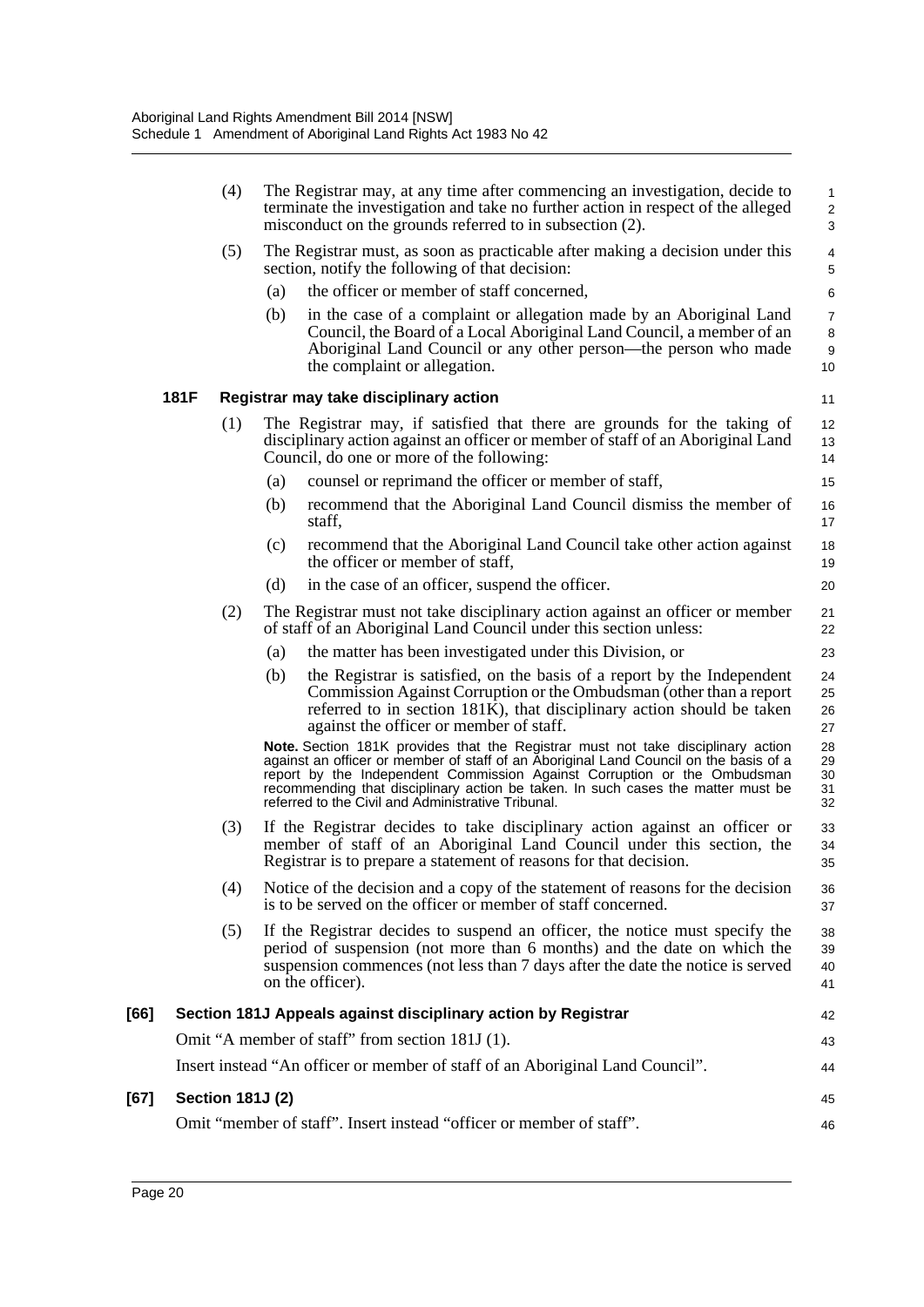| [68]   | <b>Section 181J (6)</b>                                                                                                              |     |                                                                                                                                                                                                                                                                       | 1                    |  |  |  |
|--------|--------------------------------------------------------------------------------------------------------------------------------------|-----|-----------------------------------------------------------------------------------------------------------------------------------------------------------------------------------------------------------------------------------------------------------------------|----------------------|--|--|--|
|        | Insert after section 181J (5):                                                                                                       |     |                                                                                                                                                                                                                                                                       | $\overline{a}$       |  |  |  |
|        | (6)                                                                                                                                  |     | If a decision to suspend an officer is quashed, any fee or other remuneration<br>withheld during the period of suspension is payable to the officer.                                                                                                                  | 3<br>4               |  |  |  |
| $[69]$ |                                                                                                                                      |     | Section 181K Referral of matters to NCAT                                                                                                                                                                                                                              | 5                    |  |  |  |
|        | Omit section 181K (1) and (2). Insert instead:                                                                                       |     |                                                                                                                                                                                                                                                                       |                      |  |  |  |
|        | (1)                                                                                                                                  |     | The Registrar is to refer the alleged misconduct of an officer or member of<br>staff of an Aboriginal Land Council for the consideration of the Civil and<br>Administrative Tribunal instead of taking disciplinary action if:                                        |                      |  |  |  |
|        |                                                                                                                                      | (a) | the Independent Commission Against Corruption has made a report<br>recommending that consideration be given to the taking of disciplinary<br>action against the officer or member of staff, or                                                                        | 10<br>11<br>12       |  |  |  |
|        |                                                                                                                                      | (b) | the Ombudsman has made a report stating that the Ombudsman is<br>satisfied that grounds exist that warrant the taking of disciplinary action<br>against the officer or member of staff, or                                                                            | 13<br>14<br>15       |  |  |  |
|        |                                                                                                                                      | (c) | the Registrar is of the opinion that the matter should be referred to the<br>Tribunal.                                                                                                                                                                                | 16<br>17             |  |  |  |
|        | (2)                                                                                                                                  |     | If the Registrar refers any alleged misconduct to the Civil and Administrative<br>Tribunal under this section, the Registrar is to prepare a statement of reasons<br>for doing so and provide a copy of the statement to the officer or member of<br>staff concerned. | 18<br>19<br>20<br>21 |  |  |  |
| $[70]$ |                                                                                                                                      |     | Section 181L Alternatives to suspension or referral to NCAT                                                                                                                                                                                                           | 22                   |  |  |  |
|        | Omit section 181L (1).                                                                                                               |     |                                                                                                                                                                                                                                                                       | 23                   |  |  |  |
| $[71]$ | <b>Section 181L (3)</b>                                                                                                              |     |                                                                                                                                                                                                                                                                       |                      |  |  |  |
|        | Omit "suspending a councillor or Board member from office under this Division or taking<br>action in relation to a member of staff". |     |                                                                                                                                                                                                                                                                       |                      |  |  |  |
|        | Insert instead "taking disciplinary action against an officer or member of staff of an<br>Aboriginal Land Council".                  |     |                                                                                                                                                                                                                                                                       |                      |  |  |  |
| $[72]$ |                                                                                                                                      |     | Section 181M Expenses to be borne by Aboriginal Land Councils                                                                                                                                                                                                         | 29                   |  |  |  |
|        |                                                                                                                                      |     | Omit "a request made under section 181C" from section 181M (1).                                                                                                                                                                                                       | 30                   |  |  |  |
|        |                                                                                                                                      |     | Insert instead "disciplinary proceedings arising from a complaint or allegation made by an<br>Aboriginal Land Council or the Board of a Local Aboriginal Land Council".                                                                                               | 31<br>32             |  |  |  |
| $[73]$ | <b>Section 181M (1)</b>                                                                                                              |     |                                                                                                                                                                                                                                                                       | 33                   |  |  |  |
|        |                                                                                                                                      |     | Omit "the request". Insert instead "alleged misconduct".                                                                                                                                                                                                              | 34                   |  |  |  |
| $[74]$ | <b>Section 181M (2)</b>                                                                                                              |     |                                                                                                                                                                                                                                                                       | 35                   |  |  |  |
|        |                                                                                                                                      |     | Omit the subsection. Insert instead:                                                                                                                                                                                                                                  | 36                   |  |  |  |
|        | (2)                                                                                                                                  |     | The Registrar may make a determination of the amount of the expenses<br>referred to in subsection (1) and serve a notice requiring the amount so<br>determined to be paid in recovery of the Registrar's expenses on the<br>Aboriginal Land Council concerned.        | 37<br>38<br>39<br>40 |  |  |  |
| $[75]$ |                                                                                                                                      |     | Section 181N Reasons to be given                                                                                                                                                                                                                                      | 41                   |  |  |  |
|        | Omit the section.                                                                                                                    |     |                                                                                                                                                                                                                                                                       | 42                   |  |  |  |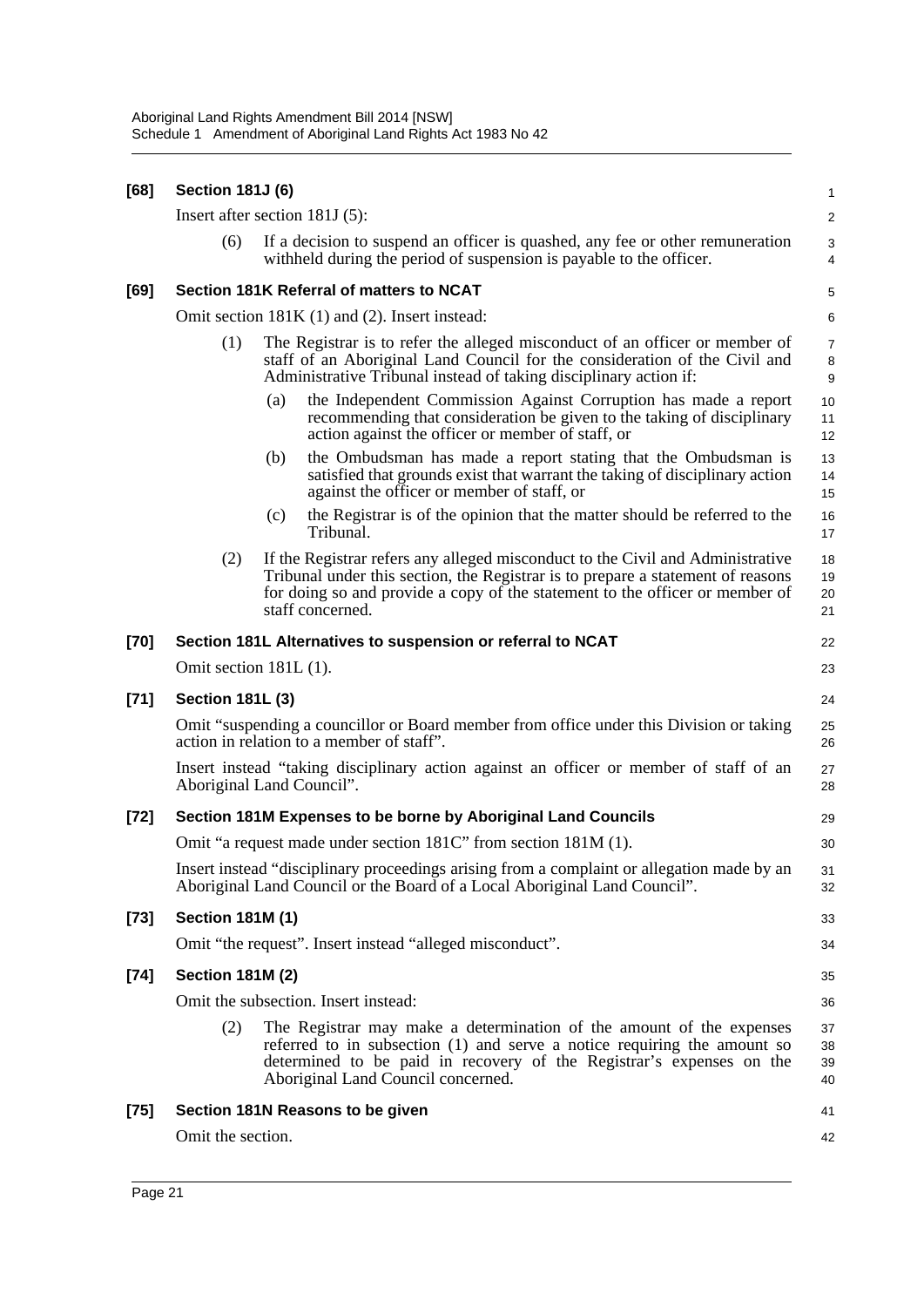| $[76]$ | Section 1810 Other proceedings or actions not affected                                | 1  |
|--------|---------------------------------------------------------------------------------------|----|
|        | Omit "a councillor, Board member or". Insert instead "an officer or a".               | 2  |
| $[77]$ | Section 184 Disclosure and presence in meetings                                       | 3  |
|        | Omit "or a councillor" from section 184 (1).                                          | 4  |
| $[78]$ | <b>Section 184 (2)</b>                                                                | 5  |
|        | Omit ", member of staff or councillor". Insert instead "or member of staff".          | 6  |
| [79]   | <b>Section 186 General disclosure</b>                                                 | 7  |
|        | Omit "or a councillor to the effect that the officer, staff member or councillor".    | 8  |
|        | Insert instead "to the effect that the officer or staff member".                      | 9  |
| [80]   | <b>Section 186</b>                                                                    | 10 |
|        | Omit ", staff member's or councillor's" wherever occurring.                           | 11 |
|        | Insert instead "or staff member's".                                                   | 12 |
| [81]   | Part 10, Division 5 Complaints concerning non-disclosure                              | 13 |
|        | Omit the Division.                                                                    | 14 |
| [82]   | Part 10, Division 6, Subdivision 1 Proceedings relating to pecuniary interest matters | 15 |
|        | Omit the Subdivision.                                                                 | 16 |
| $[83]$ | Part 10, Division 6, Subdivision 2, heading                                           | 17 |
|        | Omit the heading. Insert instead:                                                     | 18 |
|        | <b>Subdivision 2</b><br><b>Proceedings relating to misconduct</b>                     | 19 |
| [84]   | Section 199A, heading                                                                 | 20 |
|        | Omit "misbehaviour". Insert instead "misconduct".                                     | 21 |
| [85]   | Section 211 Decision of NCAT-interest matters                                         | 22 |
|        | Omit the section.                                                                     | 23 |
| [86]   | <b>Section 211A Decision of NCAT-conduct matters</b>                                  | 24 |
|        | Omit "may, if" wherever occurring in section 211A (2) and (3).                        | 25 |
|        | Insert instead "may do any one or more of the following if".                          | 26 |
| $[87]$ | Section 211A (2) and (3)                                                              | 27 |
|        | Omit "behaviour" wherever occurring. Insert instead "conduct".                        | 28 |
| [88]   | <b>Section 211A (2)</b>                                                               | 29 |
|        | Omit "a councillor or Board member" where firstly occurring.                          | 30 |
|        | Insert instead "an officer of an Aboriginal Land Council".                            | 31 |
| $[89]$ | Section 211A (2) (a)-(c)                                                              | 32 |
|        | Omit "the councillor or Board member" wherever occurring.                             | 33 |
|        | Insert instead "the officer".                                                         | 34 |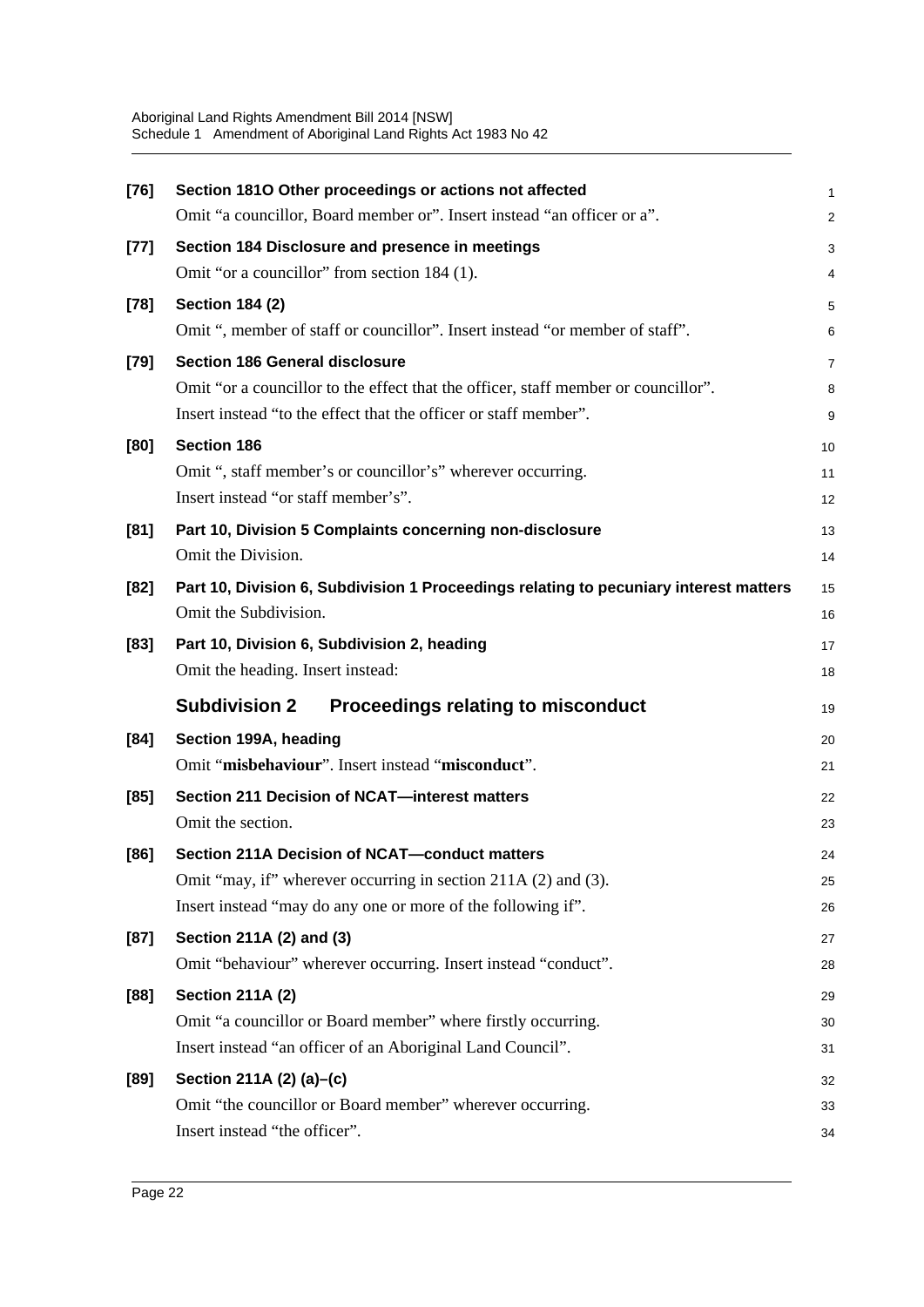| [90] | Section 211A (2) (d) |                          |     |                                                                                                                                        |                                                                                                                                                                                                                                                                                                                                                                                 |                            |  |  |  |
|------|----------------------|--------------------------|-----|----------------------------------------------------------------------------------------------------------------------------------------|---------------------------------------------------------------------------------------------------------------------------------------------------------------------------------------------------------------------------------------------------------------------------------------------------------------------------------------------------------------------------------|----------------------------|--|--|--|
|      |                      |                          |     |                                                                                                                                        | Omit the paragraph. Insert instead:                                                                                                                                                                                                                                                                                                                                             | $\overline{\mathbf{c}}$    |  |  |  |
|      |                      |                          | (d) |                                                                                                                                        | if the referral relates to an officer of an Aboriginal Land Council who:                                                                                                                                                                                                                                                                                                        | 3                          |  |  |  |
|      |                      |                          | (i) | holds office as a councillor or Board member—suspend the<br>officer from holding that office for a period not exceeding<br>2 years, or | $\overline{\mathbf{4}}$<br>5<br>6                                                                                                                                                                                                                                                                                                                                               |                            |  |  |  |
|      |                      |                          |     | (ii)                                                                                                                                   | holds office as the Chairperson or Deputy Chairperson of the<br>New South Wales Aboriginal Land Council—remove the officer<br>from that office, or                                                                                                                                                                                                                              | $\overline{7}$<br>8<br>9   |  |  |  |
| [91] |                      | Section 211A (2) (e)-(g) |     |                                                                                                                                        |                                                                                                                                                                                                                                                                                                                                                                                 | 10                         |  |  |  |
|      |                      |                          |     |                                                                                                                                        | Omit section 211A (2) (e). Insert instead:                                                                                                                                                                                                                                                                                                                                      | 11                         |  |  |  |
|      |                      |                          | (e) |                                                                                                                                        | if the officer holds office as a councillor or Board member—disqualify<br>the officer from holding that office for a period not exceeding 5 years, or                                                                                                                                                                                                                           | 12<br>13                   |  |  |  |
|      |                      |                          | (f) |                                                                                                                                        | order the officer to pay a pecuniary penalty of up to \$11,000, or                                                                                                                                                                                                                                                                                                              | 14                         |  |  |  |
|      |                      |                          | (g) |                                                                                                                                        | order the officer to reimburse the Aboriginal Land Council for any loss<br>incurred by the Council.                                                                                                                                                                                                                                                                             | 15<br>16                   |  |  |  |
| [92] |                      | <b>Section 216</b>       |     |                                                                                                                                        |                                                                                                                                                                                                                                                                                                                                                                                 | 17                         |  |  |  |
|      |                      |                          |     |                                                                                                                                        | Omit the section. Insert instead:                                                                                                                                                                                                                                                                                                                                               | 18                         |  |  |  |
|      | 216                  |                          |     | Appointment of investigator into Aboriginal Land Councils                                                                              |                                                                                                                                                                                                                                                                                                                                                                                 |                            |  |  |  |
|      |                      | (1)                      |     |                                                                                                                                        | The New South Wales Aboriginal Land Council must prepare a list of<br>investigators in accordance with the regulations from which the Registrar may<br>appoint an investigator to investigate the affairs, or specified affairs, of a Local<br>Aboriginal Land Council and submit that list to the Minister for approval (the<br><i>list of investigators</i> ).                | 20<br>21<br>22<br>23<br>24 |  |  |  |
|      |                      | (2)                      |     |                                                                                                                                        | The Registrar may appoint, from the list of investigators, an investigator to<br>investigate the affairs, or specified affairs, of a Local Aboriginal Land<br>Council, including the efficiency and effectiveness of the Council, but only<br>with the approval of the New South Wales Aboriginal Land Council.                                                                 | 25<br>26<br>27<br>28       |  |  |  |
|      |                      | (3)                      |     |                                                                                                                                        | The Minister may appoint an investigator to investigate the affairs, or<br>specified affairs, of the New South Wales Aboriginal Land Council, including<br>the efficiency and effectiveness of the Council.                                                                                                                                                                     | 29<br>30<br>31             |  |  |  |
|      |                      | (4)                      |     |                                                                                                                                        | If the Minister appoints an investigator to investigate the affairs of the New<br>South Wales Aboriginal Land Council, the Minister must prepare a report in<br>writing of the Minister's reasons for appointing the investigator to investigate<br>the New South Wales Aboriginal Land Council.                                                                                | 32<br>33<br>34<br>35       |  |  |  |
|      |                      | (5)                      |     |                                                                                                                                        | The Minister is to cause a copy of such a report to be laid before both Houses<br>of Parliament as soon as practicable after the investigator is appointed.                                                                                                                                                                                                                     | 36<br>37                   |  |  |  |
|      |                      | (6)                      |     |                                                                                                                                        | An investigator appointed under this section is to be paid out of the funds of<br>the New South Wales Aboriginal Land Council. However, in the case of an<br>investigator appointed to investigate the affairs, or specified affairs, of a Local<br>Aboriginal Land Council, the New South Wales Aboriginal Land Council may<br>recover that amount from the Council concerned. | 38<br>39<br>40<br>41<br>42 |  |  |  |
| [93] |                      |                          |     |                                                                                                                                        | Section 217 Contents of investigator's instrument of appointment                                                                                                                                                                                                                                                                                                                | 43                         |  |  |  |
|      |                      |                          |     |                                                                                                                                        | Omit "the Minister appoints an investigator" from section 217 (1).                                                                                                                                                                                                                                                                                                              | 44                         |  |  |  |
|      |                      |                          |     |                                                                                                                                        | Insert instead "an investigator is appointed".                                                                                                                                                                                                                                                                                                                                  | 45                         |  |  |  |
|      |                      |                          |     |                                                                                                                                        |                                                                                                                                                                                                                                                                                                                                                                                 |                            |  |  |  |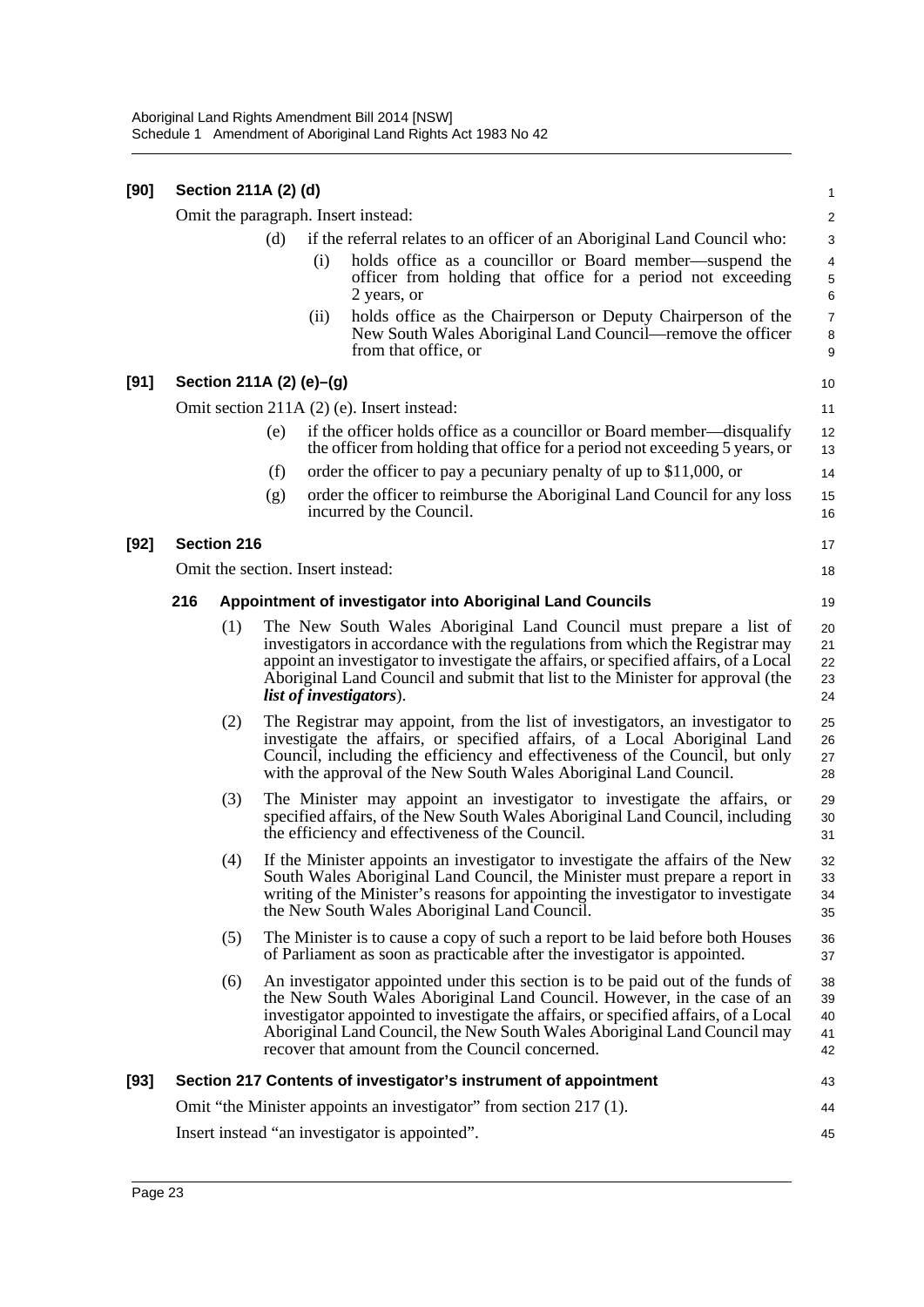| $[94]$  |                                                                                                          |                        | Section 217 (1) (b)     |                                                                                                                                                                                                                                                                                                                                                                                                                                                                                                                                                                              | $\mathbf{1}$                                 |  |  |  |
|---------|----------------------------------------------------------------------------------------------------------|------------------------|-------------------------|------------------------------------------------------------------------------------------------------------------------------------------------------------------------------------------------------------------------------------------------------------------------------------------------------------------------------------------------------------------------------------------------------------------------------------------------------------------------------------------------------------------------------------------------------------------------------|----------------------------------------------|--|--|--|
|         |                                                                                                          |                        |                         | Omit ", or the Minister". Insert instead "or to the Registrar".                                                                                                                                                                                                                                                                                                                                                                                                                                                                                                              | $\overline{2}$                               |  |  |  |
| $[95]$  |                                                                                                          |                        |                         | Section 218 Aboriginal Land Councils to assist investigators                                                                                                                                                                                                                                                                                                                                                                                                                                                                                                                 | 3                                            |  |  |  |
|         |                                                                                                          |                        |                         | Omit the penalty at the end of section 218 (1). Insert instead:                                                                                                                                                                                                                                                                                                                                                                                                                                                                                                              | 4                                            |  |  |  |
|         |                                                                                                          |                        |                         | Maximum penalty:                                                                                                                                                                                                                                                                                                                                                                                                                                                                                                                                                             | 5                                            |  |  |  |
|         |                                                                                                          |                        | (a)                     | in the case of an individual—30 penalty units, or                                                                                                                                                                                                                                                                                                                                                                                                                                                                                                                            | 6                                            |  |  |  |
|         |                                                                                                          |                        | (b)                     | in the case of a corporation—60 penalty units.                                                                                                                                                                                                                                                                                                                                                                                                                                                                                                                               | $\overline{7}$                               |  |  |  |
| [96]    |                                                                                                          | <b>Section 218 (3)</b> |                         |                                                                                                                                                                                                                                                                                                                                                                                                                                                                                                                                                                              | 8                                            |  |  |  |
|         |                                                                                                          |                        |                         | Omit the penalty. Insert instead:                                                                                                                                                                                                                                                                                                                                                                                                                                                                                                                                            | $\boldsymbol{9}$                             |  |  |  |
|         |                                                                                                          |                        |                         | Maximum penalty: 60 penalty units.                                                                                                                                                                                                                                                                                                                                                                                                                                                                                                                                           | 10                                           |  |  |  |
| $[97]$  | Section 219 Investigator to report                                                                       |                        |                         |                                                                                                                                                                                                                                                                                                                                                                                                                                                                                                                                                                              |                                              |  |  |  |
|         |                                                                                                          |                        |                         | Omit "Minister" from section 219 (b). Insert instead "Registrar".                                                                                                                                                                                                                                                                                                                                                                                                                                                                                                            | 12                                           |  |  |  |
| $[98]$  |                                                                                                          |                        |                         | Section 220 Term of office of investigator may be extended                                                                                                                                                                                                                                                                                                                                                                                                                                                                                                                   | 13                                           |  |  |  |
|         |                                                                                                          |                        |                         | Omit "Minister" from section 220 (2). Insert instead "Registrar".                                                                                                                                                                                                                                                                                                                                                                                                                                                                                                            | 14                                           |  |  |  |
| [99]    |                                                                                                          |                        |                         | Section 221 Investigator may be removed                                                                                                                                                                                                                                                                                                                                                                                                                                                                                                                                      | 15                                           |  |  |  |
|         |                                                                                                          |                        |                         | Omit "Minister" from section 221 (2). Insert instead "Registrar".                                                                                                                                                                                                                                                                                                                                                                                                                                                                                                            | 16                                           |  |  |  |
| $[100]$ | Section 221A Provision of information to Registrar and New South Wales Aboriginal<br><b>Land Council</b> |                        |                         |                                                                                                                                                                                                                                                                                                                                                                                                                                                                                                                                                                              | 17<br>18                                     |  |  |  |
|         |                                                                                                          |                        |                         | Omit the penalty at the end of section 221A (1). Insert instead:                                                                                                                                                                                                                                                                                                                                                                                                                                                                                                             | 19                                           |  |  |  |
|         |                                                                                                          |                        |                         | Maximum penalty:                                                                                                                                                                                                                                                                                                                                                                                                                                                                                                                                                             | 20                                           |  |  |  |
|         |                                                                                                          |                        | (a)                     | in the case of an individual—30 penalty units, or                                                                                                                                                                                                                                                                                                                                                                                                                                                                                                                            | 21                                           |  |  |  |
|         |                                                                                                          |                        | (b)                     | in the case of a corporation—60 penalty units.                                                                                                                                                                                                                                                                                                                                                                                                                                                                                                                               | 22                                           |  |  |  |
| [101]   |                                                                                                          |                        | <b>Section 221A (2)</b> |                                                                                                                                                                                                                                                                                                                                                                                                                                                                                                                                                                              | 23                                           |  |  |  |
|         |                                                                                                          |                        |                         | Omit the penalty. Insert instead:                                                                                                                                                                                                                                                                                                                                                                                                                                                                                                                                            | 24                                           |  |  |  |
|         |                                                                                                          |                        |                         | Maximum penalty:                                                                                                                                                                                                                                                                                                                                                                                                                                                                                                                                                             | 25                                           |  |  |  |
|         |                                                                                                          |                        | (a)                     | in the case of an individual—30 penalty units, or                                                                                                                                                                                                                                                                                                                                                                                                                                                                                                                            | 26                                           |  |  |  |
|         |                                                                                                          |                        | (b)                     | in the case of a corporation-60 penalty units.                                                                                                                                                                                                                                                                                                                                                                                                                                                                                                                               | 27                                           |  |  |  |
| [102]   |                                                                                                          | <b>Section 221B</b>    |                         |                                                                                                                                                                                                                                                                                                                                                                                                                                                                                                                                                                              | 28                                           |  |  |  |
|         |                                                                                                          |                        |                         | Insert after section 221A:                                                                                                                                                                                                                                                                                                                                                                                                                                                                                                                                                   | 29                                           |  |  |  |
|         | 221B                                                                                                     | <b>Privilege</b>       |                         |                                                                                                                                                                                                                                                                                                                                                                                                                                                                                                                                                                              | 30                                           |  |  |  |
|         |                                                                                                          | (1)<br>(2)             |                         | The Chairperson of an Aboriginal Land Council or any other person who is<br>required to provide the Registrar or the New South Wales Aboriginal Land<br>Council with records under section 221A, or provide an investigator with<br>records under section 218, may refuse to comply with the requirements if the<br>record contains privileged communication made by or on behalf of or to an<br>Australian legal practitioner in his or her capacity as an Australian legal<br>practitioner.<br>The Chairperson or other person may not refuse to comply with a requirement | 31<br>32<br>33<br>34<br>35<br>36<br>37<br>38 |  |  |  |
|         |                                                                                                          |                        |                         | under section 221A to the extent that the person is able to do so without<br>disclosing privileged communication.                                                                                                                                                                                                                                                                                                                                                                                                                                                            | 39<br>40                                     |  |  |  |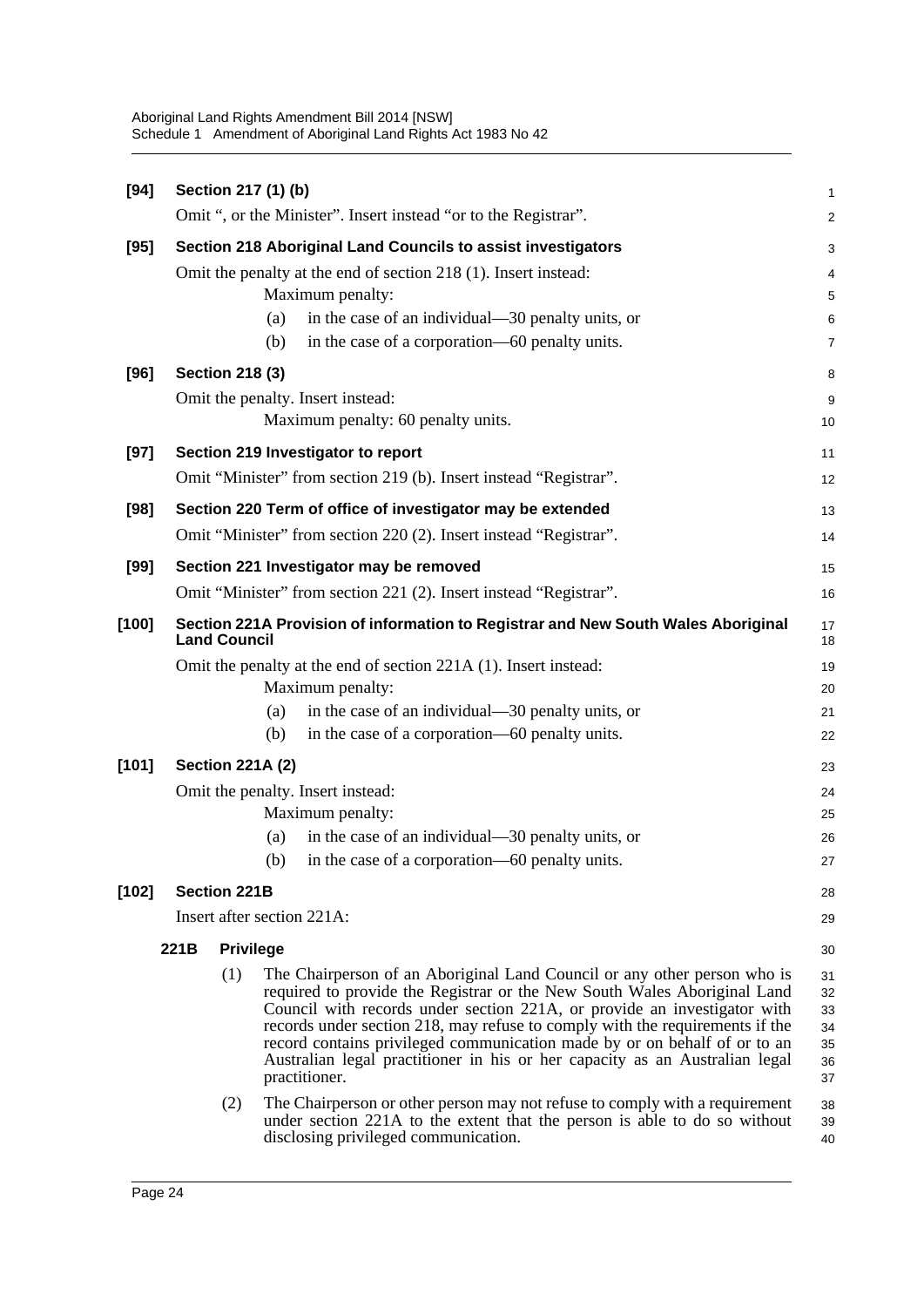|         | (3)                         |     | If the Chairperson or other person refuses to comply with a requirement<br>because the record is a privileged communication, the Chairperson or other<br>person must, in writing, provide the Registrar with sufficient particulars to<br>identify the record and inform the Registrar that privilege is claimed in relation<br>to the record.                                                  | 1<br>$\overline{2}$<br>3<br>$\overline{4}$<br>5 |
|---------|-----------------------------|-----|-------------------------------------------------------------------------------------------------------------------------------------------------------------------------------------------------------------------------------------------------------------------------------------------------------------------------------------------------------------------------------------------------|-------------------------------------------------|
| $[103]$ |                             |     | Section 222 Administrators-Local Aboriginal Land Councils                                                                                                                                                                                                                                                                                                                                       | 6                                               |
|         |                             |     | Omit "Minister" wherever occurring in section 222 (1) and (3). Insert instead "Registrar".                                                                                                                                                                                                                                                                                                      | $\overline{7}$                                  |
| $[104]$ | <b>Section 222 (1)</b>      |     |                                                                                                                                                                                                                                                                                                                                                                                                 | 8                                               |
|         | Council".                   |     | Omit "jointly prepared by the Chief Executive and the New South Wales Aboriginal Land                                                                                                                                                                                                                                                                                                           | 9<br>10                                         |
|         |                             |     | Insert instead "prepared, in accordance with the regulations, by the New South Wales<br>Aboriginal Land Council and submitted to the Minister for approval".                                                                                                                                                                                                                                    | 11<br>12                                        |
| [105]   | Section 222 (1) (b)         |     |                                                                                                                                                                                                                                                                                                                                                                                                 | 13                                              |
|         | Omit "audited".             |     |                                                                                                                                                                                                                                                                                                                                                                                                 | 14                                              |
| [106]   | Section 222 (1) (d)         |     |                                                                                                                                                                                                                                                                                                                                                                                                 | 15                                              |
|         | in section $222(1)(d)$ .    |     | Insert ", or a report by the New South Wales Aboriginal Land Council" after "Division 1"                                                                                                                                                                                                                                                                                                        | 16<br>17                                        |
| $[107]$ | Section 222 (1) (g) and (h) |     |                                                                                                                                                                                                                                                                                                                                                                                                 | 18                                              |
|         |                             |     | Insert at the end of section $222(1)(f)$ :                                                                                                                                                                                                                                                                                                                                                      | 19                                              |
|         |                             |     | , or                                                                                                                                                                                                                                                                                                                                                                                            | 20                                              |
|         |                             | (g) | if the Council has failed to comply with a compliance direction given<br>under section 235, or                                                                                                                                                                                                                                                                                                  | 21<br>22                                        |
|         |                             | (h) | if the Council operates a community benefit schemes for the provision<br>or acquisition of residential accommodation for Aboriginal persons in<br>its area in contravention of a requirement under section 52A that the<br>scheme be approved by the New South Wales Aboriginal Land Council.                                                                                                   | 23<br>24<br>25<br>26                            |
|         |                             |     | Note. Section 52A (1A) provides that the approval of the New South Wales<br>Aboriginal Land Council is not required if the Local Aboriginal Land Council is a<br>registered Aboriginal housing organisation (within the meaning of the Aboriginal<br>Housing Act 1998) or a registered community housing provider (within the<br>meaning of the Community Housing Providers National Law (NSW). | 27<br>28<br>29<br>30<br>31                      |
| $[108]$ |                             |     | Section 223A Notice of appointment of administrator                                                                                                                                                                                                                                                                                                                                             | 32                                              |
|         |                             |     | Omit "may," from section 223A (1). Insert instead "or Registrar must,".                                                                                                                                                                                                                                                                                                                         | 33                                              |
| $[109]$ | <b>Section 223A (2)</b>     |     |                                                                                                                                                                                                                                                                                                                                                                                                 | 34                                              |
|         |                             |     | Insert "or Registrar" after "The Minister".                                                                                                                                                                                                                                                                                                                                                     | 35                                              |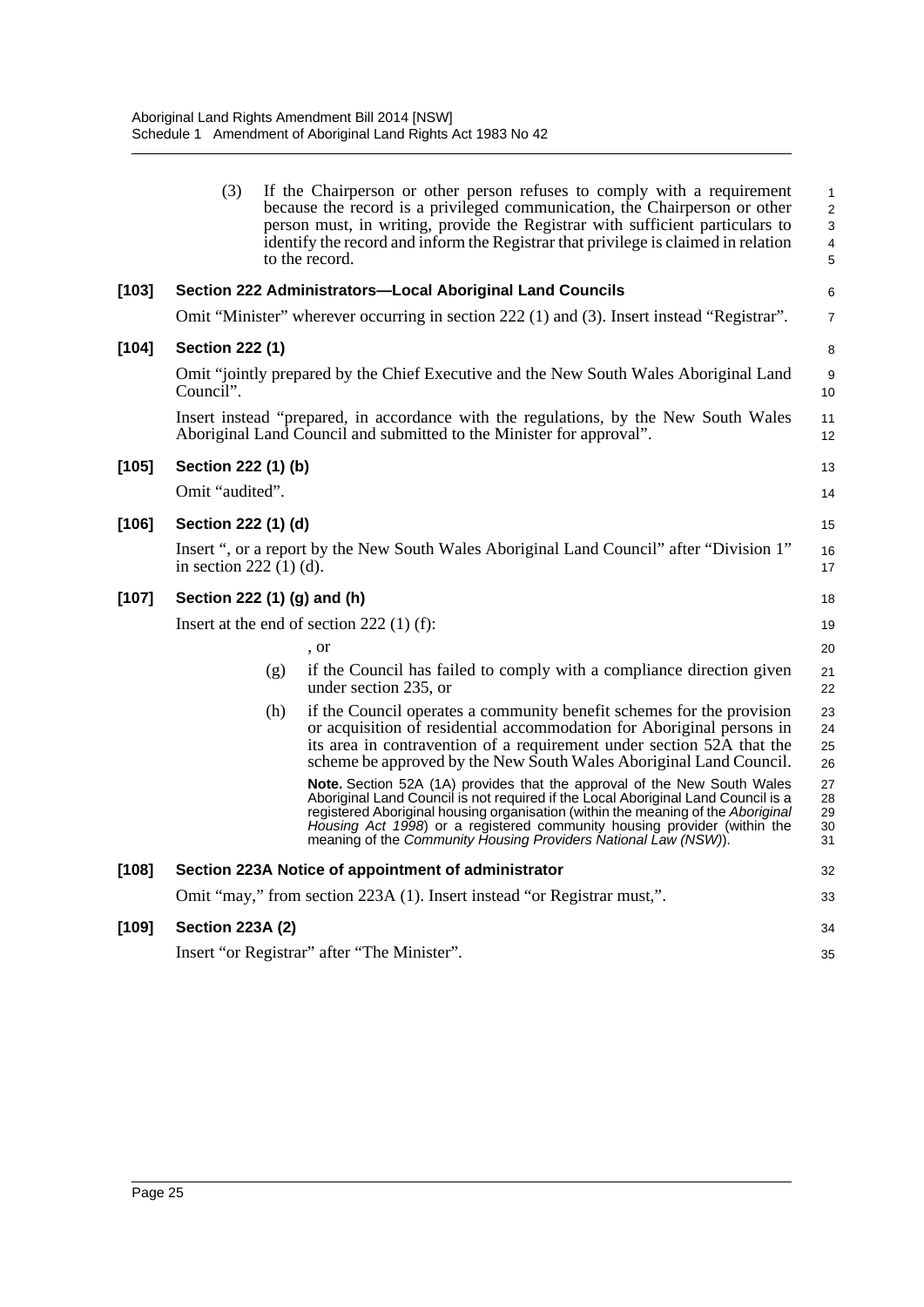| $[110]$ |      | <b>Section 223B</b>                                  |                                                                                                                                                                                                                                                                                                                                                                                                                                                                                                      | 1                                      |  |  |  |  |
|---------|------|------------------------------------------------------|------------------------------------------------------------------------------------------------------------------------------------------------------------------------------------------------------------------------------------------------------------------------------------------------------------------------------------------------------------------------------------------------------------------------------------------------------------------------------------------------------|----------------------------------------|--|--|--|--|
|         |      |                                                      | Omit the section. Insert instead:                                                                                                                                                                                                                                                                                                                                                                                                                                                                    | 2                                      |  |  |  |  |
|         | 223B | Interim actions pending appointment of administrator |                                                                                                                                                                                                                                                                                                                                                                                                                                                                                                      |                                        |  |  |  |  |
|         |      | (1)                                                  | The Minister or Registrar may, by notice in writing to an Aboriginal Land<br>Council, take any of the following actions pending the appointment of an<br>administrator for the Council by the Minister or Registrar:                                                                                                                                                                                                                                                                                 | 4<br>$\,$ 5 $\,$<br>6                  |  |  |  |  |
|         |      |                                                      | prohibit the Council from exercising specified functions or taking<br>(a)<br>specified actions, except with the approval of the Minister or Registrar<br>appointing the administrator, for a specified period,                                                                                                                                                                                                                                                                                       | $\overline{7}$<br>8<br>9               |  |  |  |  |
|         |      |                                                      | (b)<br>appoint a person to act as an interim administrator for the Council, with<br>specified functions, for a period not exceeding 3 months.                                                                                                                                                                                                                                                                                                                                                        | 10<br>11                               |  |  |  |  |
|         |      |                                                      | Note. Section 222 provides that the Registrar may appoint an administrator in respect<br>of a Local Aboriginal Land Council and section 223 provides that the Minister may<br>appoint an administrator in respect of the New South Wales Aboriginal Land Council.                                                                                                                                                                                                                                    | 12<br>13<br>14                         |  |  |  |  |
|         |      | (2)                                                  | A notice under this section ceases to have effect if an administrator is<br>appointed under this Division or the Minister or Registrar notifies the Council,<br>in writing, that an administrator will not be appointed.                                                                                                                                                                                                                                                                             | 15<br>16<br>17                         |  |  |  |  |
|         |      | (3)                                                  | The Minister or Registrar must notify the Aboriginal Land Council in writing<br>if the decision is made not to appoint an administrator.                                                                                                                                                                                                                                                                                                                                                             | 18<br>19                               |  |  |  |  |
|         |      | (4)                                                  | The Minister or Registrar may revoke or vary a notice prohibiting the Council<br>from exercising specified functions or taking specified actions or appointing a<br>person to act as an interim administrator.                                                                                                                                                                                                                                                                                       | 20<br>21<br>22                         |  |  |  |  |
|         |      | (5)                                                  | Any person who knowingly contravenes a prohibition in a notice given under<br>this section, or causes an Aboriginal Land Council to contravene such a<br>provision, is guilty of an offence.<br>Maximum penalty:                                                                                                                                                                                                                                                                                     | 23<br>24<br>25<br>26                   |  |  |  |  |
|         |      |                                                      | in the case of an individual—60 penalty units, or<br>(a)                                                                                                                                                                                                                                                                                                                                                                                                                                             | 27                                     |  |  |  |  |
|         |      |                                                      | (b)<br>in the case of a corporation—150 penalty units.                                                                                                                                                                                                                                                                                                                                                                                                                                               | 28                                     |  |  |  |  |
|         |      | (6)                                                  | Section 223A does not apply in respect of the appointment of an administrator<br>under this section so as to require notice to be given before the proposed<br>appointment. However the Minister or Registrar must, at the time of the<br>appointment, give the notice referred to in that section and, if written<br>representations are received from any person or body to whom notice was<br>given, review the appointment of the administrator taking into account any<br>such representations. | 29<br>30<br>31<br>32<br>33<br>34<br>35 |  |  |  |  |
| [111]   |      |                                                      | Section 224 Contents of administrator's instrument of appointment                                                                                                                                                                                                                                                                                                                                                                                                                                    | 36                                     |  |  |  |  |
|         |      |                                                      | Omit "the Minister appoints an administrator" from section 224 (1).                                                                                                                                                                                                                                                                                                                                                                                                                                  | 37                                     |  |  |  |  |
|         |      |                                                      | Insert instead "an administrator is appointed".                                                                                                                                                                                                                                                                                                                                                                                                                                                      | 38                                     |  |  |  |  |
| [112]   |      |                                                      | Section 225 Certain persons ineligible to be administrators                                                                                                                                                                                                                                                                                                                                                                                                                                          | 39                                     |  |  |  |  |
|         |      |                                                      | Insert "or Registrar" after "Minister".                                                                                                                                                                                                                                                                                                                                                                                                                                                              | 40                                     |  |  |  |  |
| $[113]$ |      | <b>Section 225 (c)</b>                               |                                                                                                                                                                                                                                                                                                                                                                                                                                                                                                      | 41                                     |  |  |  |  |
|         |      |                                                      | Omit the paragraph. Insert instead:                                                                                                                                                                                                                                                                                                                                                                                                                                                                  | 42                                     |  |  |  |  |
|         |      |                                                      | in the case of the appointment of an administrator of a Local Aboriginal<br>(c)<br>Land Council, a member of that Local Aboriginal Land Council,                                                                                                                                                                                                                                                                                                                                                     | 43<br>44                               |  |  |  |  |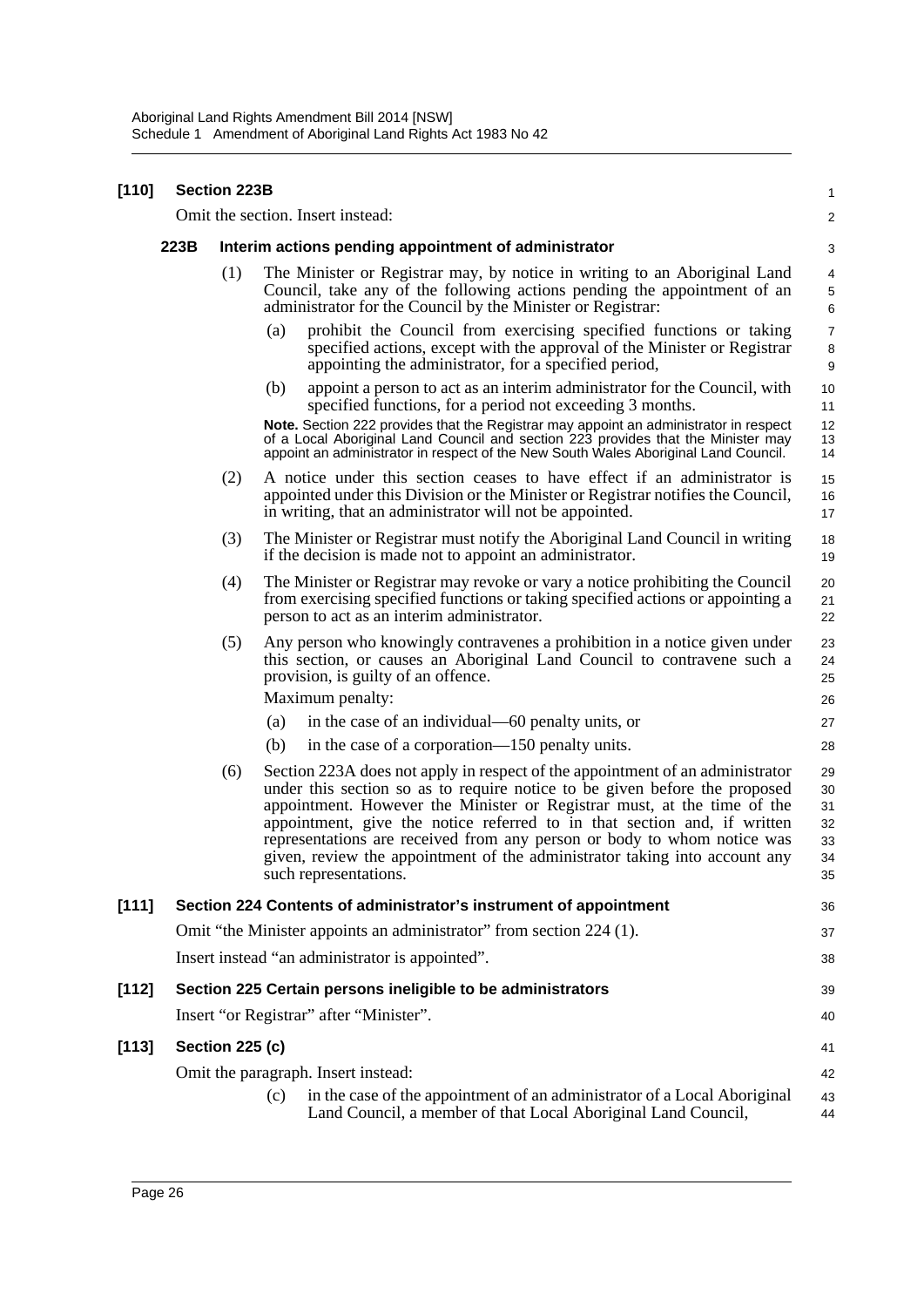Aboriginal Land Rights Amendment Bill 2014 [NSW] Schedule 1 Amendment of Aboriginal Land Rights Act 1983 No 42

| $[114]$ |                                                                   |     |       | Section 227 Officers to assist administrator                                                                                                                                                                                                                                                                                                                                                                                                                                              | 1                                      |  |  |
|---------|-------------------------------------------------------------------|-----|-------|-------------------------------------------------------------------------------------------------------------------------------------------------------------------------------------------------------------------------------------------------------------------------------------------------------------------------------------------------------------------------------------------------------------------------------------------------------------------------------------------|----------------------------------------|--|--|
|         | Omit the penalty at the end of section 227 (1). Insert instead:   |     |       |                                                                                                                                                                                                                                                                                                                                                                                                                                                                                           |                                        |  |  |
|         |                                                                   |     |       | Maximum penalty:                                                                                                                                                                                                                                                                                                                                                                                                                                                                          | 3                                      |  |  |
|         |                                                                   | (a) |       | in the case of an individual—30 penalty units, or                                                                                                                                                                                                                                                                                                                                                                                                                                         | 4                                      |  |  |
|         |                                                                   | (b) |       | in the case of a corporation—75 penalty units.                                                                                                                                                                                                                                                                                                                                                                                                                                            | 5                                      |  |  |
| $[115]$ | <b>Section 227 (3)</b>                                            |     |       |                                                                                                                                                                                                                                                                                                                                                                                                                                                                                           | 6                                      |  |  |
|         | Omit the penalty. Insert instead:                                 |     |       |                                                                                                                                                                                                                                                                                                                                                                                                                                                                                           | 7                                      |  |  |
|         |                                                                   |     |       | Maximum penalty: 60 penalty units.                                                                                                                                                                                                                                                                                                                                                                                                                                                        | 8                                      |  |  |
| [116]   |                                                                   |     |       | Section 229 Administrator to report monthly                                                                                                                                                                                                                                                                                                                                                                                                                                               | 9                                      |  |  |
|         |                                                                   |     |       | Omit "Minister" from section 229 (1) (a). Insert Instead "Registrar".                                                                                                                                                                                                                                                                                                                                                                                                                     | 10                                     |  |  |
| $[117]$ | <b>Section 229 (3)</b>                                            |     |       |                                                                                                                                                                                                                                                                                                                                                                                                                                                                                           |                                        |  |  |
|         | Omit the subsection. Insert instead:                              |     |       |                                                                                                                                                                                                                                                                                                                                                                                                                                                                                           | 12                                     |  |  |
|         | (3)                                                               |     |       | Directions concerning the form and content of such reports may be given to<br>the administrator by:                                                                                                                                                                                                                                                                                                                                                                                       | 13<br>14                               |  |  |
|         |                                                                   | (a) |       | if the administrator is appointed for the New South Wales Aboriginal<br>Land Council—the Minister, or                                                                                                                                                                                                                                                                                                                                                                                     | 15<br>16                               |  |  |
|         |                                                                   | (b) |       | if the administrator is appointed for a Local Aboriginal Land Council—<br>the Registrar.                                                                                                                                                                                                                                                                                                                                                                                                  | 17<br>18                               |  |  |
| $[118]$ | Section 230 Limitations on certain land dealings by administrator |     |       |                                                                                                                                                                                                                                                                                                                                                                                                                                                                                           |                                        |  |  |
|         | Insert after section $230(2)(c)$ :                                |     |       |                                                                                                                                                                                                                                                                                                                                                                                                                                                                                           | 20                                     |  |  |
|         |                                                                   | (d) |       | if the administrator was appointed on one or more grounds, including<br>that the Local Aboriginal Land Council had operated a community<br>benefits scheme for the provision or acquisition of residential<br>accommodation for Aboriginal persons in its area for a period of<br>12 months or more in contravention of a requirement under section 52A<br>that the scheme be approved by the New South Wales Aboriginal Land<br>Council—a dealing that is necessary for the purposes of: | 21<br>22<br>23<br>24<br>25<br>26<br>27 |  |  |
|         |                                                                   |     | (i)   | obtaining the approval of the New South Wales Aboriginal Land<br>Council to the operation of the scheme, or                                                                                                                                                                                                                                                                                                                                                                               | 28<br>29                               |  |  |
|         |                                                                   |     | (ii)  | operating the scheme as a registered Aboriginal housing<br>organisation (within the meaning of the Aboriginal Housing Act<br>1998), or                                                                                                                                                                                                                                                                                                                                                    | 30<br>31<br>32                         |  |  |
|         |                                                                   |     | (iii) | operating the scheme as a registered community housing<br>provider (within the meaning of the <i>Community Housing</i><br>Providers National Law (NSW)).                                                                                                                                                                                                                                                                                                                                  | 33<br>34<br>35                         |  |  |
| [119]   |                                                                   |     |       | Section 231 Term of office of administrator may be extended                                                                                                                                                                                                                                                                                                                                                                                                                               | 36                                     |  |  |
|         |                                                                   |     |       | Omit "Minister" from section 231 (2). Insert instead "Registrar".                                                                                                                                                                                                                                                                                                                                                                                                                         | 37                                     |  |  |
| [120]   | <b>Section 231 (3)</b>                                            |     |       |                                                                                                                                                                                                                                                                                                                                                                                                                                                                                           | 38                                     |  |  |
|         |                                                                   |     |       | Insert "or Registrar" after "Minister".                                                                                                                                                                                                                                                                                                                                                                                                                                                   | 39                                     |  |  |
| $[121]$ | Section 232 Administrator may be removed                          |     |       |                                                                                                                                                                                                                                                                                                                                                                                                                                                                                           |                                        |  |  |
|         |                                                                   |     |       | Omit "Minister" from section 232 (2). Insert instead "Registrar".                                                                                                                                                                                                                                                                                                                                                                                                                         | 40<br>41                               |  |  |
|         |                                                                   |     |       |                                                                                                                                                                                                                                                                                                                                                                                                                                                                                           |                                        |  |  |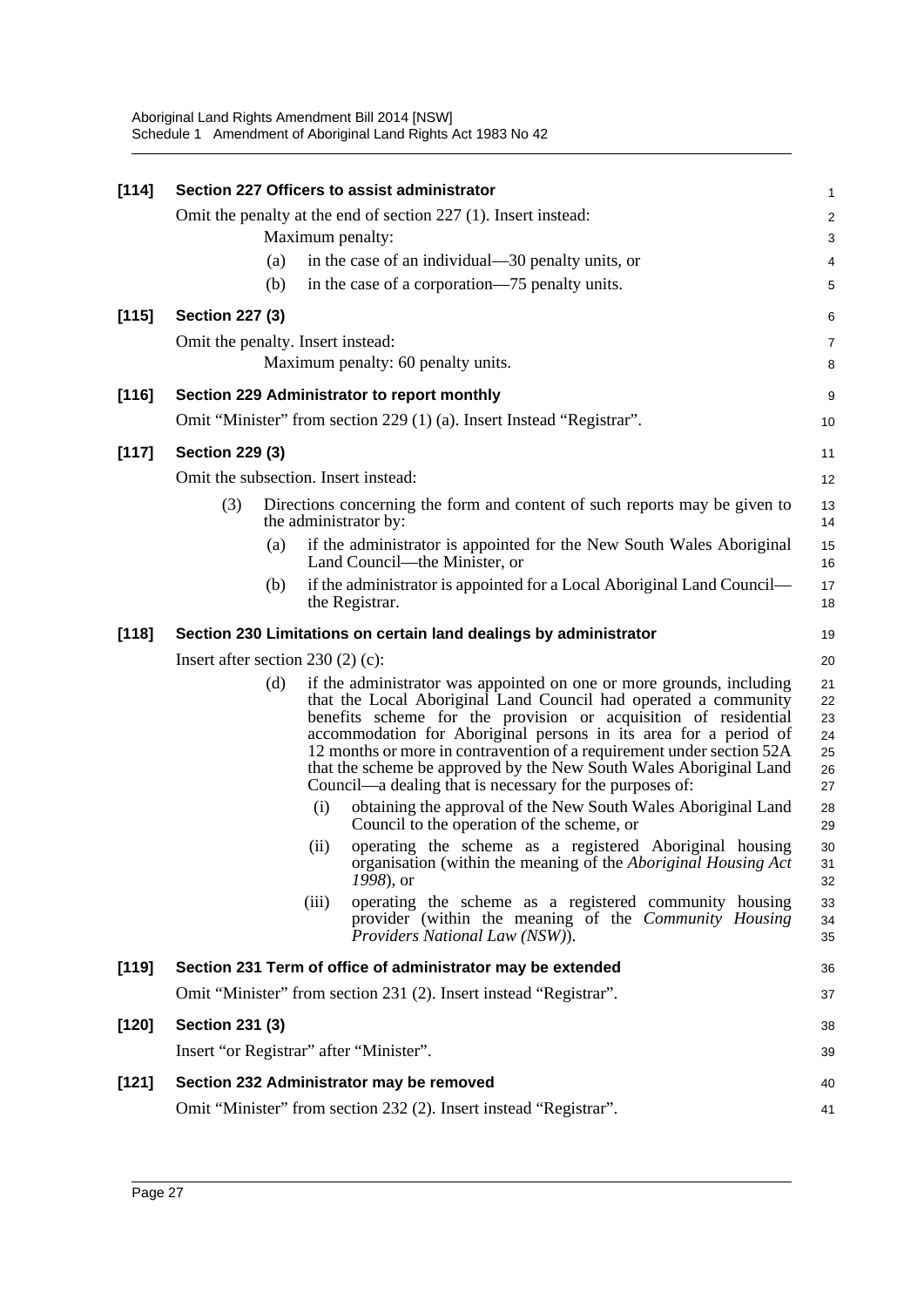Aboriginal Land Rights Amendment Bill 2014 [NSW] Schedule 1 Amendment of Aboriginal Land Rights Act 1983 No 42

| $[122]$ | <b>Section 234 Appointment of advisors</b>                                                                                                                                                                                                         |                |  |  |  |
|---------|----------------------------------------------------------------------------------------------------------------------------------------------------------------------------------------------------------------------------------------------------|----------------|--|--|--|
|         | Omit section 234 (1). Insert instead:                                                                                                                                                                                                              | $\overline{c}$ |  |  |  |
|         | (1)<br>The Registrar may appoint an advisor to the Board of a Local Aboriginal Land<br>Council if the Registrar is of the opinion that the Council or the Board of the<br>Council requires assistance in the exercise of functions under this Act. | 3<br>4<br>5    |  |  |  |
| $[123]$ | <b>Section 234 (2)</b>                                                                                                                                                                                                                             | 6              |  |  |  |
|         | Omit "jointly prepared by the Chief Executive and the New South Wales Aboriginal Land<br>Council".                                                                                                                                                 |                |  |  |  |
|         | Insert instead "prepared by the New South Wales Aboriginal Land Council and approved<br>by the Minister".                                                                                                                                          |                |  |  |  |
| $[124]$ | <b>Section 234 (4)</b>                                                                                                                                                                                                                             |                |  |  |  |
|         | Omit "by the Minister".                                                                                                                                                                                                                            | 12             |  |  |  |
| [125]   | Section 235 Registrar may issue compliance directions                                                                                                                                                                                              |                |  |  |  |
|         | Omit ", an officer of an Aboriginal Land Council or a councillor" from section 235 (1)<br>and (2) wherever occurring.                                                                                                                              |                |  |  |  |
|         | Insert instead "or an officer of an Aboriginal Land Council".                                                                                                                                                                                      |                |  |  |  |
| $[126]$ | Section 235 (1) and (2)                                                                                                                                                                                                                            |                |  |  |  |
|         | Omit ", officer or councillor" wherever occurring. Insert instead "or officer".                                                                                                                                                                    |                |  |  |  |
| $[127]$ | Section 236 Registrar may refer failure to comply to Court                                                                                                                                                                                         |                |  |  |  |
|         | Omit ", an officer of an Aboriginal Land Council or a councillor".                                                                                                                                                                                 |                |  |  |  |
|         | Insert instead "or an officer of an Aboriginal Land Council".                                                                                                                                                                                      |                |  |  |  |
| $[128]$ | Section 237 Court to determine compliance matters                                                                                                                                                                                                  |                |  |  |  |
|         | Omit the penalty at the end of section 237 (3). Insert instead:                                                                                                                                                                                    | 23             |  |  |  |
|         | Maximum penalty:                                                                                                                                                                                                                                   | 24             |  |  |  |
|         | in the case of an individual—80 penalty units, or<br>(a)                                                                                                                                                                                           | 25             |  |  |  |
|         | in the case of a corporation—200 penalty units.<br>(b)                                                                                                                                                                                             | 26             |  |  |  |
| $[129]$ | Section 241 Reference of disputes to Court                                                                                                                                                                                                         | 27             |  |  |  |
|         | Omit the penalty at the end of section 241 (4). Insert instead:                                                                                                                                                                                    |                |  |  |  |
|         | Maximum penalty:                                                                                                                                                                                                                                   | 29             |  |  |  |
|         | in the case of an individual—80 penalty units, or<br>(a)                                                                                                                                                                                           | 30             |  |  |  |
|         | (b)<br>in the case of a corporation—200 penalty units.                                                                                                                                                                                             | 31             |  |  |  |
| $[130]$ | Section 248 Aboriginal Land Councils to be public authorities etc for certain<br>purposes                                                                                                                                                          |                |  |  |  |
|         | Insert at the end of the section:                                                                                                                                                                                                                  |                |  |  |  |
|         | (2)<br>Despite subsection (1), a Local Aboriginal Land Council is not taken to be an<br>agency for the purposes of section 6 of the Government Information (Public<br>Access) Act 2009.                                                            | 35<br>36<br>37 |  |  |  |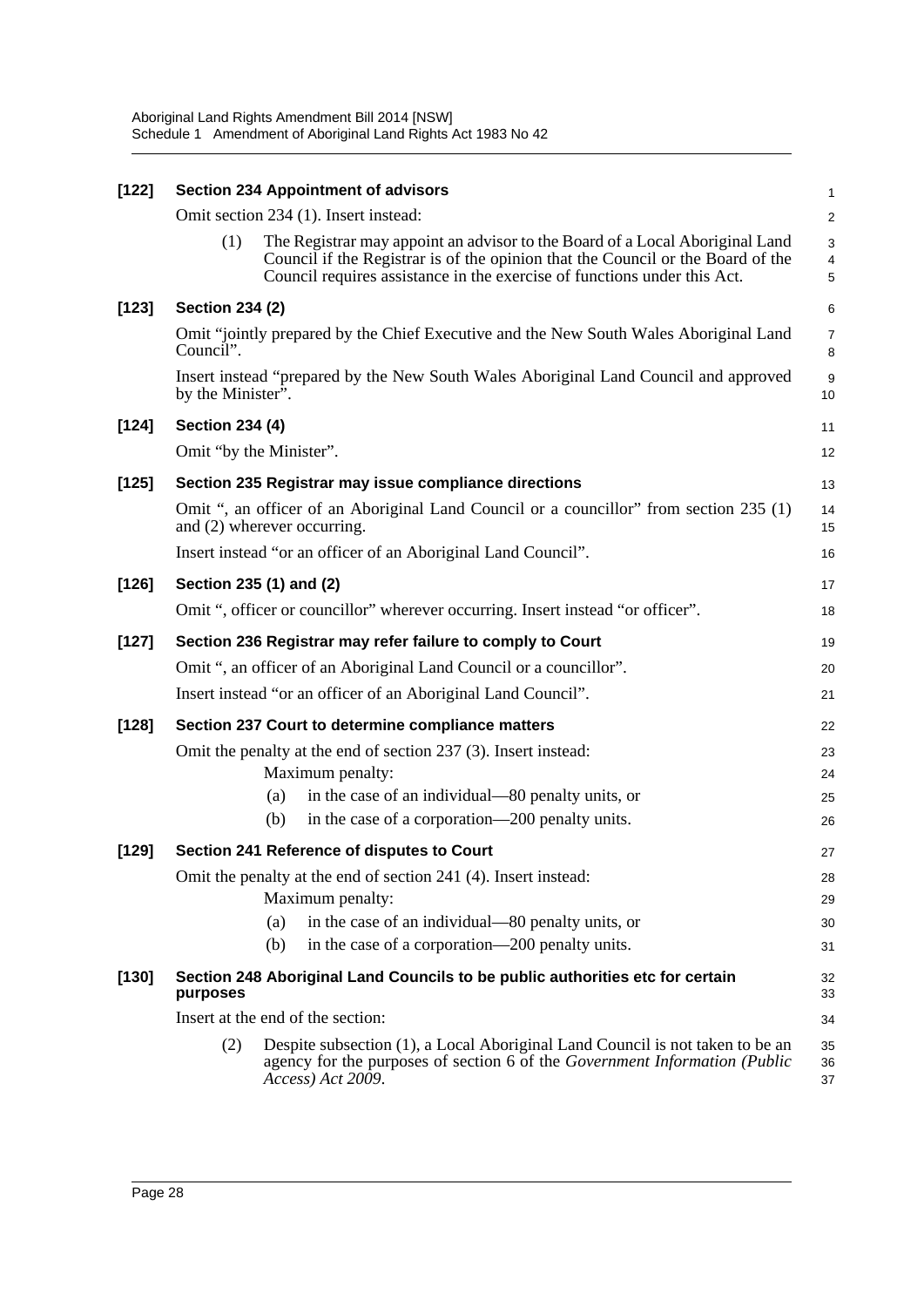| $[131]$ | <b>Section 248A</b> |                            |                                                                                                                                                                                                                                                                                                            |                      |  |
|---------|---------------------|----------------------------|------------------------------------------------------------------------------------------------------------------------------------------------------------------------------------------------------------------------------------------------------------------------------------------------------------|----------------------|--|
|         |                     | Insert after section 248:  | 2                                                                                                                                                                                                                                                                                                          |                      |  |
|         | 248A                | <b>Search warrants</b>     |                                                                                                                                                                                                                                                                                                            |                      |  |
|         |                     | (1)                        | The Registrar may apply to an authorised officer for a search warrant if the<br>Registrar has reasonable grounds for believing:                                                                                                                                                                            |                      |  |
|         |                     |                            | that a provision of this Act or the regulations has been or is being<br>(a)<br>contravened, or                                                                                                                                                                                                             | 6<br>$\overline{7}$  |  |
|         |                     |                            | that records required to be provided to an investigator under section 218<br>(b)<br>have not been so provided, or                                                                                                                                                                                          | 8<br>9               |  |
|         |                     |                            | that records required to be provided to an administrator under<br>(c)<br>section 227 have not been so provided.                                                                                                                                                                                            | 10<br>11             |  |
|         |                     | (2)                        | An authorised officer to whom an application for a search warrant is made<br>under this section may, if satisfied that there are reasonable grounds for doing<br>so, issue a search warrant authorising the Registrar, when accompanied by a<br>police officer, and any other person named in the warrant: | 12<br>13<br>14<br>15 |  |
|         |                     |                            | to enter specified premises, and<br>(a)                                                                                                                                                                                                                                                                    | 16                   |  |
|         |                     |                            | to search the premises for evidence of a contravention of this Act or the<br>(b)<br>regulations or records required to be provided to an investigator or<br>administrator, that have not been so provided.                                                                                                 | 17<br>18<br>19       |  |
|         |                     | (3)                        | Division 4 of Part 5 of the Law Enforcement (Powers and Responsibilities) Act<br>2002 applies to a search warrant issued under this section.                                                                                                                                                               | 20<br>21             |  |
|         |                     | (4)                        | In this section:                                                                                                                                                                                                                                                                                           | 22                   |  |
|         |                     |                            | <b><i>authorised officer</i></b> means an authorised officer within the meaning of the Law<br>Enforcement (Powers and Responsibilities) Act 2002.                                                                                                                                                          | 23<br>24             |  |
| $[132]$ | <b>Section 248B</b> |                            |                                                                                                                                                                                                                                                                                                            | 25                   |  |
|         |                     | Insert before section 249: |                                                                                                                                                                                                                                                                                                            | 26                   |  |
|         | 248B                |                            | <b>Injunctions</b>                                                                                                                                                                                                                                                                                         |                      |  |
|         |                     | (1)                        | If the Court is satisfied on the application of the Registrar that a person has<br>engaged or is proposing to engage in conduct that constitutes or would<br>constitute:                                                                                                                                   | 28<br>29<br>30       |  |
|         |                     |                            | a contravention of a provision of this Act or the regulations, or<br>(a)                                                                                                                                                                                                                                   | 31                   |  |
|         |                     |                            | (b) an attempt to contravene such a provision, or                                                                                                                                                                                                                                                          | 32                   |  |
|         |                     |                            | aiding, abetting, counselling or procuring a person to contravene such a<br>(c)<br>provision, or                                                                                                                                                                                                           | 33<br>34             |  |
|         |                     |                            | (d)<br>inducing, or attempting to induce, whether by threats or promises or<br>otherwise, a person to contravene such a provision, or                                                                                                                                                                      | 35<br>36             |  |
|         |                     |                            | being in any way, directly or indirectly, knowingly concerned in, or<br>(e)<br>party to, the contravention by a person of such a provision, or                                                                                                                                                             | 37<br>38             |  |
|         |                     |                            | conspiring with others to contravene such a provision,<br>(f)                                                                                                                                                                                                                                              | 39                   |  |
|         |                     |                            | the Court may grant an injunction in such terms as the Court determines to be<br>appropriate.                                                                                                                                                                                                              | 40<br>41             |  |
|         |                     | (2)                        | If in the opinion of the Court it is desirable to do so, the Court may grant an<br>interim injunction pending determination of the application.                                                                                                                                                            | 42<br>43             |  |
|         |                     | (3)                        | The Court may rescind or vary an injunction granted under this section.                                                                                                                                                                                                                                    | 44                   |  |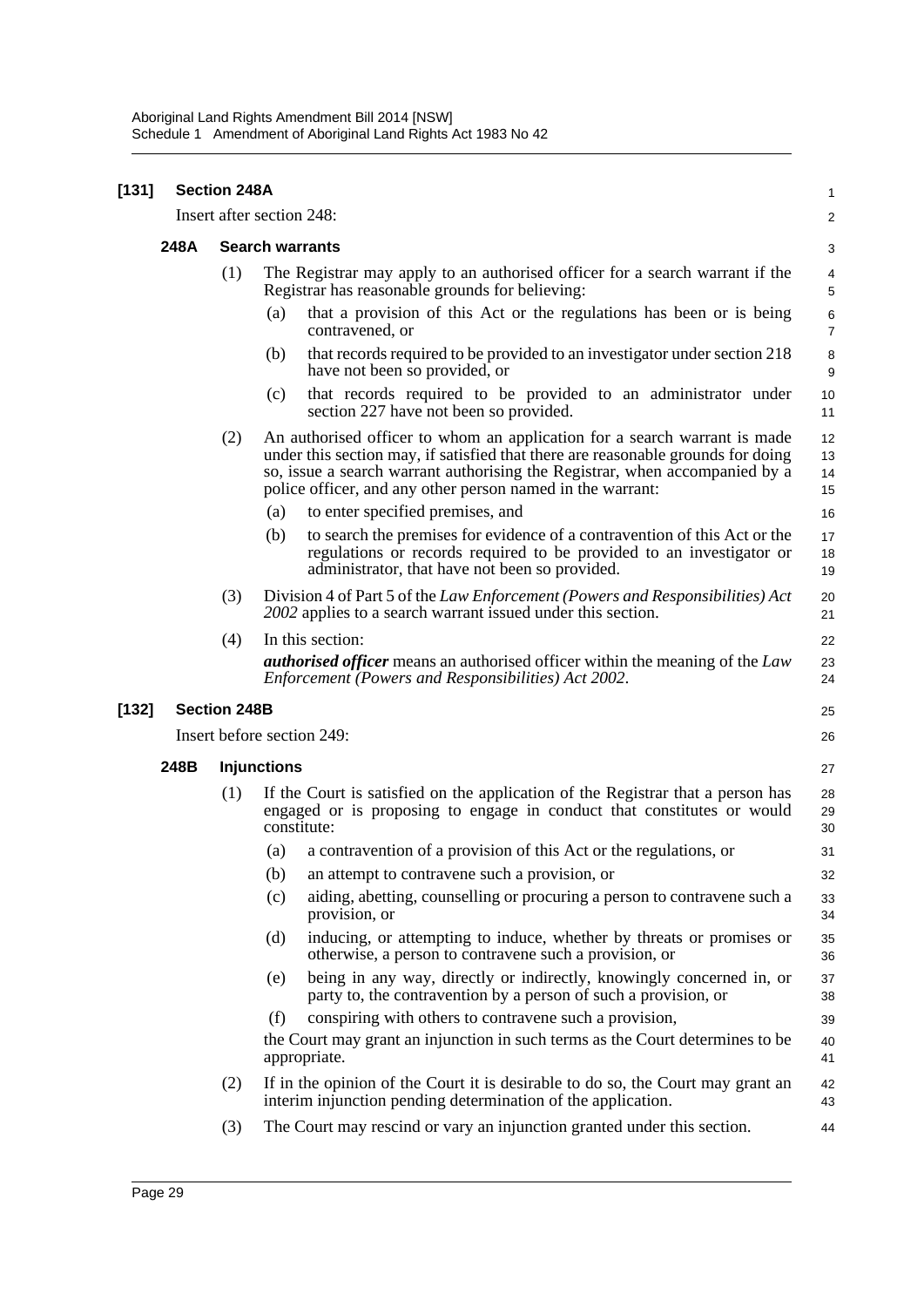|       |    | (4)               | When the Registrar makes an application to the Court for the grant of an<br>injunction under this section, the Court is not to require the Registrar or any<br>other person, as a condition of granting an interim injunction, to give any<br>undertakings as to damages.                                                                                                                                                                                                                                                                                                               | 1<br>$\overline{\mathbf{c}}$<br>3<br>4 |
|-------|----|-------------------|-----------------------------------------------------------------------------------------------------------------------------------------------------------------------------------------------------------------------------------------------------------------------------------------------------------------------------------------------------------------------------------------------------------------------------------------------------------------------------------------------------------------------------------------------------------------------------------------|----------------------------------------|
| [133] |    |                   | <b>Section 252 Regulations</b>                                                                                                                                                                                                                                                                                                                                                                                                                                                                                                                                                          | 5                                      |
|       |    |                   | Insert after section $252(2)$ (m):                                                                                                                                                                                                                                                                                                                                                                                                                                                                                                                                                      | 6                                      |
|       |    |                   | the making of Aboriginal Land Agreements under section 36AA.<br>(n)                                                                                                                                                                                                                                                                                                                                                                                                                                                                                                                     | 7                                      |
| [134] |    |                   | <b>Schedule 1 Provisions relating to the Registrar</b>                                                                                                                                                                                                                                                                                                                                                                                                                                                                                                                                  | 8                                      |
|       |    |                   | Omit clause 3. Insert instead:                                                                                                                                                                                                                                                                                                                                                                                                                                                                                                                                                          | 9                                      |
|       | 3  |                   | Registrar a statutory officer and not Public Service employee                                                                                                                                                                                                                                                                                                                                                                                                                                                                                                                           | 10                                     |
|       |    |                   | The office of Registrar is a statutory office and the provisions of the<br>Government Sector Employment Act 2013 relating to the employment of<br>Public Service employees do not apply to that office.                                                                                                                                                                                                                                                                                                                                                                                 | 11<br>12<br>13                         |
| [135] |    |                   | Schedule 4 Savings, transitional and other provisions                                                                                                                                                                                                                                                                                                                                                                                                                                                                                                                                   | 14                                     |
|       |    |                   | Insert after clause $45(6)$ :                                                                                                                                                                                                                                                                                                                                                                                                                                                                                                                                                           | 15                                     |
|       |    | (7)               | This clause ceases to apply on the repeal of section 52B by the <i>Aboriginal</i><br>Land Rights Amendment Act 2014.                                                                                                                                                                                                                                                                                                                                                                                                                                                                    | 16<br>17                               |
| [136] |    | <b>Schedule 4</b> |                                                                                                                                                                                                                                                                                                                                                                                                                                                                                                                                                                                         | 18                                     |
|       |    |                   | Insert at the end of the Schedule:                                                                                                                                                                                                                                                                                                                                                                                                                                                                                                                                                      | 19                                     |
|       |    |                   | Part 12 Provisions consequent on enactment of Aboriginal<br><b>Land Rights Amendment Act 2014</b>                                                                                                                                                                                                                                                                                                                                                                                                                                                                                       | 20<br>21                               |
|       | 59 | <b>Definition</b> |                                                                                                                                                                                                                                                                                                                                                                                                                                                                                                                                                                                         |                                        |
|       |    |                   | In this Part:                                                                                                                                                                                                                                                                                                                                                                                                                                                                                                                                                                           | 23                                     |
|       |    |                   | <b>amending Act</b> means the Aboriginal Land Rights Amendment Act 2014.                                                                                                                                                                                                                                                                                                                                                                                                                                                                                                                | 24                                     |
|       | 60 |                   | <b>Existing social housing schemes</b>                                                                                                                                                                                                                                                                                                                                                                                                                                                                                                                                                  | 25                                     |
|       |    | (1)               | Section 222 (1) (h) (as inserted by the amending Act) does not apply until<br>31 December 2015 in relation to a community benefit scheme for residential<br>accommodation for Aboriginal persons that was provided before the<br>commencement of clause 45.                                                                                                                                                                                                                                                                                                                             | 26<br>27<br>28<br>29                   |
|       |    |                   | Note. Clause 45 allows an Aboriginal Land Council that provided residential<br>accommodation to Aboriginal persons immediately before the commencement of that<br>clause to continue to provide that residential accommodation without the approval of<br>the New South Wales Aboriginal Land Council until 31 December 2015. Continuing to<br>provide residential accommodation to Aboriginal persons after that date without the<br>approval of the New South Wales Aboriginal Land Council is a ground for the<br>appointment of an administrator for the Council under section 222. | 30<br>31<br>32<br>33<br>34<br>35<br>36 |
|       |    | (2)               | An application for the approval of a community benefits scheme for residential<br>accommodation for Aboriginal persons provided before the commencement of<br>clause 45 that was made, but not finally determined, before the repeal of<br>section 52B by the amending Act is to be determined in accordance with<br>section 52A as amended by the amending Act.                                                                                                                                                                                                                        | 37<br>38<br>39<br>40<br>41             |